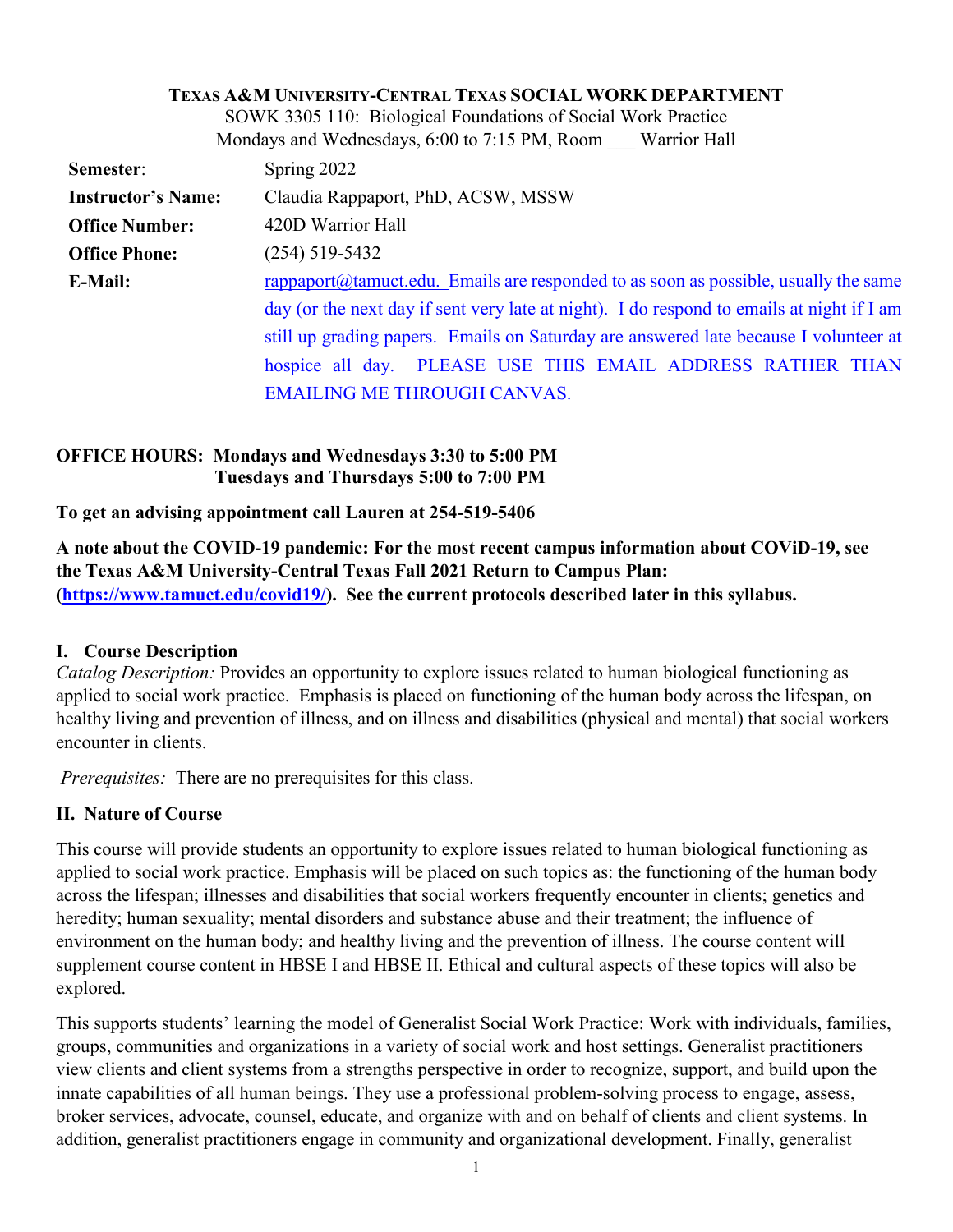practitioners evaluate service outcomes in order to continually improve the provision and quality of services most appropriate to client needs. Generalist social work practice is guided by the NASW Code of Ethics and is committed to improving the well-being of individuals, families, groups, communities and organizations and furthering the goals of social justice. (From the website of the Association of Baccalaureate Social Work Program Directors, Inc.)

*Teaching Method:* This course meets face-to-face, and the primary teaching approaches are collaborative and active learning. Material in the course will be presented through interactive class discussions on readings and on additional material presented by the professor in handouts, class activities, videotapes, and written psychosocial assessments.

*Grading*: As much as possible, Dr. Rappaport tries to return graded assignments the class after they were due. For longer assignments it may be the second class after they were due. Two times during the semester (after the mid-term exam and before the final exam) Dr. Rappaport will complete grade sheets to show each student where their course grade stands at that time. In the interim, grading can be seen in Gradebook on Canvas, though that will not also reflect the grades for attendance and for class participation, so your final grade will be different than what the Gradebook reflects.

Note: Handouts for the course will be available via the Canvas Online Learning system. Please ensure that you have access to it. For concerns, please contact the Help Desk Central, 24 hours a day, by using the Canvas Help link located at the bottom of the left-hand menu. Select Chat with Canvas Support, submit a support request through "Report a Problem," or call the Canvas support line at 1-844-757-0953.

# **III. Department Mission**

The mission of the Texas A&M University-Central Texas Bachelor of Social Work Department (TAMUCT BSW Department) is to prepare high quality graduates for entry-level generalist social work practice and for advanced education. This education is delivered in a rigorous and student-centered learning environment that promotes professional behavior, values, and ethics, human and community well-being, respect for human diversity, and a global perspective, and is guided by a person-in-environment framework, knowledge based on scientific inquiry, and social work competencies.

*The TAMUCT Social Work Department has full accreditation through the Council on Social Work Education (CSWE), effective February 2017.* 

# **IV. COURSE OBJECTIVES AND RELATED PRACTICE BEHAVIORS**

This course provides content that helps to prepare you, the student, to engage in the following CSWE competencies and related practice behaviors:

- Attend to professional roles and boundaries (2.1.1c)
- Distinguish, appraise, and integrate multiple sources of knowledge, including research-based knowledge and practice wisdom (2.1.3a)
- Utilize conceptual frameworks to guide the process of assessment, intervention, and evaluation (2.1.7a)
- Critique and apply knowledge to understand person in environment (2.1.7b)
- Collect, organize and interpret data  $(2.1.10\text{b}[\text{d}])$
- Assess client strengths and limitations  $(2.1.10b[e])$
- Select appropriate intervention strategies  $(2.1.10\text{b[g]})$
- Implement prevention interventions that enhance client capacities  $(2.1.10c[i])$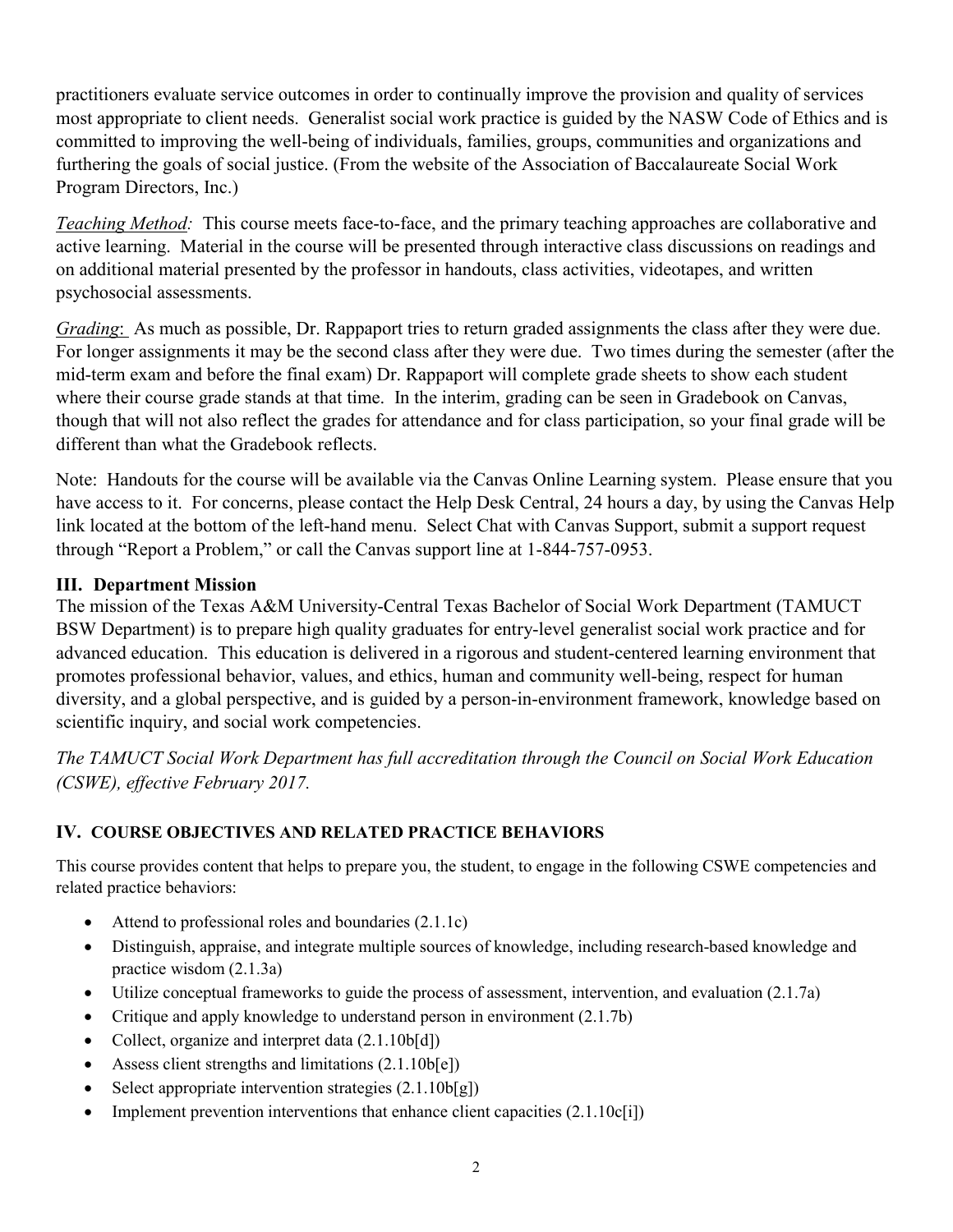The objectives for this course that support the CSWE-related practice behaviors are:

- (1) Express a basic understanding of scientific frameworks in human biology and their importance to professional social work practice.
- (2) Apply understanding of human biological functioning in development of client assessments.
- (3) Utilize understanding of scientific frameworks and human biology to develop/recommend appropriate interventions and prevention services.
- (4) Apply understanding of systems/ecological framework on human biological functioning.

The following table shows the relationship between A) the course objectives, B) the CSWE-related practice behaviors, and C) the assignments used to assess students' ability to fulfill the objective related to the practice behavior:

| A. Objectives<br>(By the completion of the course, it is expected that you will<br>be able to)                                                     | <b>B.</b> CSWE-<br><b>Related</b><br><b>Practice Behaviors</b><br>(This is the behavior<br>that objective<br>supports) | <b>C.</b> Course Assignments<br>(The assignment is used to<br>assess your ability to fulfill<br>the objective related to the<br>practice behavior) |
|----------------------------------------------------------------------------------------------------------------------------------------------------|------------------------------------------------------------------------------------------------------------------------|----------------------------------------------------------------------------------------------------------------------------------------------------|
| Express a basic understanding of scientific frameworks<br>(1)<br>in human biology and their importance to professional<br>social work practice.    | 2.1.1c<br>2.1.3a                                                                                                       | Class discussions<br>Quizzes/exams<br>Case scenarios<br>Observation essay<br>Movie essay                                                           |
| (2) Apply understanding of human biological functioning<br>in development of client assessments.                                                   | 2.1.7a<br>2.1.10b(d),(e)                                                                                               | Class discussions<br>Quizzes/exams<br>Case scenarios<br>Observation essay<br>Movie essay                                                           |
| (3) Utilize understanding of scientific frameworks and<br>human biology to develop/recommend appropriate<br>interventions and prevention services. | 2.1.10b(g)<br>2.1.10c(i)                                                                                               | Class discussions<br>Quizzes/exams<br>Case scenarios<br>Observation essay<br>Movie essay                                                           |
| (4) Apply understanding of systems/ecological framework<br>on human biological functioning.                                                        | 2.1.7 <sub>b</sub>                                                                                                     | Class discussions<br>Quizzes/exams<br>Case scenarios<br>Observation essay<br>Movie essay                                                           |

# **V. Course Requirements**

*A. Required Texts:* Falvo, Donna R., and Holland, Beverley E. (2018). *Medical and psychosocial aspects of chronic illness and disability* (6<sup>th</sup> ed.). Jones and Bartlett Learning. ISBN 978-1-2841-050-7. Van der Kolk, Bessel (2014). *The body keeps the score: Brain, mind, and body in the healing of trauma.* Penguin Books.

There will also be readings assigned in handouts for each class period. Handouts are largely based on the following sources: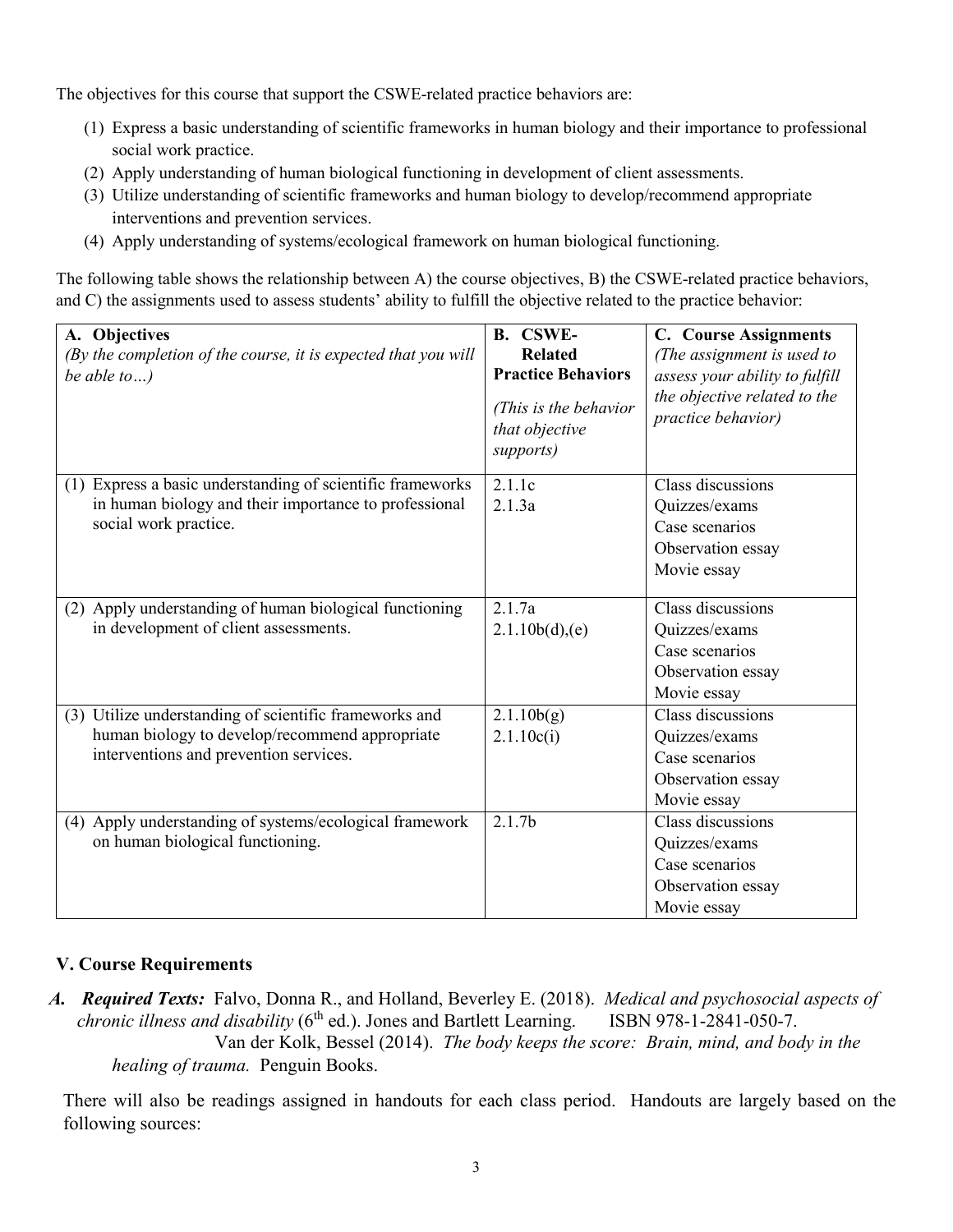Beers, Mark, MD; and Robert Berkow, MD (1999). *The Merck Manual of Diagnosis and Therapy* (17<sup>th</sup> ed.). Merck Research Laboratories.

Ginsberg, Leon; Larry Nackerud; and Christopher Larrison (2004). *Human Biology for Social Workers: Development, Ecology, Genetics, and Health.* Allyn and Bacon.

Goodenough, Judith; and Betty McGuire (2012). *Biology of Humans: Concepts, Applications, and Issues* (4<sup>th</sup>) ed.). Pearson Benjamin Cummings.

*The Medical Advisor: The Complete Guide to Alternative and Conventional Treatments*. Time-Life Books, 1996.

Tsiaras, Alexander (2004). *The Architecture and Design of Man and Woman.* Doubleday.

# *B. Final Grades*

A total of 10,000 points can be earned from the course assignments, as follows:

| Course Assignment              | Percentage of final grade | Total possible points                   |
|--------------------------------|---------------------------|-----------------------------------------|
| <b>Concept Mastery Quizzes</b> | 20%                       | 2,000                                   |
| Case scenario assignments      | 20%                       | 2,000                                   |
| Individual Interview Paper     | 15%                       | 1,500                                   |
| Movie assignment               | 15%                       | 1,500                                   |
| Mid-term Exam                  | 10%                       | 1,000                                   |
| Final Exam                     | 10%                       | 1,000                                   |
| Attendance                     | 5%                        | 500                                     |
| Class Participation            | 5%                        | 500                                     |
| Totals                         | 100%                      | 10,000                                  |
|                                |                           | (Total points $\div 100 =$ final grade) |

Final Class Grades are based on the following:

- A: 90 to 100 (9,000 to 10,000 points) B: 89 to 80 (8,900 to 8,000 points) C: 79 to 70 (7,900 to 7,000 points) D: 69 to 60 (6,900 to 6,000 points)
- -

F: 59 or less (5,900 points or less)

**Example**: A test worth 15% of the grade, on which a student earned a B+, would give 1,320 points toward the final grade (88 x  $15 = 1,320$ ).

Final Class Grades are based on the following:

- A: 90 to 100 (9,000 to 10,000 points) B: 89 to 80 (8,900 to 8,000 points)
- C: 79 to 70 (7,900 to 7,000 points) D: 69 to 60 (6,900 to 6,000 points)
- F: 59 or less (5,900 points or less)
- 
-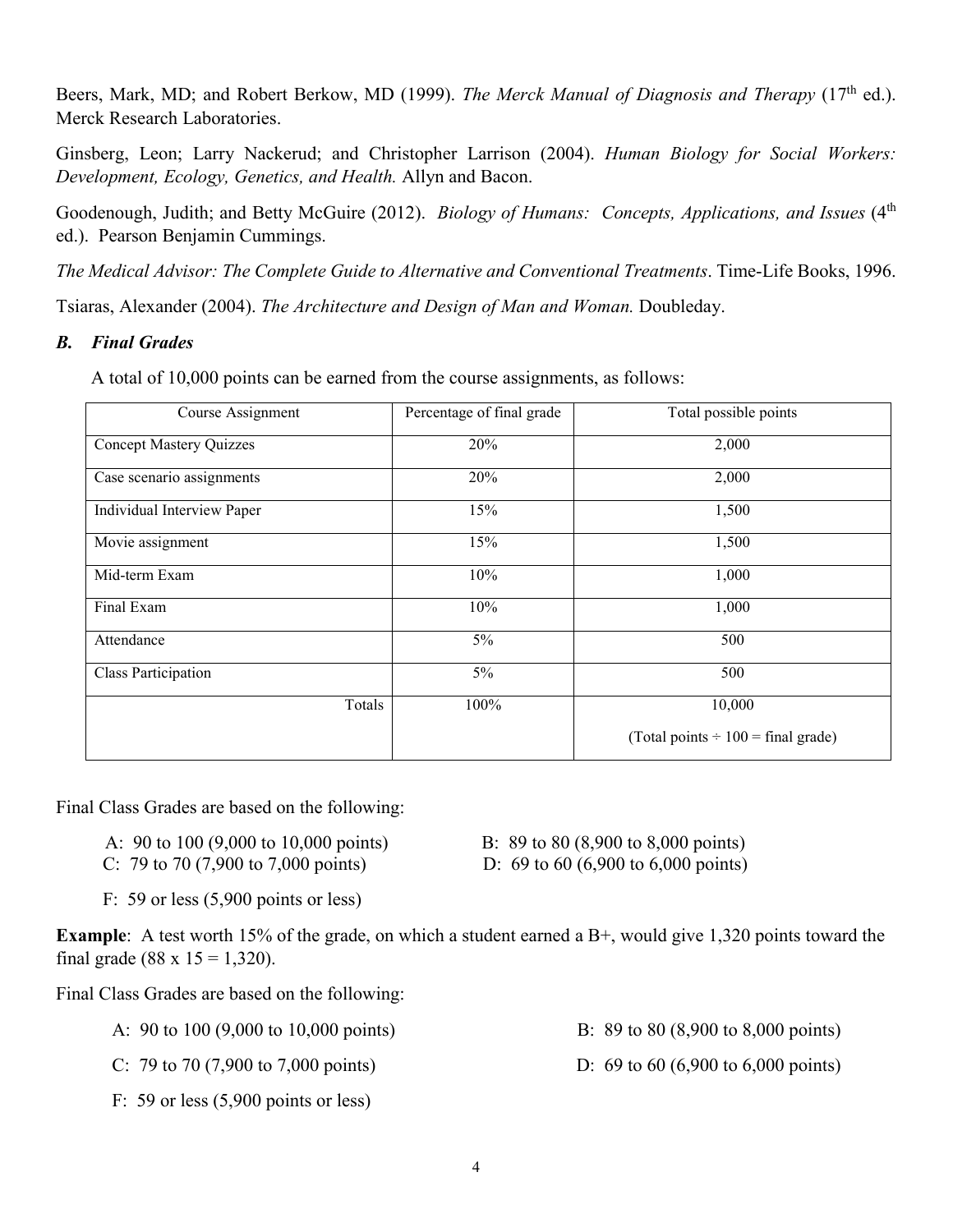## *C. Course Assignments*

The following activities will be completed during the semester.

*1. Concept Mastery Quizzes (20% of final grade)*

A number of the class periods will include a quiz and/or case scenario to help students solidify their understanding of the concepts presented in the course material and to learn how to apply them. The days on which quizzes will be given will not be announced ahead of time. Some quizzes will be given as "pop" quizzes to test whether students did the day's reading – those will be given at the beginning of the class and will ask 2- 3 questions from the assignment. The full-length quizzes will be given at the end of class as a take-home quiz, and it is due at the beginning of the next regularly scheduled class period. **A student who misses class or who arrives late will not be allowed to make up a "pop" quiz and will receive a zero; the student will be allowed to complete a make-up quiz on the other assignments; however, it is the student's responsibility to receive the quiz from Dr. Rappaport and to turn it in by the class period in which it is due (typically the next scheduled class period). If the student does not do this, then a make-up quiz will not be accepted. DO NOT ASK FOR A COPY OF THE QUIZ AFTER STUDENTS HAVE ALREADY TURNED IT IN!**

At the end of the course, the student's average numerical grade on all quizzes (including any zeros) will represent 15% of their final grade. Each student will have one quiz grade (the lowest one) dropped by the professor; if you only missed a single class during the semester, that zero will not impact your average quiz grade.

**Note: Take-home quizzes must be completed by each student ALONE. There is to be NO sharing of quiz answers with other students; this constitutes cheating. If a student shares their quiz answers with another student, BOTH students will receive a grade of 0 (zero) on that quiz.**

### *2. Case scenario assignments (20% of final grade)*

In some class periods, students will be given client scenarios that apply some of the material being covered by the course in terms of how social workers would provide services to the person whose story is told in the scenario. The case scenario assignments will be sent out via Canvas and are due at the beginning of the next regularly scheduled class period. Each scenario will have particular questions the student needs to respond to in writing. The purpose of the scenario is to help students consider social work applications of the aspects of human biological functioning that are being studied. The grade will be based on how comprehensive the student's answer is, so responses should be as thorough and thoughtful as possible. **Students are not allowed to use ANY outside sources or the internet while writing their answers. The ONLY sources that can be referred to are the course's assigned readings, and students are NOT to simply copy those readings in their answer. Your focus should be on APPLYING what you read while responding to a client's situation. If it is apparent to the professor that outside sources were used, the student's grade on the assignment will be a zero. SCENARIOS MUST BE TYPED AND DOUBLE-SPACED.**

At the end of the course, the student's average numerical grade on all the case scenarios (including any zeros if the student missed some scenarios due to absence) will represent 20% of their final grade. Dates when scenarios will be given out are listed in the syllabus. Toward the end of the course, two extra (optional) case scenarios will be given. Students who choose to complete those extra assignments can apply the grades to replace the grades of two previous case scenarios or previous quizzes, whichever will help their final grade most.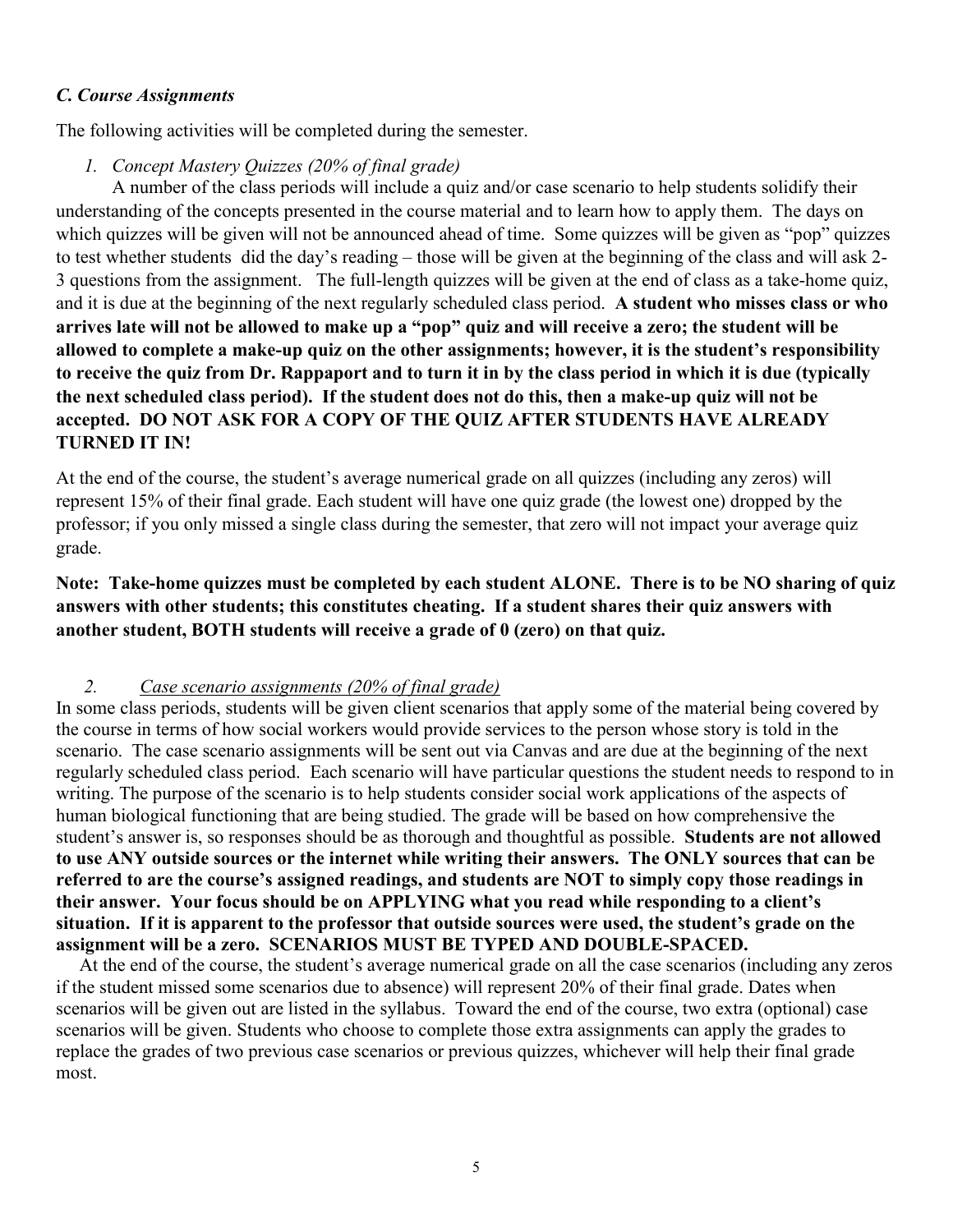# *3. Movie Assignment (15% of final grade)*

 Each student will select one movie to watch that deals with some of the issues of human biological functioning and their psychosocial implications that we have been studying in this class. This should be a fulllength movie (which usually run between 1 hour and 20 minutes and 2 hours). It can be a movie on television or a movie that has been shown in theatres and/or that is available for rental or from libraries. **It cannot be a movie that we use in class; if you DO write your paper on a movie we use in the class, your paper will not be graded, and you will receive a grade of zero.** After watching the movie, the student will write a paper of a minimum of 6 pages (not counting the face sheet and the reference page; there is no limit in terms of a maximum possible number of pages) covering the following:

- A summary (**NO MORE THAN three pages in length**) of the main storyline, stressing ONLY the parts of the story that dealt with human functioning, health, illness, and disability. What was the physical condition, and how was it explained in the movie? How did the physical or medical condition affect the main character and/or their family, friends, and other significant people? Were their perceptions of the condition more in line with a chronic illness or with a disability? DO NOT SIMPLY WRITE A SCENE-BY-SCENE RETELLING OF THE MOVIE!!! The summary CANNOT be more than 3 pages and should ONLY address how the movie presented issues related to the mental/biological condition, though giving enough of a summary that the story will make sense to the reader.
- How the movie provided examples of material that we have studied in this class, and whether there were things shown in the movie that contradicted what we have studied. BE SURE YOU DEFINE OR EXPLAIN ANY MEDICAL, BIOLOGICAL, OR PSYCHOLOGICAL TERMS YOU USE IN YOUR PAPER.
- How would a social worker have been able to assist the people in the movie? What would the major kinds of assistance have been, and how could they potentially have changed what occurred in the movie?
- If there was a social worker (or psychologist, psychiatrist, counselor, etc.) in the movie, how effective do you think that person's services were? How do you think they could have been made more effective?
- Were any ethical dilemmas raised by the movie, and how would the social work Code of Ethics have guided social workers regarding how to resolve those dilemmas? **THE CODE OF ETHICS IS THE ONLY NON-COURSE MATERIAL YOU NEED TO USE AS A REFERENCE IN YOUR PAPER; BE SURE TO CITE THE CODE IN THIS PART OF YOUR PAPER.**

In writing your answers to these questions, be sure you are very clear and complete in describing what happened in the movie because this might be a movie I have not seen. Even if it is a movie I have seen, you will lose points if you are not clear in your descriptions of the issues in the movie and what you would have done about them (I pretend I have never seen the movie when I grade how well you described its content). Papers will be graded according to how well the student addresses these questions. Thoroughness and creativity are encouraged. Papers must be typed and double-spaced (if they are not, the paper will not be graded and you will receive a zero for the assignment), and you must use APA format. **STUDENTS ARE NOT ALLOWED TO USE ANY REFERENCE MATERIALS OTHER THAN THE COURSE READING ASSIGNMENTS (INCLUDING ANY SOURCES DESCRIBING THE MOVIE), BUT YOU STILL NEED TO CITE ANY USE OF READING ASSIGNMENTS IN YOUR ESSAY, AS WELL AS CITING THE MOVIE YOU WATCHED. IF YOU USE OTHER OUTSIDE MATERIALS, EVEN IF YOU CITE THEM, YOUR GRADE ON THE ASSIGNMENT WILL BE A ZERO BECAUSE YOU DID NOT FOLLOW INSTRUCTIONS. See the APA section of this syllabus if you do not know how to cite a movie correctly in a paper. See also the rubric in this syllabus as a guideline for how the paper will be graded.**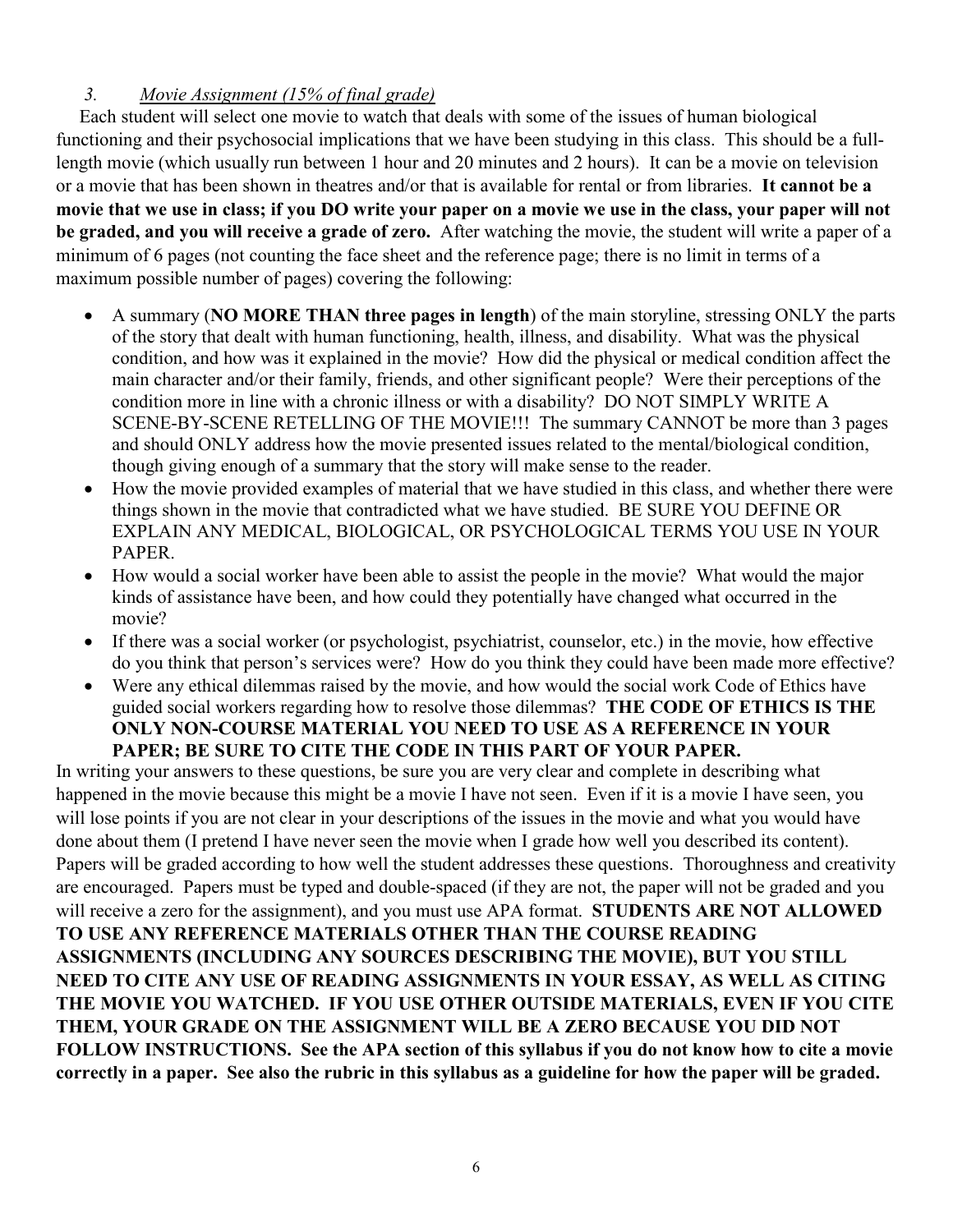## 4. *Individual Interview Paper (15% of final grade)*

Each student will arrange to spend two hours with a person who has some kind of medical or psychological disorder to observe and interview him/her. Due to COVID-19 restrictions, this can be an online contact (such as Skype or Zoom), a telephone interview, etc. The person can be an adult or a child (if a child, you will also need to spend time interviewing a parent or caregiver). The person you choose should not be **a relative of the student** (and relative is defined as any person related by blood, marriage, or co-habitation) but can be someone you already know, or they can be a person you are meeting for the first time to do this assignment. After spending the time with this person, you will write a paper of a minimum of 8 pages (there is no limitation in terms of a maximum number of pages; if it is not at least 8 pages, there will be a serious deduction, and the page length counts content only, not the face page or the reference page) describing what you observed in the person and what they told you about their condition and their life situation. You will then compare this person's story with the material you studied for class about a person who has that kind of condition, **AND ACTUALLY UTILIZE THAT MATERIAL TO HELP EXPLAIN THE STORY OF THE PERSON YOU INTERVIEWED. THE COURSE MATERIAL SHOULD BE BLENDED IN WITH THE PERSON'S STORY IN A SMOOTH, EXPLANATORY FASHION.** How was this person's story similar to the material you studied for class about that condition, and were there things about the person that appeared to be different from the material you studied? Be sure you give biological explanations for everything you discuss (for example, if you say the person had an MRI done, you need to explain what an MRI does and what it is used for). You should approach writing the essay from the body systems perspective we have used in the course – what body systems are being affected by their condition, and how are they being affected? What kinds of medical or psychological care have they required because of the condition, and how effectively has that care helped them? Have they used any types of alternative treatments in addition to standard medical/psychological care? How has the condition affected the person's daily life, and has it affected their ability to function in ways that are important to them? Has the condition affected their family's functioning? What kinds of adaptations has the person made to help them function more effectively? What is their perception of their condition, and how does it illustrate Falvo's descriptions of chronic illness and disability? What is their view of the future with this condition?

 At the beginning of the essay, be sure you give the person's age and a description of the environment in which you did the observations and interview (were you in the person's home? Your own home? On the phone? On your computer? etc.). You need to make up a name for the person, using a fictional name for purposes of confidentiality, **AND YOU NEED TO STATE THAT YOU ARE USING A FICTIONAL NAME.** Papers must be typed and double-spaced (if they are not, they will not be graded and you will receive a zero on the assignment) and must use APA format. **STUDENTS ARE NOT ALLOWED TO USE ANY REFERENCE MATERIALS OTHER THAN THE COURSE READING ASSIGNMENTS AND THE CODE OF ETHICS, BUT YOU STILL NEED TO CITE CORRECTLY ANY USE OF READING ASSIGNMENTS IN YOUR ESSAY, along with using personal communication citations when discussing your interview of the person. (See the APA section of this syllabus if you do not know how to do that.) IF YOU USE OTHER OUTSIDE MATERIALS, EVEN IF CITED, YOUR GRADE WILL BE REDUCED SIGNIFICANTLY BECAUSE YOU DID NOT FOLLOW INSTRUCTIONS.** Creativity and thoroughness are significant aspects of the grading of this essay; if it is shorter than 8 pages, it is not in depth enough in terms of telling the person's story and comparing their story to class materials, and your grade will be reduced significantly.

## **See the rubric for grading this paper later in this syllabus.**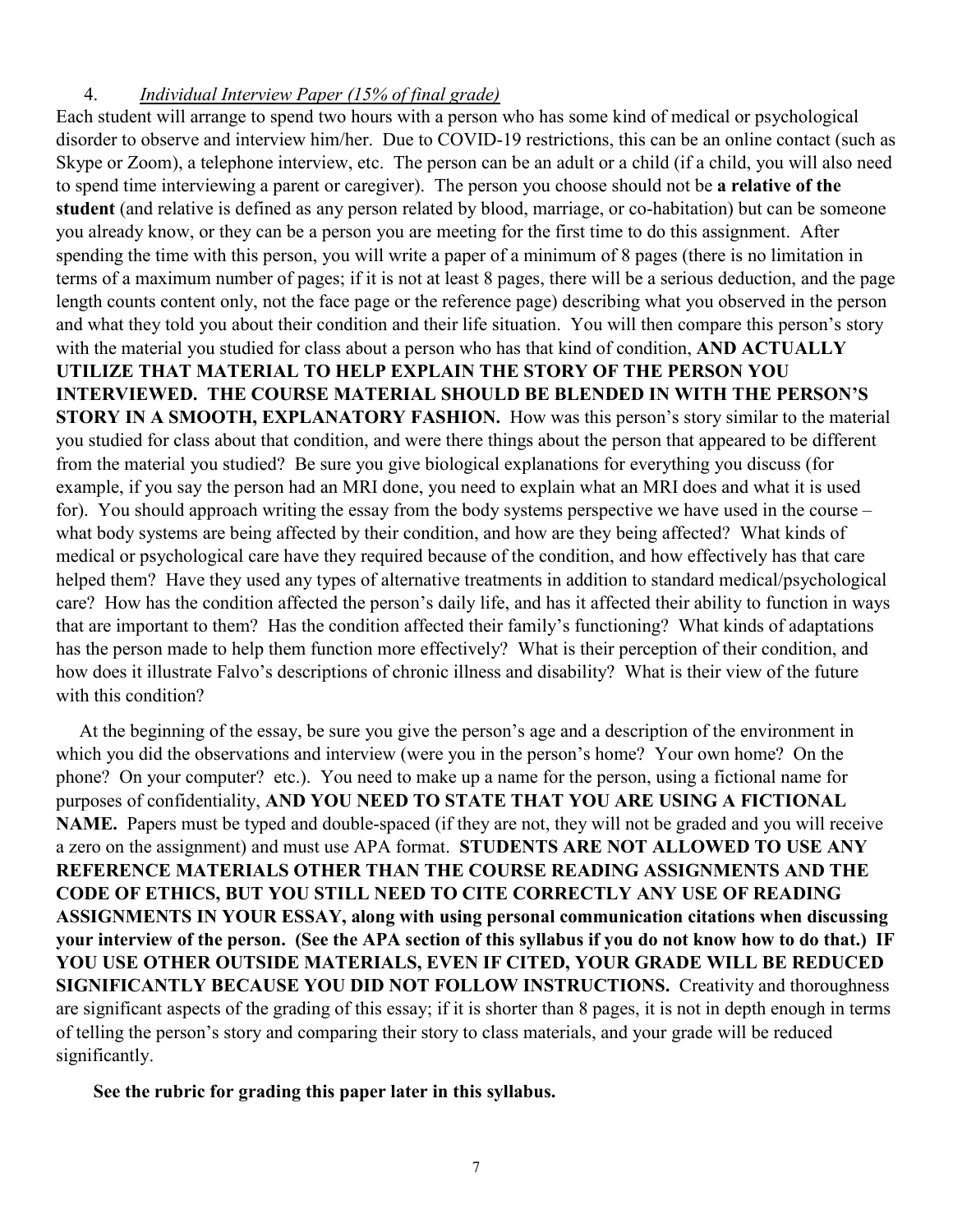**Note: On both of the written paper assignments (the movie paper and the interview/observation essay), 75% of the essay grade will be based on content, and 25% of the grade will be based on punctuation, spelling, grammar, APA format, organization, etc., as follows:**

| 0-3 errors = $A+$       | 4-6 errors $= A$    |
|-------------------------|---------------------|
| 7-9 errors = $A$ -      | 10-12 errors = $B+$ |
| 13-15 errors $=$ B      | 16-18 errors $=$ B- |
| 19-21 errors = $C+$     | 22-24 errors $=$ C  |
| $25-27$ errors = C-     | $28-30$ errors = D+ |
| $31-33$ errors = D      | $34-36$ errors = D- |
| 37 errors or more $=$ F |                     |

# *5. Mid-Term and Final Exams: 20% of final grade total (10% each)*

There will be two take-home examinations given in this course, a mid-term and a final. See the Course Schedule in this syllabus for exam dates. Examinations will not be the type of exams students might be used to (such as multiple choice, true-false, matching, and short essay questions). That type of examination merely expects students to repeat back facts and definitions, and the concept mastery quizzes will be verifying your ability to answer those kinds of questions. Instead, the exam may ask one or two large questions that expect the student to demonstrate his/her ability to integrate the learning they have done in the class (from reading, class discussions, watching videos in class, etc.) and show how they can APPLY that knowledge in performing social work functions. THESE EXAMS MUST BE TYPED AND DOUBLE-SPACED.

# *6. Class Attendance (5% of final grade)*

Students are expected to be present for every scheduled class session – **and when I say present, I mean being in class the entire period, not using your telephone during class, not sleeping in class, not working on something for another class while you are in my class – in other words, being HERE and being ENGAGED IN LEARNING**. If any of those things end up not being true for you in a given day, then you will be marked absent. If you are unable to avoid missing a class, you must **email** the professor **within one week of the class period** to explain the absence if you want it to be considered an excused absence. Every unexcused (or unexplained) absence will affect this portion of your grade. For example, an illness or a funeral of a family member is an excused absence; the professor also allows one day's absence if a deployed significant other returns home. **However, routine doctor's appointments are expected to be scheduled for days and times when you do NOT have class, unless you can verify that the appointment was for a medical emergency and not for a routine visit. Any student who repeatedly asks for excused absences for doctor's appointments can be told that those will not be able to be excused.** You need to email about **every** absence from class; for example, if you were sick both days of the week, one email for the first day will not suffice as the professor will not assume that you were still sick on the second day. The professor will review other types of absences to determine how unavoidable they were; not being able to leave work is NOT an excused absence. If your work schedule will not permit you to attend this class on a predictable basis, you should not be enrolled in the class. **Students must be present when class begins and are expected to remain until class is dismissed; students are not allowed to arrive late or leave early. (See the Code of Conduct for further details.)** 

The following shows the degree to which unexcused absences will impact your attendance grade.

| Number of Unexcused Absences | Attendance Grade |
|------------------------------|------------------|
|                              |                  |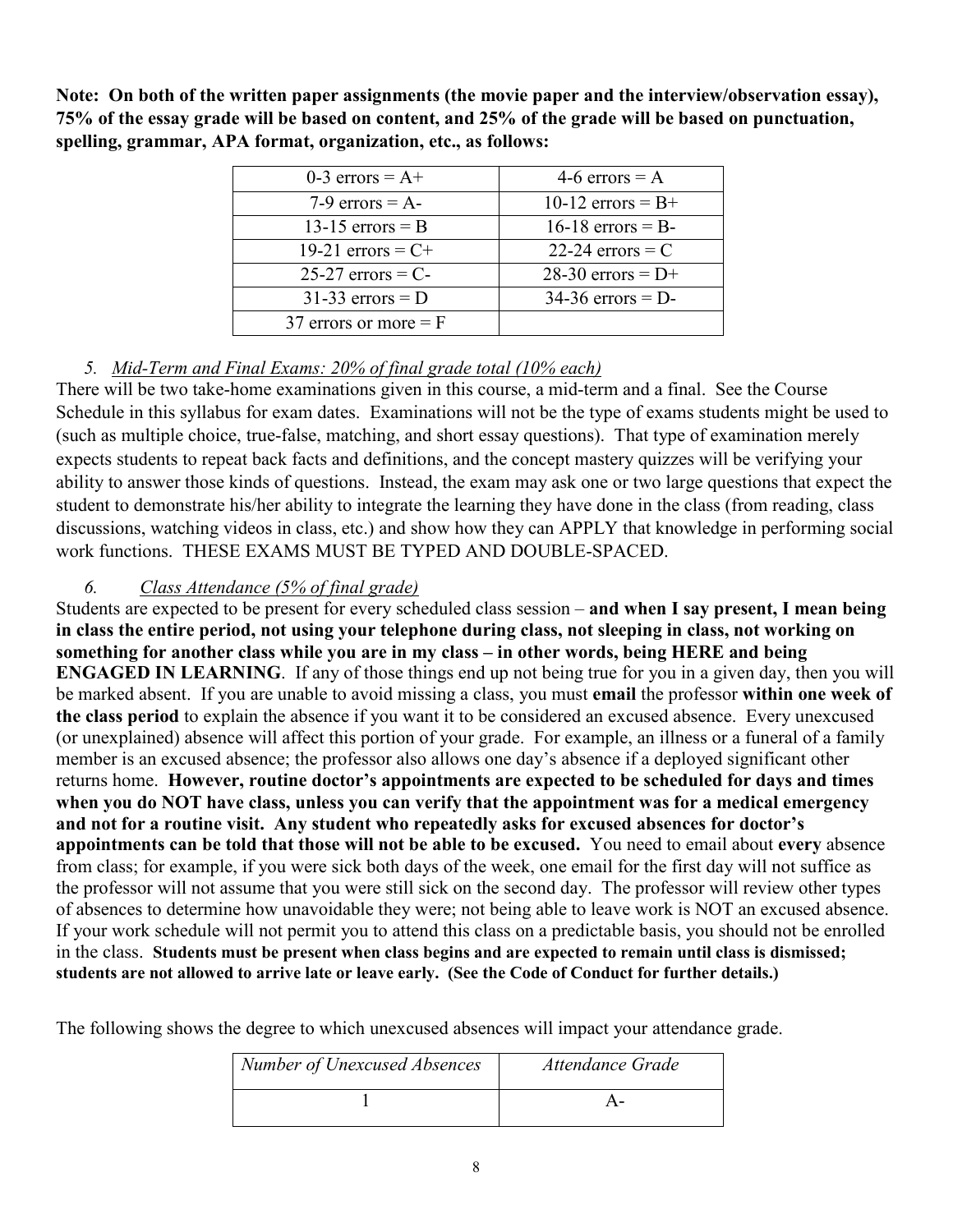|                                                  | B-        |
|--------------------------------------------------|-----------|
|                                                  | $\subset$ |
|                                                  |           |
| 6 or more                                        | F         |
| Coming to class late twice counts as one absence |           |

# *7. Class Participation (5% of grade)*

Dr. Rappaport has an interactive teaching style and expects every student to be an active participant in class. An old Chinese proverb says, "Tell me and I will forget–Show me and I may remember–But involve me and I will understand." You will learn more from this class if you talk and participate. Ask questions, remembering that there is no such thing as a stupid question. Share your reactions to what is being discussed. Reflect on implications of what we are studying. If you are a student who has never before chosen to talk in classes, this will be a good opportunity for you to start developing a new life skill that will serve you well in the profession of social work. (Students are encouraged not to divulge any personal information they will not be comfortable having their fellow students know about them.) Being an active participant increases understanding of the material for your fellow students as well.

Your class participation grade will be determined by whether you talked during class discussions **and by whether your contributions added to the quality of the class sessions**. Dr. Rappaport also reserves the right to call on students in class if they are not participating regularly in the discussions. Each day a student will earn between 0 and 3 participation points; the points will be totaled at the end of the semester, and grades will be determined based on the student's total number of points compared to the points of all the other students in the class.

**While we cannot require that students wear a mask to class, each student who does wear a face covering will be given an extra participation point for that class session.**

# **VI. CODE OF CONDUCT FOR CLASSROOMS**

The following policies apply to all students enrolled in this course:

- **1.** Students are not permitted to enter class more than ten (10) minutes late. Exceptions will be made with *prior discussion and approval by the professor only*.
- 2. After class has begun, students are expected to remain for the duration of the class. It is expected that all students will take care of personal affairs (i.e., get beverages, take care of phone calls, meet with students and other professors, use the restroom, etc.) before class begins and that they WILL NOT leave class after it has begun.
- 3. **AT THE BEGINNING OF EACH CLASS, ALL TELEPHONES MUST BE PUT AWAY FOR THE DURATION OF THE CLASS. THIS INCLUDES NOT PUTTING IT ON THE STUDENT'S DESK WHERE IT IS VISIBLE. IF DR. RAPPAPORT SEES A TELEPHONE ON A DESK OR SEES A STUDENT TRY TO ANSWER ONE, SHE RESERVES THE RIGHT TO CONFISCATE IT FOR THE REMAINDER OF THE CLASS.**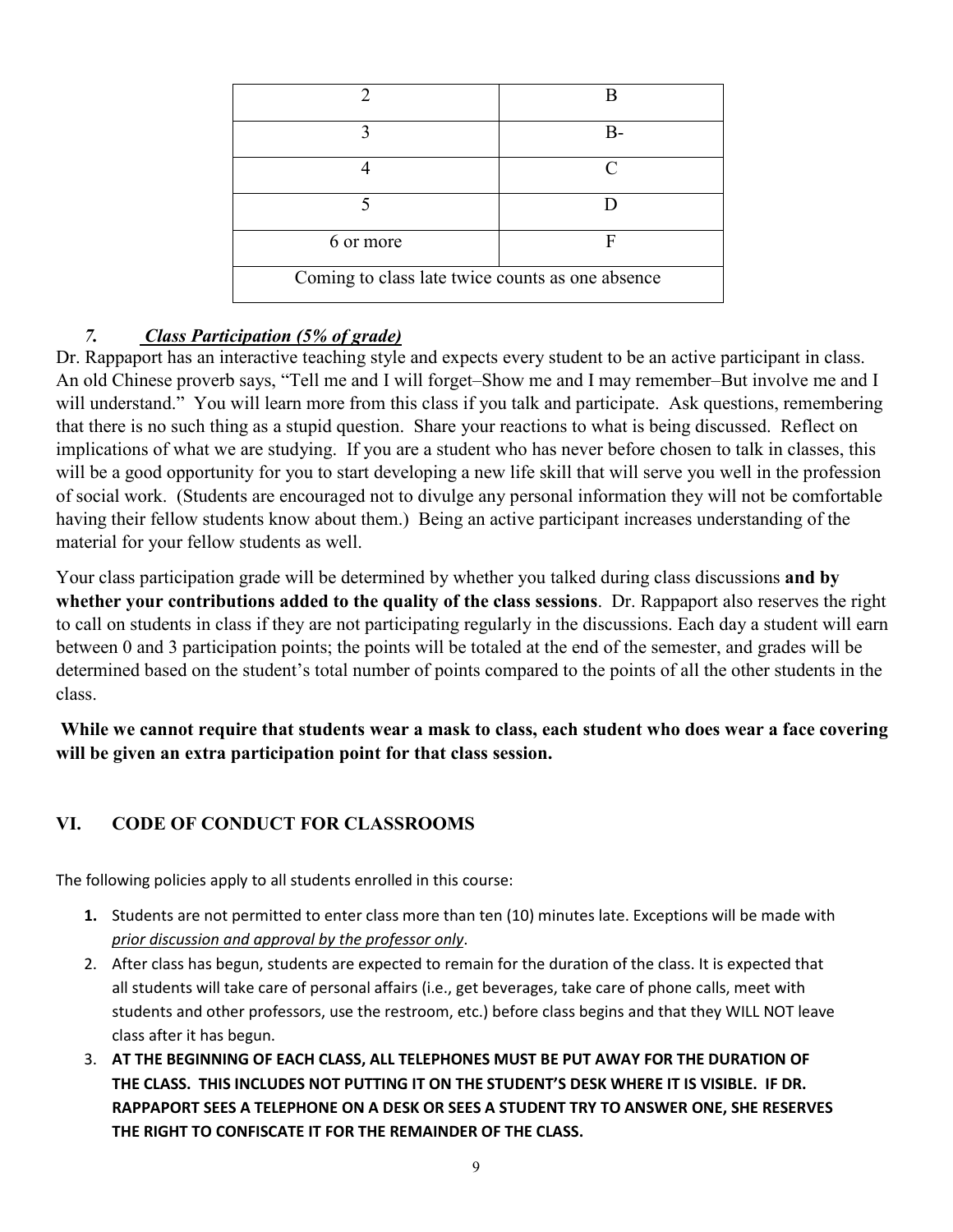**IN ADDITION, USE OF LAPTOP COMPUTERS IS PROHIBITED DURING CLASS EXCEPT FOR ACCESSING THE TEXTBOOK OR CLASS HANDOUTS. IF A STUDENT IS SEEN DOING A LOT OF TYPING, DR. RAPPAPORT RESERVES THE RIGHT TO SEE WHAT IS BEING WRITTEN, AND IF NECESSARY SHE WILL REMOVE THE STUDENT'S RIGHT TO USE THE LAPTOP DURING CLASS. UNDER NO CIRCUMSTANCES CAN A STUDENT USE THIS CLASS PERIOD TO WORK ON ASSIGNMENTS FROM THIS OR ANY OTHER CLASS.** 

**IN OTHER WORDS, STUDENTS NEED TO PAY CLOSE ATTENTION TO EACH CLASS IN ITS ENTIRETY, INCLUDING ANY VIDEOTAPES BEING SHOWN, AND TO USE THEIR INTEGRITY AND RESPECTFULNESS IN HOW THEY BEHAVE DURING CLASS.**

- 4. Students are expected to display professional decorum at all times. This includes, but is not limited to, respecting classmates and the instructor. It is expected that students will not speak to/hold conversations with/pass notes to other students, use cell phones, or engage in other types of unprofessional behaviors after class has begun. Talking during class discussions out of turn or while other students are talking is disruptive to the learning environment, disrespectful to peers, and unprofessional in demeanor. Students are strongly encouraged to engage in discussion in a respectful and appropriate manner; hence, it is expected that students apply classroom etiquette and raise a hand if there is something you want to share or you want to answer a question. It is also expected that students will display patience in raising a hand and recognize that the professor may be trying to call on other students who have not yet participated.
- 5. To support the academic learning environment, students are asked to refrain from sharing personal information in class that will not support/add significantly to the class discussion. Sharing of personal stories and/or issues that are not directly related to the topic can distract class learning and limit knowledge-sharing by the professor and other students. The professor reserves the right to redirect/limit such conversations in class as needed.
- 6. Students are NOT permitted to work collaboratively (together) on *any* assignment in this class. All work turned in must be the student's own product. This includes take-home quizzes, papers, etc. Failure to adhere to this policy can result in a zero (0) on the assignment and referral to Student Affairs for academic integrity concerns.
- 7. **All assignments must be turned in at the beginning of class on the day they are due.** *Being absent from class on a day when an assignment is due does NOT grant a student an extension to the due date*; the student must still arrange to get that assignment turned in to the professor before class starts. Allowing students to turn in assignments late for a grade is not fair to other students who get their work done on time, disrupts the grading process for the professor, and sends a message that such behavior is professionally "okay," which it is not.
- 8. All papers submitted for grading MUST adhere to APA 7<sup>th</sup> edition standards unless otherwise stated by the professor. This means that all papers must, *minimally*, be: 1) typed, 2) double- spaced, 3) use one consistent font (I prefer Times New Roman since it is easiest to read), 4) use 12 point font, 5) include an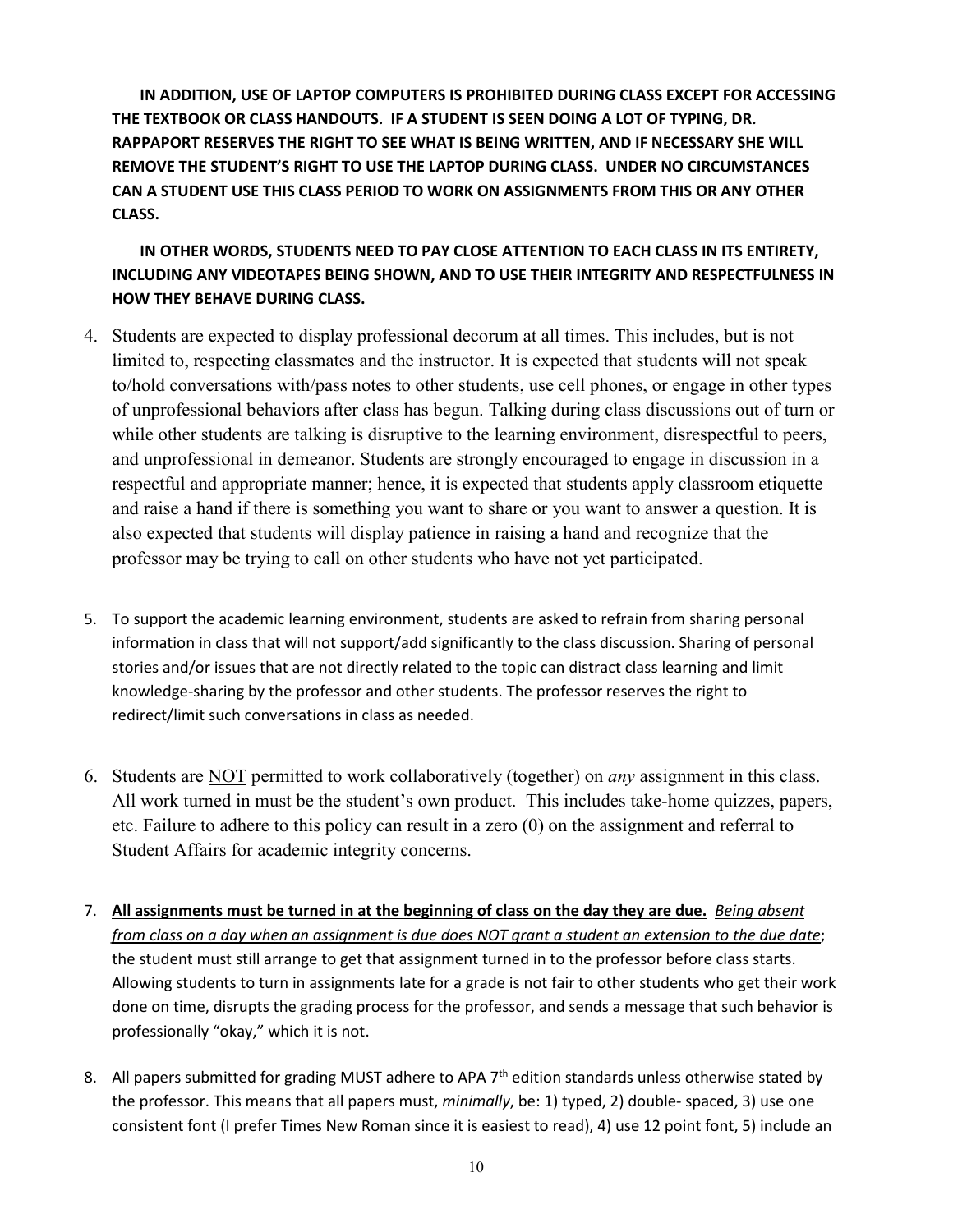APA style cover page, and 6) include in-text citations AND a reference page for ANY SOURCED INFORMATION (this includes information learned in current or previous classes, read online, learned during a personal communication, read in a textbook, etc.). Further, all typed papers submitted in class MUST be stapled. **IF A PAPER IS NOT WRITTEN IN APA FORMAT, DR. RAPPAPORT RESERVES THE RIGHT TO RETURN IT TO THE STUDENT WITH A GRADE OF ZERO. USING APA IS NOT OPTIONAL! IF YOU DO NOT KNOW HOW TO USE APA, READ THROUGH THE INSTRUCTIONS LATER IN THIS SYLLABUS OR GO TO THE WRITING CENTER AND ASK FOR SOME TUTORING ON HOW TO USE IT.**

- 9. TAMUCT expects all students to maintain high standards of personal and scholarly conduct and to avoid any form of academic dishonesty. Academic dishonesty includes, but is not limited to, plagiarism (intentional or unintentional), copying another person's work (**INCLUDING THE TEXTBOOK OR OTHER COURSE MATERIALS)**, turning in someone else's work as your own, downloading material from the internet and inserting it into a paper as if it were your own work, taking ideas from classes or readings and putting them in a paper without citations/ references, cheating on an examination or other academic work, collusion, and the abuse of resource materials. Any idea, even paraphrased ideas, used or borrowed must be given credit by showing the source with an appropriate citation and reference. **Any student who violates class and/or university policies regarding Academic Honesty will be sanctioned.** More information on university policies can be found at tamuct.edu/studentconduct.
- 10. Class discussions, oral presentations, and written materials must adhere to professional standards of expression and conform to the style described by the American Psychological Association (APA). This includes avoidance of the use of language that degrades women; people of color; people who are gay, lesbian, bisexual, or transgender; and other diverse and at-risk populations. All students are expected to display the utmost respect for all people, regardless of differences.
- *11. An assessment of each student's behavior as it relates to class policies and overall decorum required by the TAMUCT Social Work Department and the university is provided via the "Rubric for Assessing Professional Behaviors" that is given to students at the New Social Work Student Orientation. All social work majors receive a RAPB when they apply to the social work major and again when they apply for a field placement. Failure to obtain scores of 3 or 4 in any of the 15 professional behavior areas listed in the rubric will limit a student's ability to be admitted to the social work major or assigned to a field placement and/or can result in removal from a field placement. These behaviors, which align with the National Association of Social Workers (NASW) core values and ethics, the TAMUCT Code of Conduct, and the Social Work Department class policies, are considered the expected professional behaviors of social work interns and future generalist social workers and, therefore, are held to the strictest code.*

### **VII. University Policies**

### *1.* **Emergency Warning System for Texas A&M University-Central Texas**

**SAFEZONE.** SafeZone provides a public safety application that gives you the ability to call for help with the push of a button. It also provides Texas A&M University-Central Texas the ability to communicate emergency information quickly via push notifications, email, and text messages. All students automatically receive email and text messages via their myCT accounts. Downloading SafeZone allows access to push notifications and enables you to connect directly for help through the app. You can download SafeZone from the app store and use your myCT credentials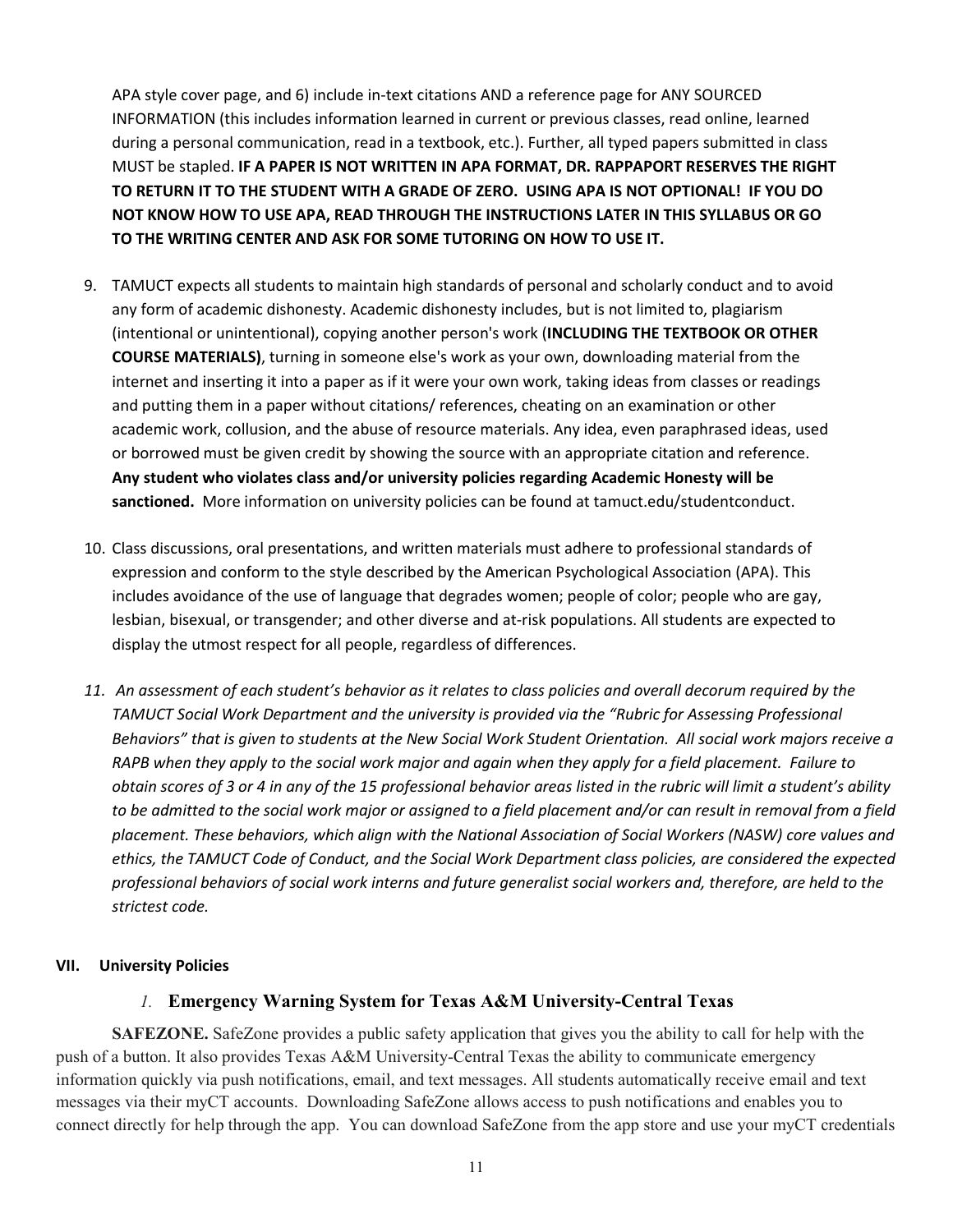to log in. If you would like more information, you can visit the **[SafeZone](http://www.safezoneapp.com/)** website [www.safezoneapp.com]. To register SafeZone on your phone, please follow these 3 easy steps*:*

a. Download the SafeZone App from your phone store using the link below: [iPhone/iPad:](https://apps.apple.com/app/safezone/id533054756) [https://apps.apple.com/app/safezone/id533054756]

[Android Phone / Tablet](https://play.google.com/store/apps/details?id=com.criticalarc.safezoneapp) [https://play.google.com/store/apps/details?id=com.criticalarc.safezoneapp]

- b. Launch the app and enter your myCT email address (e.g.  $\{\text{name}\}\$ @tamuct.edu)
- c. Complete your profile and accept the terms of service

## 2. **COVID-19 Protocols**:

- Students and employees must check for symptoms every day before coming on campus. Do NOT come to campus if you suspect that you have COVID-19 or another infectious illness.
- You must complete the COVID-19 Reporting Form if you believe you have been exposed to or have tested positive for COVID-19. Find this reporting form on the TAMUCT website: <https://redcap.tamhsc.edu/surveys/?s=N38DRD4EMK>If you do contract COVID-19 and must stay home, contact the professor to see about remaining current with the course while you have to remain at home. If ill, you can contact the office of Student Success, Equity and Inclusion to see about requesting accommodations to be able to succeed in the course.
- Free COVID-19 testing will be available on campus
- The university does not require face coverings (masks). However, it is strongly recommended according to the US Centers for Disease Control and Prevention (CDC) for both vaccinated and unvaccinated people. We encourage students to wear a face covering, to continue social distancing when possible, to wash their hands often, to cough and sneeze into your arm/elbow junction, to disinfect your area that needs to be touched, and to monitor your health daily. The University also strongly encourges people to get vaccinated to prevent further spread of COVID-19.

## 3. **Technology Requirements**

This course will use the A&M-Central Texas Instructure Canvas learning management system. **We strongly recommend the latest versions of Chrome or Firefox browsers. Canvas no longer supports any version of Internet Explorer.**  Logon to A&M-Central Texas Canvas [https://tamuct.instructure.com/] or access Canvas through the TAMUCT Online link in myCT [https://tamuct.onecampus.com/]. You will log in through our Microsoft portal. Username: Your MyCT email address. Password: Your MyCT password.

For log-in problems, students should contact Help Desk Central, 24 hours a day, 7 days a week

Email: [helpdesk@tamu.edu](mailto:helpdesk@tamu.edu) Phone: (254) 519-5466 [Web Chat:](http://hdc.tamu.edu/) [http://hdc.tamu.edu] *Please let the support technician know you are an A&M-Central Texas student.*

## **4. Canvas Support**

Use the Canvas Help link, located at the bottom of the left-hand menu, for issues with Canvas. You can select "Chat with Canvas Support," submit a support request through "Report a Problem," or call the Canvas support line: 1-844-757-0953.

# **5. Drop Policy**

If you discover that you need to drop this class, you must complete th[e Drop Request](https://dynamicforms.ngwebsolutions.com/casAuthentication.ashx?InstID=eaed95b9-f2be-45f3-a37d-46928168bc10&targetUrl=https%3A%2F%2Fdynamicforms.ngwebsolutions.com%2FSubmit%2FForm%2FStart%2F53b8369e-0502-4f36-be43-f02a4202f612) Dynamic Form through Warrior Web:

https://dynamicforms.ngwebsolutions.com/casAuthentication.ashx?InstID=eaed95b9-f2be-45f3-a37d-46928168bc10&targetUrl=https%3A%2F%2Fdynamicforms.ngwebsolutions.com%2FSubmit%2FForm %2FStart%2F53b8369e-0502-4f36-be43-f02a4202f612].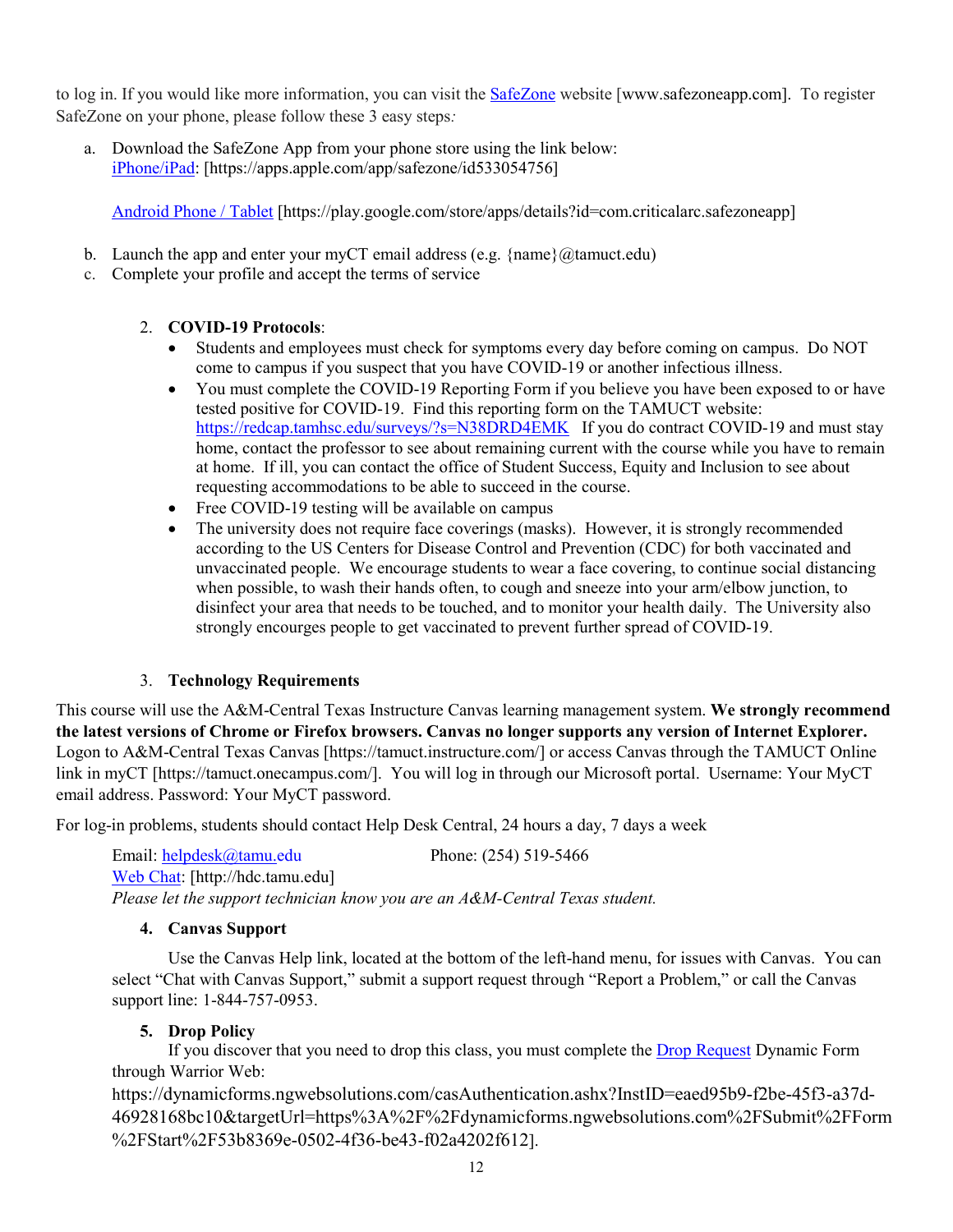Faculty cannot drop students; this is always the responsibility of the student. The Registrar's Office will provide a deadline on the Academic Calendar for which the form must be completed. Once you submit the completed form to the Registrar's Office, you must go into Warrior Web and confirm that you are no longer enrolled. If you still show as enrolled, FOLLOW-UP with the Registrar's Office immediately. You are to attend class until the procedure is complete to avoid penalty for absence. Should you miss the drop deadline or fail to follow the procedure, you will receive an F in the course, which may affect your financial aid and/or VA educational benefits.

#### 6. **Academic Integrity**

Texas A&M University-Central Texas values the integrity of the academic enterprise and strives for the highest standards of academic conduct. A&M-Central Texas expects its students, faculty, and staff to support the adherence to high standards of personal and scholarly conduct to preserve the honor and integrity of the creative community. Any deviation by students from this expectation may result in a failing grade for the assignment and potentially a failing grade for the course. All academic misconduct concerns will be referred to the Office of Student Conduct. When in doubt on collaboration, citation, or any issue, please contact your instructor before taking a course of action. For more [information](https://nam04.safelinks.protection.outlook.com/?url=https%3A%2F%2Fwww.tamuct.edu%2Fstudent-affairs%2Fstudent-conduct.html&data=04%7C01%7Clisa.bunkowski%40tamuct.edu%7Ccfb6e486f24745f53e1a08d910055cb2%7C9eed4e3000f744849ff193ad8005acec%7C0%7C0%7C637558437485252160%7CUnknown%7CTWFpbGZsb3d8eyJWIjoiMC4wLjAwMDAiLCJQIjoiV2luMzIiLCJBTiI6Ik1haWwiLCJXVCI6Mn0%3D%7C1000&sdata=yjftDEVHvLX%2FhM%2FcFU0B99krV1RgEWR%2BJ%2BhvtoR6TYk%3D&reserved=0) regarding the Student Conduct process, [https://www.tamuct.edu/studentaffairs/student-conduct.html]. If you know of potential honor violations by other students, you may [submit](https://nam04.safelinks.protection.outlook.com/?url=https%3A%2F%2Fcm.maxient.com%2Freportingform.php%3FTAMUCentralTexas%26layout_id%3D0&data=04%7C01%7Clisa.bunkowski%40tamuct.edu%7Ccfb6e486f24745f53e1a08d910055cb2%7C9eed4e3000f744849ff193ad8005acec%7C0%7C0%7C637558437485262157%7CUnknown%7CTWFpbGZsb3d8eyJWIjoiMC4wLjAwMDAiLCJQIjoiV2luMzIiLCJBTiI6Ik1haWwiLCJXVCI6Mn0%3D%7C1000&sdata=CXGkOa6uPDPX1IMZ87z3aZDq2n91xfHKu4MMS43Ejjk%3D&reserved=0) a report, [https://cm.maxient.com/reportingform.php?TAMUCentralTexas&layout\_id=0].

### **7. For Pregnant and/or Parenting Students:**

Texas A&M University-Central Texas supports students who are pregnant and/or parenting. In accordance with requirements of Title IX and related guidance from US Department of Education's Office of Civil Rights, the Dean of Student Affairs' Office can assist students who are pregnant and/or parenting in seeking accommodations related to pregnancy and/or parenting. Students should seek out assistance as early in the pregnancy as possible. For more information, please visit [Student Affairs](https://www.tamuct.edu/student-affairs/pregnant-and-parenting-students.html) [https://www.tamuct.edu/student-affairs/pregnant-and-parenting-students.html]. Students may also contact the institution's Title IX Coordinator. If you would like to read more about these [requirements](http://www2.ed.gov/about/offices/list/ocr/docs/pregnancy.pdf)  [and guidelines](http://www2.ed.gov/about/offices/list/ocr/docs/pregnancy.pdf) online, please visit the website [http://www2.ed.gov/about/offices/list/ocr/docs/pregnancy.pdf].

Title IX of the Education Amendments Act of 1972 prohibits discrimination on the basis of sex and gender– including pregnancy, parenting, and all related conditions. A&M-Central Texas is able to provide flexible and individualized reasonable accommodation to pregnant and parenting students. All pregnant and parenting students should contact the Associate Dean in the Division of Student Affairs at (254) 501-5909 to seek out assistance. Students may also contact the University's Title IX Coordinator.

#### 8. **Academic Accommodations**

At Texas A&M University-Central Texas, we value an inclusive learning environment where every student has an equal chance to succeed and has the right to a barrier-free education. The Warrior Center for Student Success, Equity and Inclusion is responsible for ensuring that students with a disability receive equal access to the university's programs, services and activities. If you believe you have a disability requiring reasonable accommodations, please contact the Office of Access and Inclusion, WH-212; or call (254) 501-5836. Any information you provide is private and confidential and will be treated as such. For more information, please visit our [Access & Inclusion](https://tamuct.instructure.com/courses/717) Canvas page (log-in required) [https://tamuct.instructure.com/courses/717]

#### 9. **Library Services**

The University Library provides many services in support of research across campus and at a distance. We offer over 200 electronic databases containing approximately 400,000 eBooks and 82,000 journals, in addition to the 96,000 items in our print collection, which can be mailed to students who live more than 50 miles from campus. Research guides for each subject taught at A&M-Central Texas are available through our website to help students navigate these resources. On campus, the library offers technology including cameras, laptops, microphones, webcams, and digital sound recorders. Research assistance from a librarian is also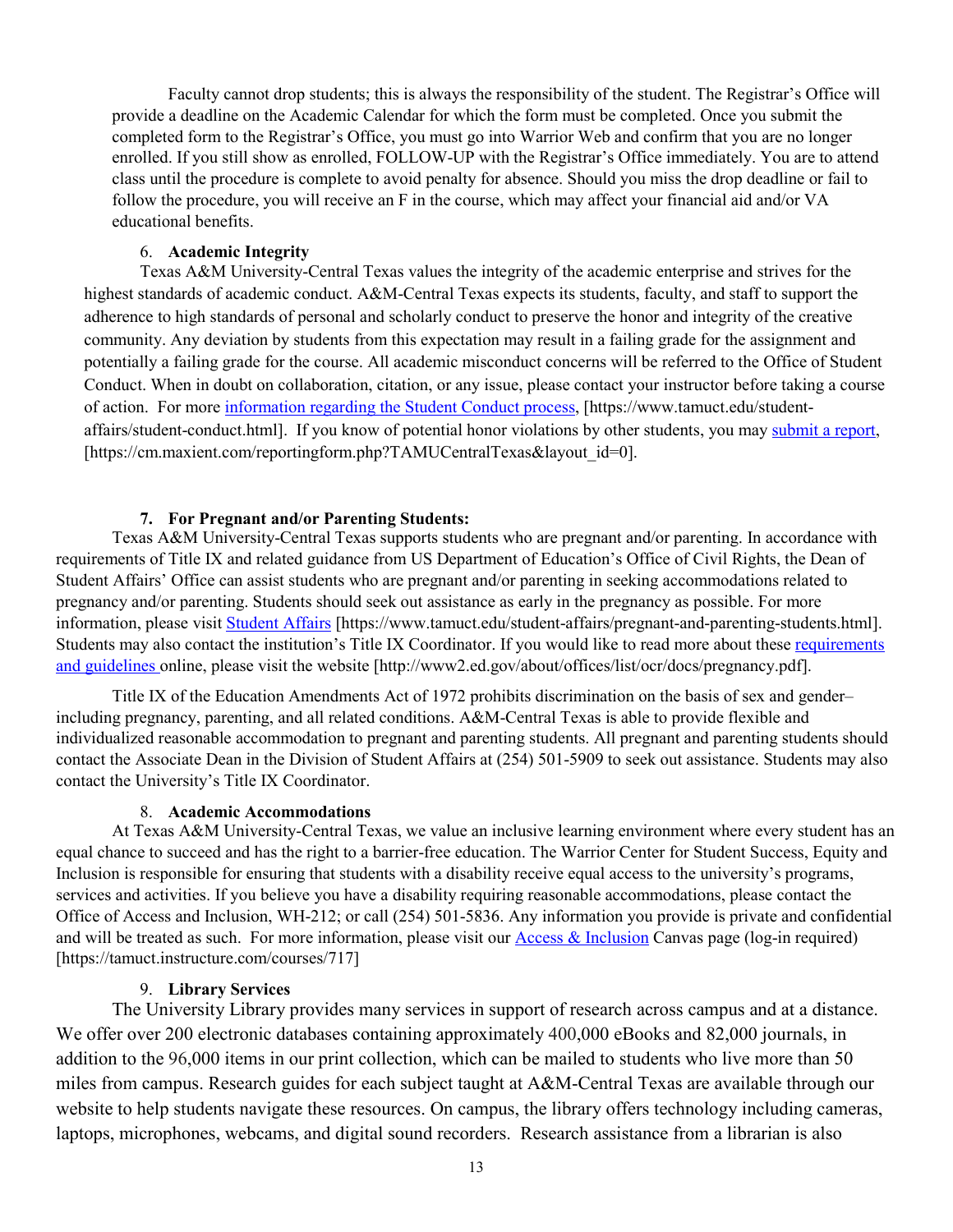available 24 hours a day through our online chat service, and at the reference desk when the library is open. Research sessions can be scheduled for more comprehensive assistance, and may take place virtually through WebEx, Microsoft Teams or in-person at the library. Schedule an [appointment](https://nam04.safelinks.protection.outlook.com/?url=https%3A%2F%2Ftamuct.libcal.com%2Fappointments%2F%3Fg%3D6956&data=04%7C01%7Clisa.bunkowski%40tamuct.edu%7Cde2c07d9f5804f09518008d9ab7ba6ff%7C9eed4e3000f744849ff193ad8005acec%7C0%7C0%7C637729369835011558%7CUnknown%7CTWFpbGZsb3d8eyJWIjoiMC4wLjAwMDAiLCJQIjoiV2luMzIiLCJBTiI6Ik1haWwiLCJXVCI6Mn0%3D%7C3000&sdata=KhtjgRSAw9aq%2FoBsB6wyu8b7PSuGN5EGPypzr3Ty2No%3D&reserved=0)

h[ere](https://nam04.safelinks.protection.outlook.com/?url=https%3A%2F%2Ftamuct.libcal.com%2Fappointments%2F%3Fg%3D6956&data=04%7C01%7Clisa.bunkowski%40tamuct.edu%7Cde2c07d9f5804f09518008d9ab7ba6ff%7C9eed4e3000f744849ff193ad8005acec%7C0%7C0%7C637729369835011558%7CUnknown%7CTWFpbGZsb3d8eyJWIjoiMC4wLjAwMDAiLCJQIjoiV2luMzIiLCJBTiI6Ik1haWwiLCJXVCI6Mn0%3D%7C3000&sdata=KhtjgRSAw9aq%2FoBsB6wyu8b7PSuGN5EGPypzr3Ty2No%3D&reserved=0): [https://tamuct.libcal.com/appointments/?g=6956]. Assistance may cover many topics, including how to find articles in peer-reviewed journals, how to cite resources, and how to piece together research for written assignments. Our 27,000-square-foot facility on the A&M-Central Texas main campus includes student lounges, private study rooms, group work spaces, computer labs, family areas suitable for all ages, and many other features. Services such as interlibrary loan, TexShare, binding, and laminating are available. The library frequently offers workshops, tours, readings, and other events. For more information, please visit our [Library](https://nam04.safelinks.protection.outlook.com/?url=https%3A%2F%2Ftamuct.libguides.com%2Findex&data=04%7C01%7Clisa.bunkowski%40tamuct.edu%7C7d8489e8839a4915335f08d916f067f2%7C9eed4e3000f744849ff193ad8005acec%7C0%7C0%7C637566044056484222%7CUnknown%7CTWFpbGZsb3d8eyJWIjoiMC4wLjAwMDAiLCJQIjoiV2luMzIiLCJBTiI6Ik1haWwiLCJXVCI6Mn0%3D%7C1000&sdata=2R755V6rcIyedGrd4Os5rkgn1PvhHKU3kUV1vBKiHFo%3D&reserved=0) [website:](https://nam04.safelinks.protection.outlook.com/?url=https%3A%2F%2Ftamuct.libguides.com%2Findex&data=04%7C01%7Clisa.bunkowski%40tamuct.edu%7C7d8489e8839a4915335f08d916f067f2%7C9eed4e3000f744849ff193ad8005acec%7C0%7C0%7C637566044056484222%7CUnknown%7CTWFpbGZsb3d8eyJWIjoiMC4wLjAwMDAiLCJQIjoiV2luMzIiLCJBTiI6Ik1haWwiLCJXVCI6Mn0%3D%7C1000&sdata=2R755V6rcIyedGrd4Os5rkgn1PvhHKU3kUV1vBKiHFo%3D&reserved=0) [http://tamuct.libguides.com/index].

### **10. Tutoring Services**

Tutoring is available to all A&M-Central Texas students, both virtually and in-person. Student success coaching is available online upon request. If you have a question, are interested in becoming a tutor, or in need of success coaching contact the Warrior Center for Student Success, Equity and Inclusion at (254) 501-5836, visit the Warrior Center at 212 Warrior Hall, or by emailing [WarriorCenter@tamuct.edu.](mailto:WarriorCenter@tamuct.edu) To schedule tutoring sessions and view tutor availability, please visit Tutor [Matching](https://tutormatchingservice.com/TAMUCT) Services [https://tutormatchingservice.com/TAMUCT] or visit the Tutoring Center in 111 Warrior Hall. Chat live with a remote tutor 24/7 for almost any subject from on your computer! Tutor.com is an online tutoring platform that enables A&M-Central Texas students to log in and receive online tutoring support at no additional cost. This tool provides tutoring in over 40 subject areas except writing support. Access Tutor.com through Canvas.

### 11. **University Writing Center**

University Writing Center: Located in Warrior Hall 416, the University Writing Center (UWC) at Texas A&M University–Central Texas (A&M–Central Texas) is a free service open to all A&M–Central Texas students. For the Spring 2022 semester, the hours of operation are from 10:00 a.m.-5:00 p.m. Monday thru Thursday in Warrior Hall 416 (with online tutoring available every hour as well) with satellite hours available online only Monday thru Thursday from 6:00-9:00 p.m. and Saturday 12:00-3:00 p.m. Tutors are prepared to help writers of all levels and abilities at any stage of the writing process. While tutors will not write, edit, or grade papers, they will assist students in developing more effective composing practices. By providing a practice audience for students' ideas and writing, our tutors highlight the ways in which they read and interpret students' texts, offering guidance and support throughout the various stages of the writing process. In addition, students may work independently in the UWC by checking out a laptop that runs the Microsoft Office suite and connects to WIFI, or by consulting our resources on writing, including all of the relevant style guides. Whether you need help brainstorming ideas, organizing an essay, proofreading, understanding proper citation practices, or just want a quiet place to work, the UWC is here to help!

Students may arrange a one-to-one session with a trained and experienced writing tutor by making an appointment via [WCOnline](https://tamuct.mywconline.com/) [https://tamuct.mywconline.com/]. In addition, you can email Dr. Bruce Bowles Jr. at bruce.bowles@tamuct.edu if you have any questions about the UWC, need any assistance with scheduling, or would like to schedule a recurring appointment with your favorite tutor by making an appointment via [WCOnline](https://tamuct.mywconline.com/) [https://tamuct.mywconline.com/]. In addition, you can email Dr. Bruce Bowles Jr. at bruce.bowles@tamuct.edu if you have any questions about the UWC, need any assistance with scheduling, or would like to schedule a recurring appointment with your favorite tutor.

### **12. Sexual Violence**

Sexual violence is a serious safety, social justice, and public health issue. The university offers support for anyone struggling with these issues. University faculty are mandated reporters, so if someone discloses that they were sexually assaulted (or a victim of Domestic/Dating Violence or Stalking) while a student at TAMUCT, faculty members are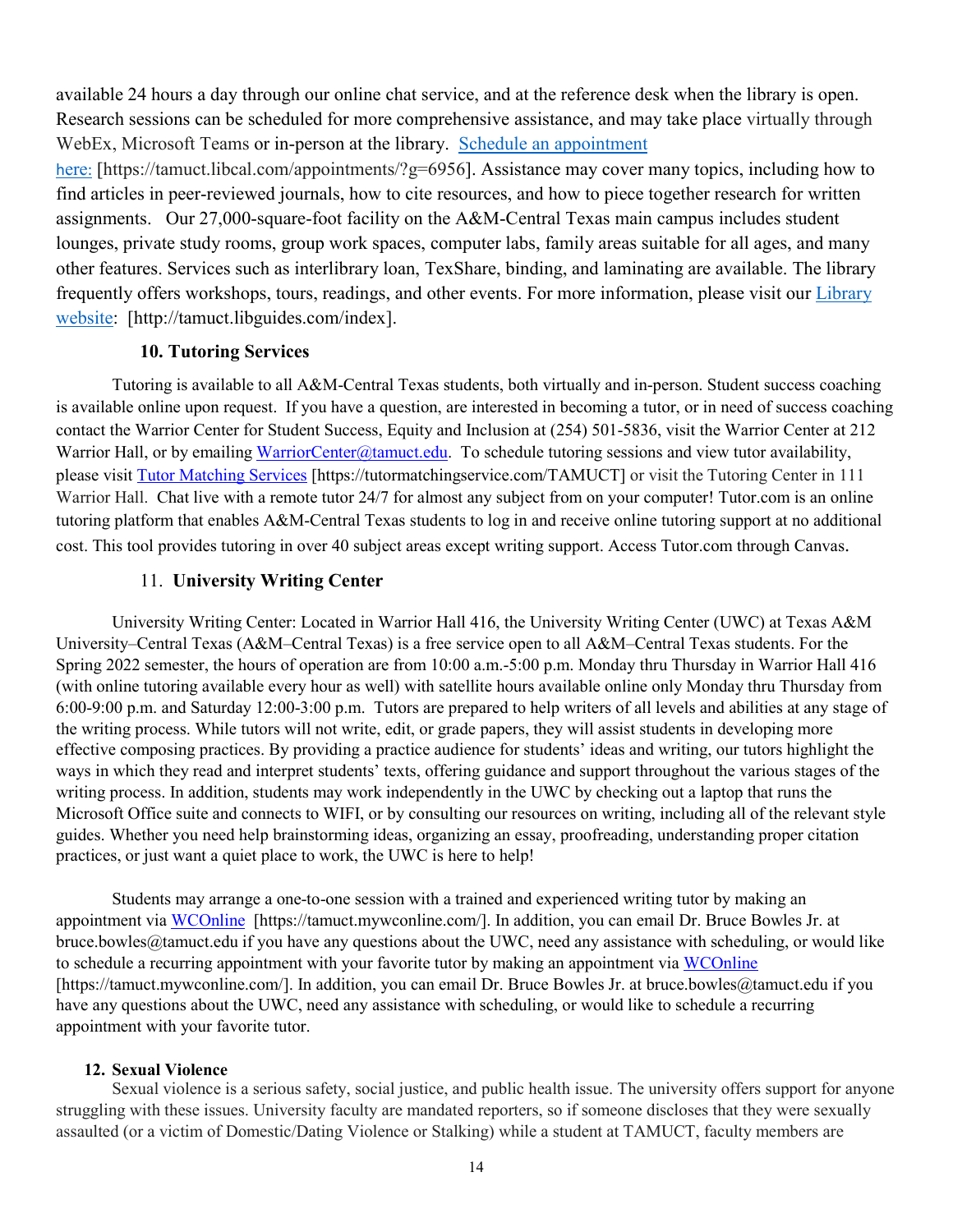required to inform the Title IX Office. If you want to discuss any of these issues confidentially, you can do so through Student Wellness and Counseling (254-501-5955) located on the second floor of Warrior Hall (207L). Sexual violence can occur on our campus because predators often feel emboldened, and victims often feel silenced or shamed. It is incumbent on ALL of us to find ways to actively create environments that tell predators we don't agree with their behaviors and tell survivors we will support them. Your actions matter. Don't be a bystander; be an agent of change. For additional information on campus policy and resources visit th[e Title IX webpage](https://www.tamuct.edu/compliance/titleix.html) [\[https://www.tamuct.edu/compliance/titleix.html\]](https://www.tamuct.edu/compliance/titleix.html).

### 13. **Behavioral Intervention:**

Texas A&M University-Central Texas cares about the safety, health, and well-being of its students, faculty, staff, and community. If you are aware of individuals for whom you have a concern, please make a referral to the Behavioral Intervention Team. Referring your concern shows you care. You can complete th[e referral](https://cm.maxient.com/reportingform.php?TAMUCentralTexas&layout_id=2) online [https://cm.maxient.com/reportingform.php?TAMUCentralTexas&layout\_id=2]. Anonymous referrals are accepted. Please see the [Behavioral Intervention Team](https://www.tamuct.edu/bit) website for more information [https://www.tamuct.edu/bit]. If a person's behavior poses an imminent threat to you or another, contact 911 or A&M-Central Texas University Police at 254-501- 5805.

### 14. **Copyright Notice**

Students should assume that all course material is copyrighted by the respective author(s). Reproduction of course material is prohibited without consent by the author and/or course instructor. Violation of copyright is against the law and against TAMUCT's Code of Academic Honesty. All alleged violations will be reported to the Office of Student Conduct.

## **VIII. The professor teaching this class**

Dr. Rappaport has a life-long interest in (really, fascination with) issues related to human biological functioning, owing to the fact that her social work career focused on medical social work (working with infants, children, and adolescents who had congenital defects, physical and mental disabilities, chronic illnesses, or life-shortening medical conditions). She actually selected this field of social work practice because she, herself, was born with some congenital defects that required ongoing medical care, major surgeries, and rehabilitation services, and she continues dealing with chronic conditions now. She has also seen the effects of illnesses and disabilities in her family members, including having a mother who died of breast cancer, a grandmother who died of a series of strokes, and a grandfather who became paralyzed by spinal arthritis. Dr. Rappaport provided caregiving to several family members in their last months and years of life. In her 25 years of practice as a social worker before coming to Killeen to teach social work in August 2000, Dr. Rappaport has seen direct evidence of how important it is for all social workers to have at least a basic understanding of biological human functioning and of some of the major medical conditions and disabilities that are commonly experienced by people who turn to social workers for assistance with their ability to continue functioning and maintaining quality of life.

 Dr. Rappaport takes teaching very seriously. She wants students to enjoy this class and to feel like they learned a great deal from it. She is committed to coming to class prepared, to sharing her professional knowledge and experiences with students, and to encouraging everyone to participate actively in the discussions. In return, she expects students to come to class prepared, having read the day's assignment ahead of time and being ready to ask any questions they might have about things they did not understand in the reading. She responds to emails as soon as possible, and she tries to get all written assignments graded and returned to students within the following one to two class periods. Twice during the semester she will also give a grade sheet to each student, showing them where their grade in the class stands as of that point.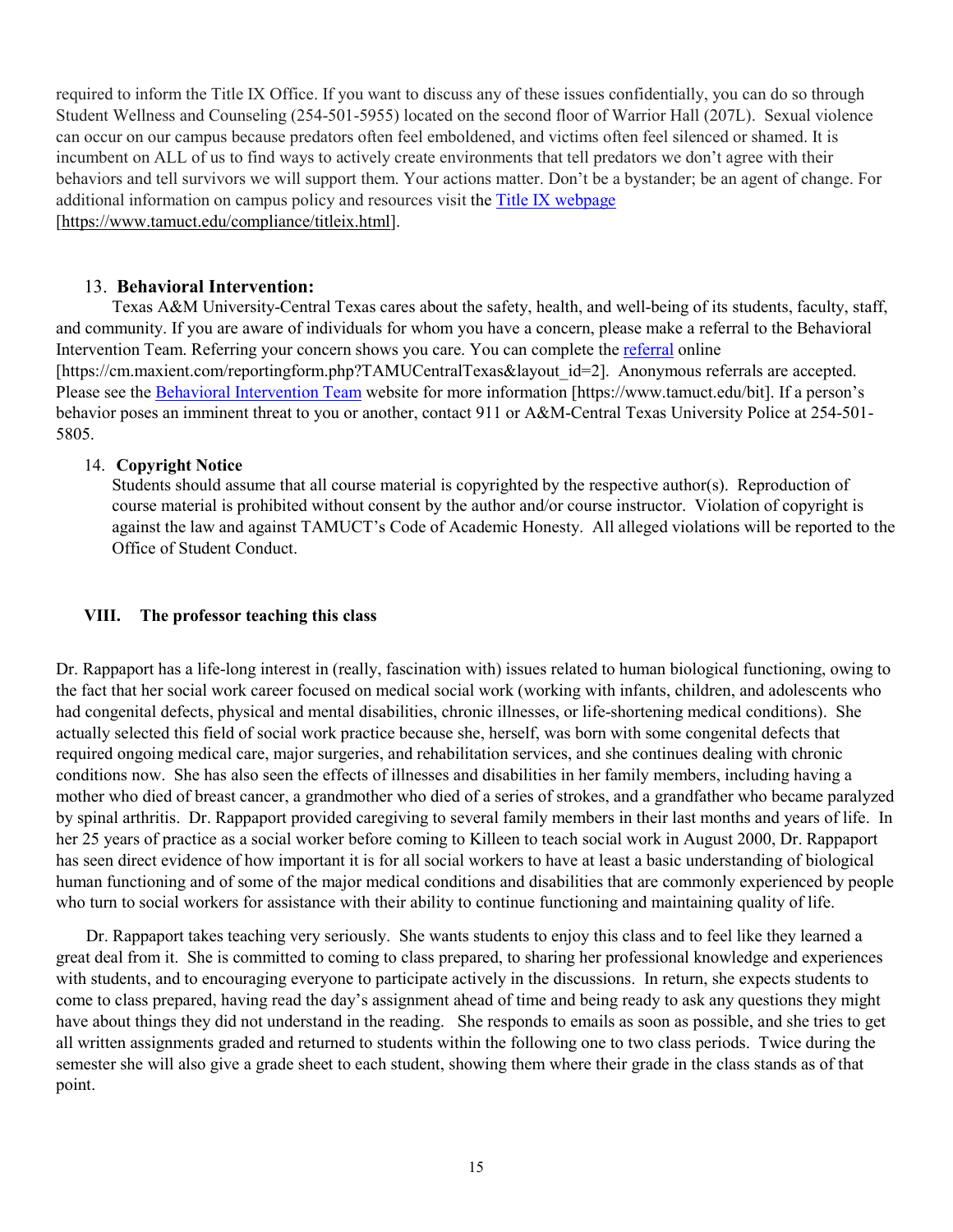# **IX. Course Schedule**

| Date      | <b>Description</b>                                                                                                                                                                                                                             |  |
|-----------|------------------------------------------------------------------------------------------------------------------------------------------------------------------------------------------------------------------------------------------------|--|
| Wednesday | Review Syllabus                                                                                                                                                                                                                                |  |
| 1/19/22   | Handout: Why Do Social Workers Need to Study Human Biology?                                                                                                                                                                                    |  |
|           | Human Biology Alternative Treatments Evolution, Natural Selection, Eugenics, Involuntary<br>Sterilization<br>Nature vs. Nurture Debate<br>Ethical Dilemmas and<br>Ecology<br>Wellness and Preventive Health Care<br>Biology<br>Placebo, Nocebo |  |
|           | Handout: Human Biology and Scientific Method Characteristics of Living Things                                                                                                                                                                  |  |
|           | Levels of Biological Organization<br>Scientific Method FDA/Clinical Trials<br>Pompe<br>Disease                                                                                                                                                 |  |
| Monday    | FDA and Clinical Trials, continued                                                                                                                                                                                                             |  |
| 1/24/22   | Video: Excerpts from "Extraordinary Measures" (1:46)                                                                                                                                                                                           |  |
| Wednesday | Text: Falvo, pp. 1-9 (Chapter 1) - Conceptualizing Functioning, Health, and Disability                                                                                                                                                         |  |
| 1/26/22   | Biopsychosocial Model<br>Medical Model<br>Social Model<br>Experience of<br>International Classification of Functioning, Disability, and Health<br>Disability<br>Optimum versus Maximum Function, Capacity, and Performance                     |  |
|           | Text: Falvo, pp. 11-32 (Chapter 2) – Psychosocial and Functional Aspects of Health<br><b>Conditions</b><br>Experience of Health Conditions and Altered Function<br>Disease, Illness, Health Conditions                                         |  |
|           | Stress & Coping Strategies<br><b>Emotional Reactions</b><br><b>Developmental Stages</b>                                                                                                                                                        |  |
|           | Self-Concept, Self-Esteem<br><b>Invisible Conditions</b><br><b>Family Adaptation</b><br>Quality of Life<br>Adherence to Management Recommendations<br>Health information<br>Stages of                                                          |  |
|           | Adaptation and Adjustment<br>Vocational Issues<br><b>Functional Aspects</b>                                                                                                                                                                    |  |
|           | <b>Handout: Perceptions/Coping with Chronic Illness</b><br>Handout: The Cell, Organelles, Metabolic & Mitochondrial Diseases<br>Video: "Conjoined at the Head: Medical Mysteries, Series 1" (0:53) (Films on Demand)                           |  |
|           |                                                                                                                                                                                                                                                |  |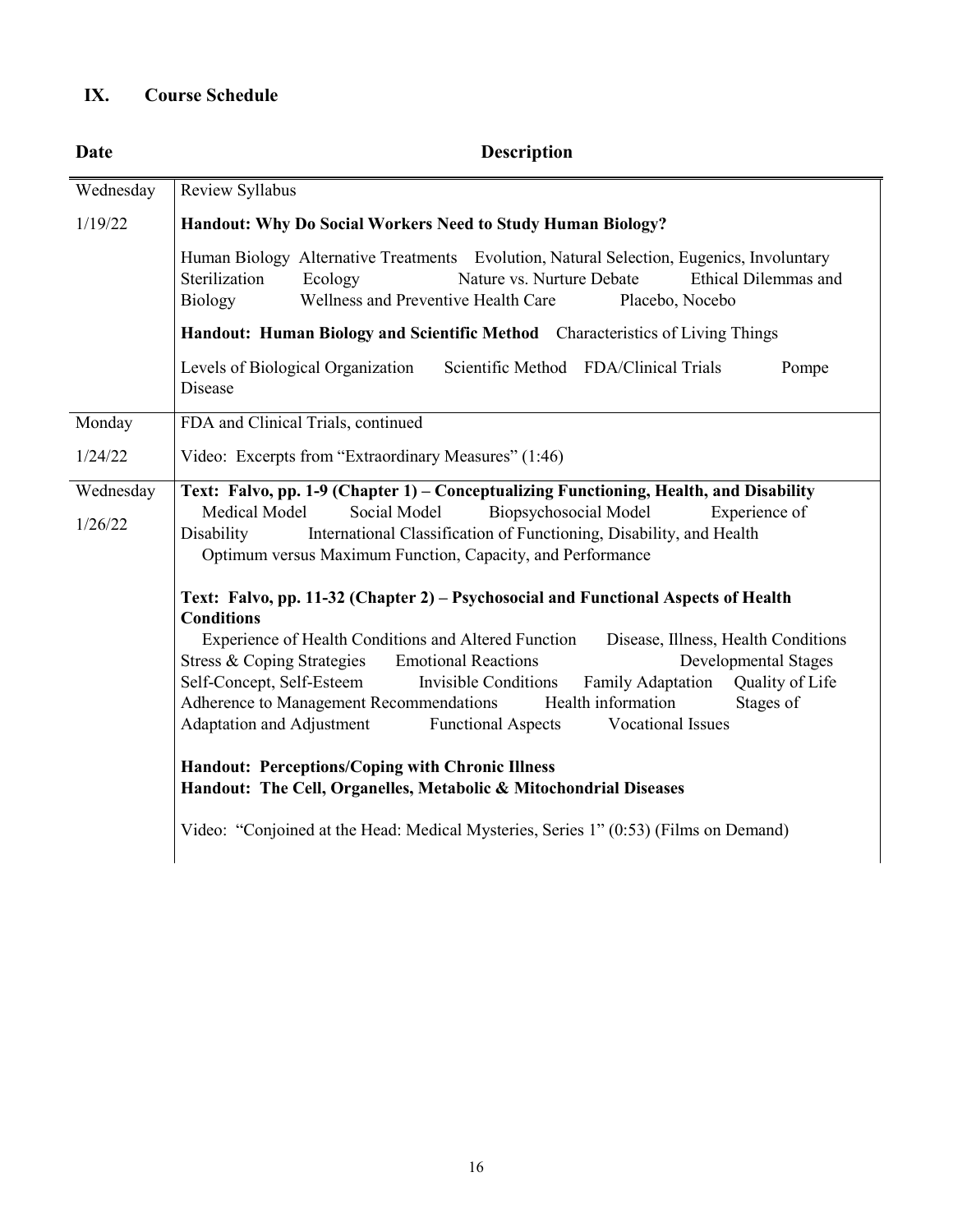| <b>Date</b>         | <b>Description</b>                                                                                                                                                                                                                                                                                                                                                                                                                                                                                                                                                                                                                                                                                                                                                                                                                                                                                                  |  |
|---------------------|---------------------------------------------------------------------------------------------------------------------------------------------------------------------------------------------------------------------------------------------------------------------------------------------------------------------------------------------------------------------------------------------------------------------------------------------------------------------------------------------------------------------------------------------------------------------------------------------------------------------------------------------------------------------------------------------------------------------------------------------------------------------------------------------------------------------------------------------------------------------------------------------------------------------|--|
| Monday              | The Experience of Disability, Human Genetics                                                                                                                                                                                                                                                                                                                                                                                                                                                                                                                                                                                                                                                                                                                                                                                                                                                                        |  |
| 1/31/22             | Handout: Genetics and Human Inheritance, Genetic Disorders<br>Chromosomes & Cell Division<br>Mitosis, Meiosis<br>Genetic variability<br>Dominant/Recessive genes/alleles<br>Detecting genetic disorders<br>Gene testing<br>Cri du Chat<br>Prader-Willi<br>Down Syndrome<br>Trisomy 18 and 13<br>X-linked disorders<br>Wolf-Hirschhorn Syndrome<br>X-chromosome disorders<br>Intersex conditions<br>Genetics worksheet<br>DNA and Biotechnology<br>Mutations<br>Gene activity Genetic engineering<br>Human Genome Project Gene Therapy<br>Genetic Information Disclosure Genetic Information Non-Discrimination Act<br>Epigenetics<br>Handout: "Common Resource Referrals for Pediatric Clients"<br>Video: "Against the Odds: Inspiring Stories of Disability – Erica Takes Control" (two siblings with<br>Miller syndrome) (0:28) (Films on Demand)<br>Receive sample case scenario on an infant with Down syndrome |  |
| Wednesday<br>2/2/22 | Text: Falvo, pp. 543-559 (Chapter 32) – Burn Injury and Other Conditions of the Skin<br>Structure & Function of Skin<br>Burn Injury<br>Types of burns, severity, depth, location<br>Phases of Burn management Burn rehabilitation and Wound Remodeling<br>Functional implications of burn injury<br>General skin conditions – dermatitis, allergic<br>reactions, psoriasis, infections, acne, herpes zoster (shingles), skin cancers<br>Management of<br>skin conditions<br>Functional implications<br>Vocational Implications<br><b>Handout: Body Organization and Homeostasis</b><br>Tissues, glands, organs, organ systems<br>Homeostasis<br><b>Client Scenario #1 given</b>                                                                                                                                                                                                                                     |  |
| Monday              | Handout: The Integumentary System, Skin Problems                                                                                                                                                                                                                                                                                                                                                                                                                                                                                                                                                                                                                                                                                                                                                                                                                                                                    |  |
| 2/7/22              | Parasitic Skin Infections<br>Skin Diseases: Seborrheic dermatitis, Impetigo, Vitiligo<br>Decubitus ulcers, skin cancers<br>Xeroderma Pigmentosa<br>Phototoxicity                                                                                                                                                                                                                                                                                                                                                                                                                                                                                                                                                                                                                                                                                                                                                    |  |
|                     | Video: "Uncovering Skin" (0:51) (library video)                                                                                                                                                                                                                                                                                                                                                                                                                                                                                                                                                                                                                                                                                                                                                                                                                                                                     |  |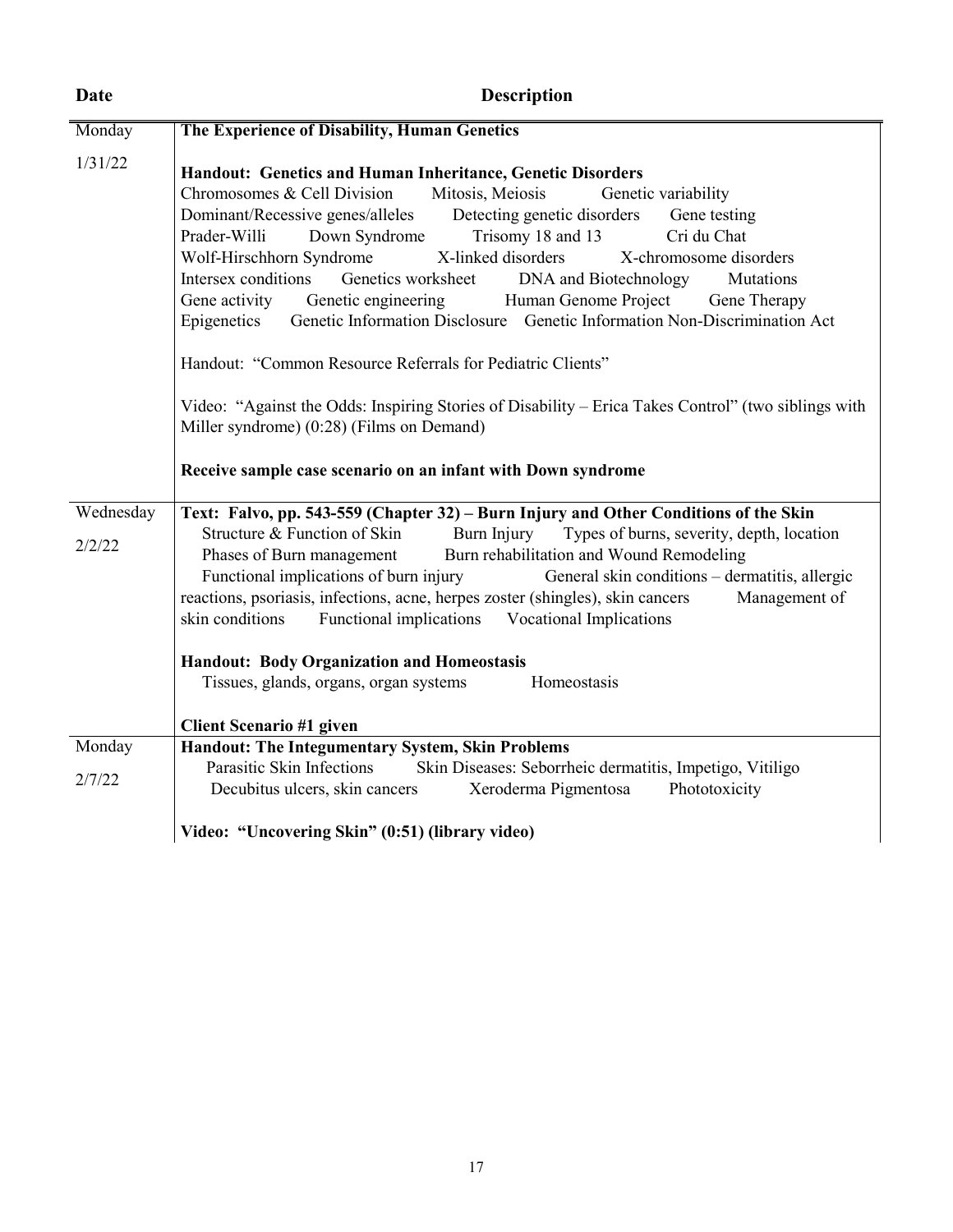| Date      | <b>Description</b>                                                                                                                                                                                                                                                                                                                                                                                                                                                                                                                           |
|-----------|----------------------------------------------------------------------------------------------------------------------------------------------------------------------------------------------------------------------------------------------------------------------------------------------------------------------------------------------------------------------------------------------------------------------------------------------------------------------------------------------------------------------------------------------|
| Wednesday | Text: Falvo, pp. 397-417 (Chapter 24) – Structure, Function, and Common Conditions of                                                                                                                                                                                                                                                                                                                                                                                                                                                        |
| 2/9/22    | <b>Musculoskeletal System</b><br>Skeletal system<br>Connective tissue<br>Bones<br>Joints<br>Muscular System<br>Fractures,<br>dislocations, strains<br>Sprains Bursitis<br>Tendonitis<br>Tenosynovitis<br>Carpal Tunnel<br>Osteoporosis Osteoarthritis<br>Back pain<br>Disk Injuries Back pain<br>Spondylolisthesis<br>Scoliosis Osteomyelitis Fibromyalgia<br>Medications<br>Hyperbaric Oxygen Therapy<br>Physical Therapy Assistive Devices Orthosis<br>Surgery<br>Functional<br>Traction<br>Implications<br><b>Vocational Implications</b> |
|           | Text: Falvo, pp. 431-438 (Chapter 26) - Amputation<br>Causes of amputation, levels, management<br>Surgery, Replantation<br>Prostheses<br>Complications<br>Phantom Pain Functional implications<br>Vocational issues                                                                                                                                                                                                                                                                                                                          |
|           | <b>Handout: The Skeletal and Muscular Systems</b><br>Osteoarthritis<br>Disk problems<br>Scoliosis<br>Muscle actions, tone<br><b>Building Muscle</b><br>Osteoporosis<br>Exercising<br>Tennis Elbow<br>Fibromyalgia<br>Muscular Dystrophy<br><b>Bursitis</b><br>Tendonitis                                                                                                                                                                                                                                                                     |
|           | Video: "Against the Odds: Inspiring Stories of Disability – Lilly's Legs" (a child with<br>arthrogryposis) (0:29) (Films on Demand)                                                                                                                                                                                                                                                                                                                                                                                                          |
| Monday    | Text: Falvo, pp. 33-41 (Chapter 3) – Introduction to Structure and Function of Nervous                                                                                                                                                                                                                                                                                                                                                                                                                                                       |
| 2/14/22   | <b>System</b><br>Structure & function of nervous system<br>Nerve cells<br>Central nervous system<br>Spinal cord and peripheral nervous system<br>The brain<br>Text: Falvo, pp. 111-120 (Chapter 8) – Multiple Sclerosis<br>Types of multiple sclerosis, manifestations, management<br>Role of myelin                                                                                                                                                                                                                                         |
|           | Functional implications<br>Vocational issues                                                                                                                                                                                                                                                                                                                                                                                                                                                                                                 |
|           | Video: "The Multiple Sclerosis Revolution" (0:24) (Films on Demand)                                                                                                                                                                                                                                                                                                                                                                                                                                                                          |
|           | Client Scenario #2 given                                                                                                                                                                                                                                                                                                                                                                                                                                                                                                                     |
|           |                                                                                                                                                                                                                                                                                                                                                                                                                                                                                                                                              |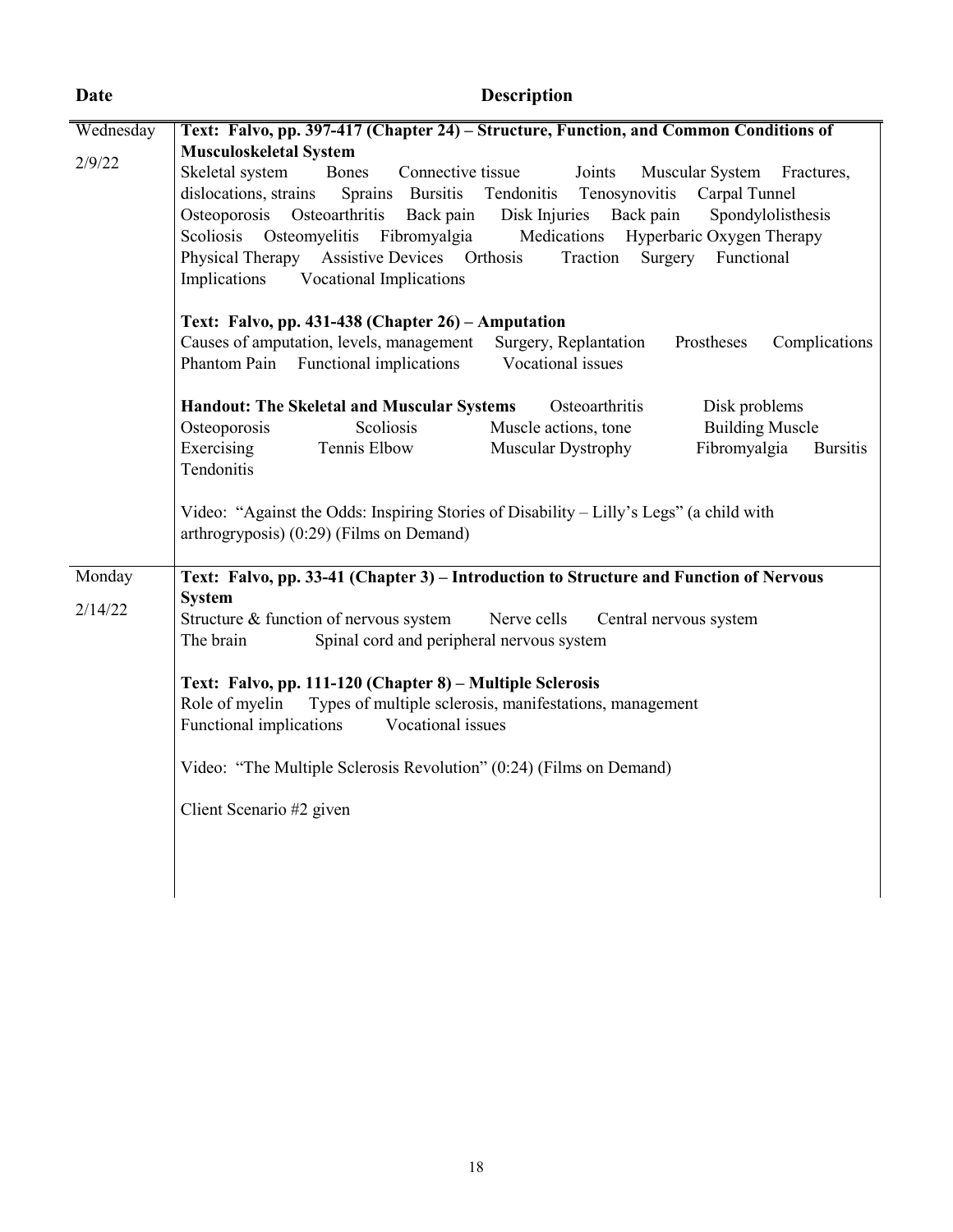| <b>Description</b>                                                                                                                                                                                                                                                                                                                                                                                                                                                                                                                                                                                                                                                                                           |
|--------------------------------------------------------------------------------------------------------------------------------------------------------------------------------------------------------------------------------------------------------------------------------------------------------------------------------------------------------------------------------------------------------------------------------------------------------------------------------------------------------------------------------------------------------------------------------------------------------------------------------------------------------------------------------------------------------------|
| Text: Falvo, pp. 121-134 (Chapter 9) - Neurodegenerative and Neuromuscular Conditions<br>Parkinsonism, Secondary, Parkinson's disease<br>Huntington's chorea<br>Amyotrophic Lateral Sclerosis Muscular Dystrophy<br>Alzheimer's disease<br>Management, Functional implications, Vocational issues<br>Myasthenia Gravis                                                                                                                                                                                                                                                                                                                                                                                       |
| Text: Falvo, pp. 135-143 (Chapter 10) - Post-Polio Syndrome and Other Conditions of<br><b>Nervous System</b><br>Poliomyelitis and Post-Polio Syndrome<br>Guillain-Barré Syndrome<br>Meningitis<br>Encephalitis<br>Lyme Disease<br>Bell's Palsy<br>Central Sleep Apnea<br>Narcolepsy<br>Functional implications<br>Vocational issues                                                                                                                                                                                                                                                                                                                                                                          |
| Handout: Brain and Nervous System, Neurological Problems                                                                                                                                                                                                                                                                                                                                                                                                                                                                                                                                                                                                                                                     |
| Video Games<br>Brain functioning<br>Sleep Apnea<br>Sleep Deprivation                                                                                                                                                                                                                                                                                                                                                                                                                                                                                                                                                                                                                                         |
| Video: "Parkinson's Disease: An Update" (0:28) (Films on Demand)                                                                                                                                                                                                                                                                                                                                                                                                                                                                                                                                                                                                                                             |
| Neurodegenerative conditions, Alzheimer's Disease, continued                                                                                                                                                                                                                                                                                                                                                                                                                                                                                                                                                                                                                                                 |
| Video: "Alzheimer's Project: Momentum in Science" (0:54)                                                                                                                                                                                                                                                                                                                                                                                                                                                                                                                                                                                                                                                     |
| Text: Falvo, pp. 43-69 (Chapter 4) – Traumatic Brain Injury                                                                                                                                                                                                                                                                                                                                                                                                                                                                                                                                                                                                                                                  |
| Closed head injury<br>Open head injury<br>Glasgow coma scale & other scales to measure<br>Categorization: Mild, moderate, severe brain injury<br>severity<br>Manifestations of traumatic brain injury<br>Post-traumatic epilepsy<br>Post-traumatic hydrocephalus Motor control, movement, coordination, balance, fatigue, visual-<br>spatial reactions, perception, vision, hearing, touch, taste, smell, eating and swallowing, fatigue,<br>bowel and bladder, communication, memory, attention and concentration, self-awareness, problem-<br>solving, decision-making, information processing, judgment, personality changes<br>Management,<br>Rehabilitation, Functional implications, vocational issues |
| Text: Falvo, pp. 71--84 (Chapter 5) – Stroke<br>Classification: Ischemic, Hemorrhagic Manifestations Left- versus right-sided damage<br>Complications<br>Functional implications<br>Vocational Issues<br>Management                                                                                                                                                                                                                                                                                                                                                                                                                                                                                          |
| Handout: Sports Concussions, Traumatic Brain Injury                                                                                                                                                                                                                                                                                                                                                                                                                                                                                                                                                                                                                                                          |
| Video: "The Hidden Epidemic: Post-Concussion Syndrome" (0:39) (Films on Demand)                                                                                                                                                                                                                                                                                                                                                                                                                                                                                                                                                                                                                              |
|                                                                                                                                                                                                                                                                                                                                                                                                                                                                                                                                                                                                                                                                                                              |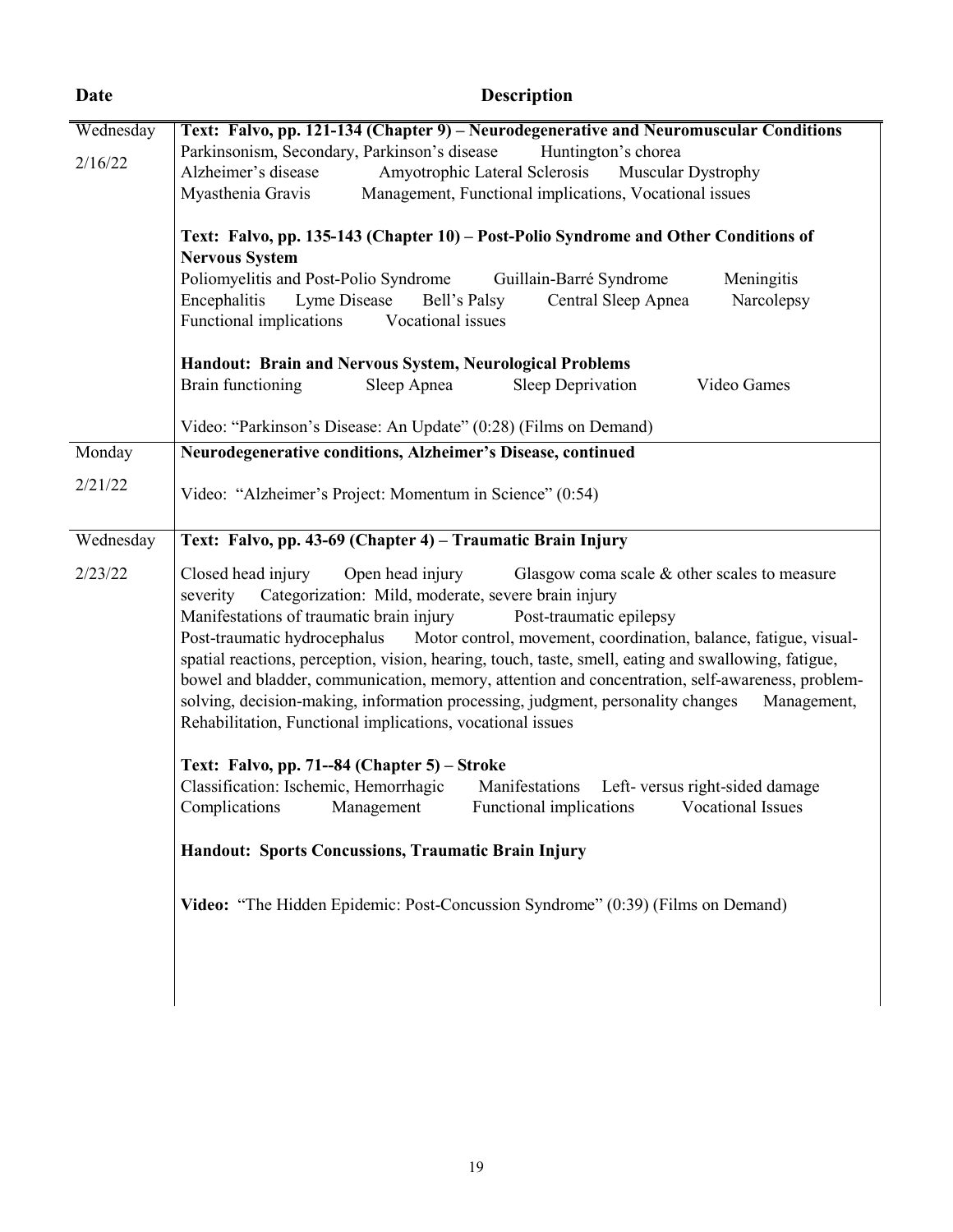| Date                | <b>Description</b>                                                                                                                                                                                                                                                                                                                                            |
|---------------------|---------------------------------------------------------------------------------------------------------------------------------------------------------------------------------------------------------------------------------------------------------------------------------------------------------------------------------------------------------------|
| Monday              | Text: Falvo, pp. 85-93 (Chapter 6) – Epilepsy and other Conditions of the Nervous System                                                                                                                                                                                                                                                                      |
| 2/28/22             | Epilepsy and seizures, manifestations, management, functional implications, activities<br>Meningitis<br>Encephalitis<br>Sleep apnea<br>Narcolepsy                                                                                                                                                                                                             |
|                     | Text: Falvo, pp. 95-110 (Chapter 7) – Traumatic Spinal Cord Injury                                                                                                                                                                                                                                                                                            |
|                     | Manifestations of injury<br>Physical implications<br>Areas of spinal cord injury<br>Spinal cord<br>Complicatons (pressure sores, spasticity, contractures, osteoporosis, chronic pain,<br>Management<br>cardiovascular, autonomic dysreflexia, sweating, pneumonia, urinary and bowel problems)<br>Vocational issues<br>Functional implications<br>Activities |
|                     | <b>Handout: Neurological Problems</b>                                                                                                                                                                                                                                                                                                                         |
|                     | <b>Brain Disorders</b><br>Headaches<br>Aphasia<br>Young adult strokes<br>Coma                                                                                                                                                                                                                                                                                 |
|                     | Video: See part of "Christopher Reeve: Hope in Motion" (1:42)                                                                                                                                                                                                                                                                                                 |
| Wednesday<br>3/2/22 | Text: Falvo, pp. 145-162 (Chapter 11) – Developmental Conditions: Cerebral Palsy and Spina<br><b>Bifida</b>                                                                                                                                                                                                                                                   |
|                     | Cerebral Palsy, classification, causes, types, manifestations, complications, management, functional<br>implications, activities, vocational issues<br>Spina Bifida, Types, manifestations, management,<br>functional implications, activities, vocational issues                                                                                             |
|                     | Handout: Intelligence, Cerebral Palsy, Autism                                                                                                                                                                                                                                                                                                                 |
|                     | Text: Falvo, pp. 163-191 (Chapter 12) – Neurodevelopmental Disorders                                                                                                                                                                                                                                                                                          |
|                     | Developmental disability, Intellectual disability, causes, types, manifestations, interventions,<br>functional implications, activities, vocational issues<br>Autism Spectrum Disorder, ADHD, Specific<br>Learning Disabilities, Psychosocial issues, Activities, Vocational issues                                                                           |
|                     | Video: "Against the Odds: Inspiring Stories of Disability - Unlocking Autism" (0:27) (Films on<br>Demand)                                                                                                                                                                                                                                                     |
| Monday              | Neurodevelopmental disorders, Developmental Disabilies, continued                                                                                                                                                                                                                                                                                             |
| 3/7/22              | Video: Excerpts from "I Am Sam" (2:00)                                                                                                                                                                                                                                                                                                                        |
|                     | Client Scenario #3 given                                                                                                                                                                                                                                                                                                                                      |
|                     |                                                                                                                                                                                                                                                                                                                                                               |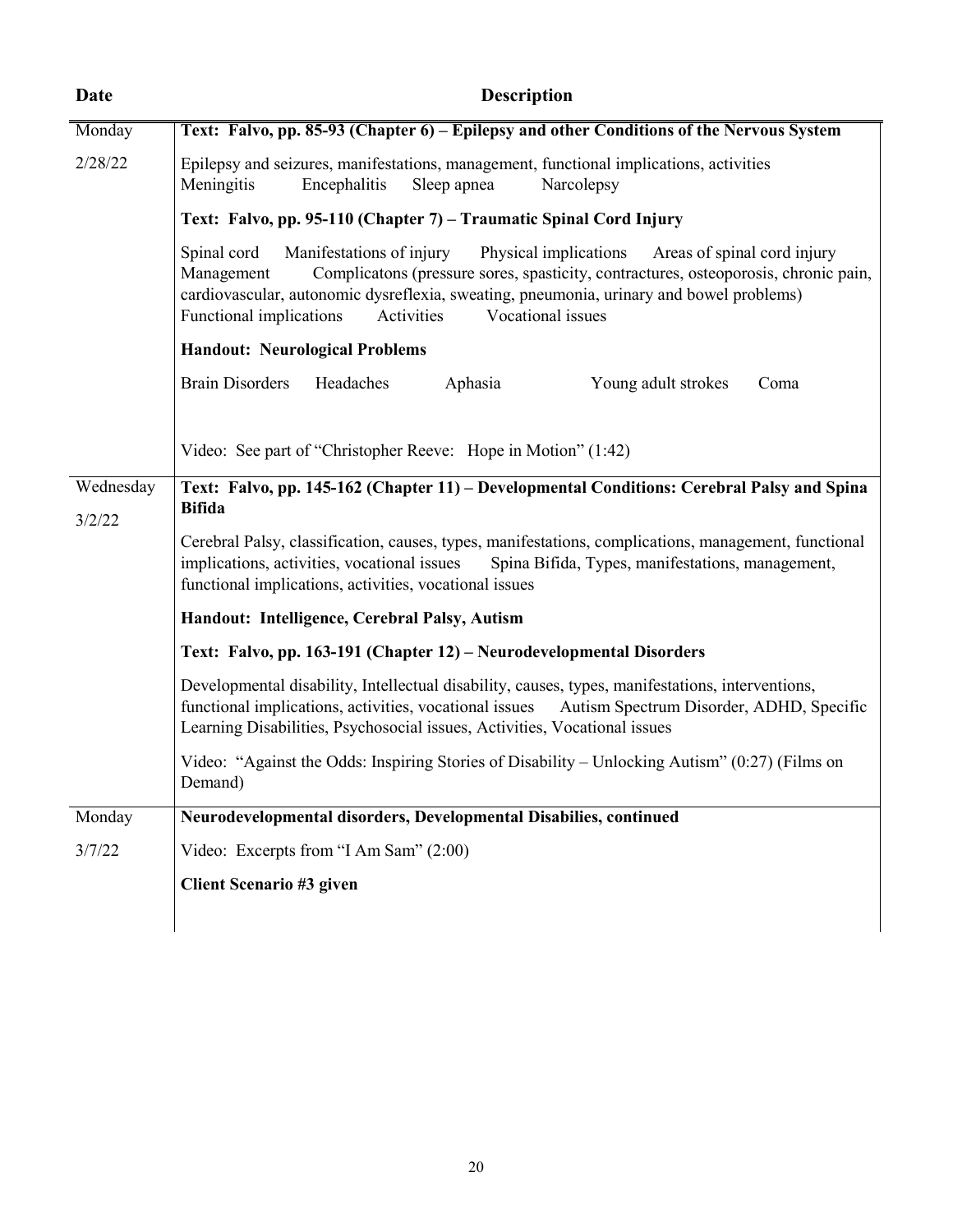| Date                                            | <b>Description</b>                                                                                                                                                                                                                                                   |  |  |
|-------------------------------------------------|----------------------------------------------------------------------------------------------------------------------------------------------------------------------------------------------------------------------------------------------------------------------|--|--|
| Wednesday<br>3/9/22                             | <b>Handout: The Reproductive System</b><br>Obesity & Contraception<br>Circumcision<br>Puberty<br><b>Contraception Myths</b><br><b>PMS</b><br>Dysmennorhea<br>Adenomyosis<br>PID<br>Menopause<br>Cervical Cancer, HPV Vaccine<br>Prostate problems<br>Prostate Cancer |  |  |
|                                                 | <b>Handout: Pregnancy</b><br><b>GPAb Status</b><br>Hyperemesis Gravidarum<br>Pre-eclampsia<br>Abruptio Placentae<br>Placenta<br>Erythroblastosis Fetalis<br>Premature births<br>Health risks and IVF<br>Previa<br>Endometriosis                                      |  |  |
|                                                 | <b>Handout: Human Sexuality</b><br><b>Sexual Dysfunctions</b><br>Paraphilias<br>Rape/Sexual Assault<br>Infertility<br><b>Sexual Orientation</b><br>Retrograde Ejaculation                                                                                            |  |  |
|                                                 | <b>Handout: Sexually Transmitted Diseases</b><br>Gonorrhea<br>Chlamydia<br>Trichomoniasis<br>Syphilis<br>Genital Herpes<br>Genital Warts<br>Gardasil<br><b>HIV/AIDS</b>                                                                                              |  |  |
|                                                 | Video: See part of "Life's Greatest Miracle" (0:55) (Films on Demand)                                                                                                                                                                                                |  |  |
| Monday<br>$3/14/22$ and<br>Wednesday<br>3/16/22 | <b>NO CLASS - ENJOY YOUR SPRING BREAK!</b>                                                                                                                                                                                                                           |  |  |
| Monday<br>3/21/22                               | <b>Handout: Gender Identity and Reassignment</b><br>Gender Reassignment Surgery<br>Chaz Bono<br>David Reimer and Jennifer Boylan stories<br>O'Donnabhain Lawsuit                                                                                                     |  |  |
|                                                 | Video: "XX-XY" (0:13) (library video)<br>Video: "Becoming Me: The Gender Within" (0:40) (Films on Demand                                                                                                                                                             |  |  |
|                                                 | Client Scenario #4 given                                                                                                                                                                                                                                             |  |  |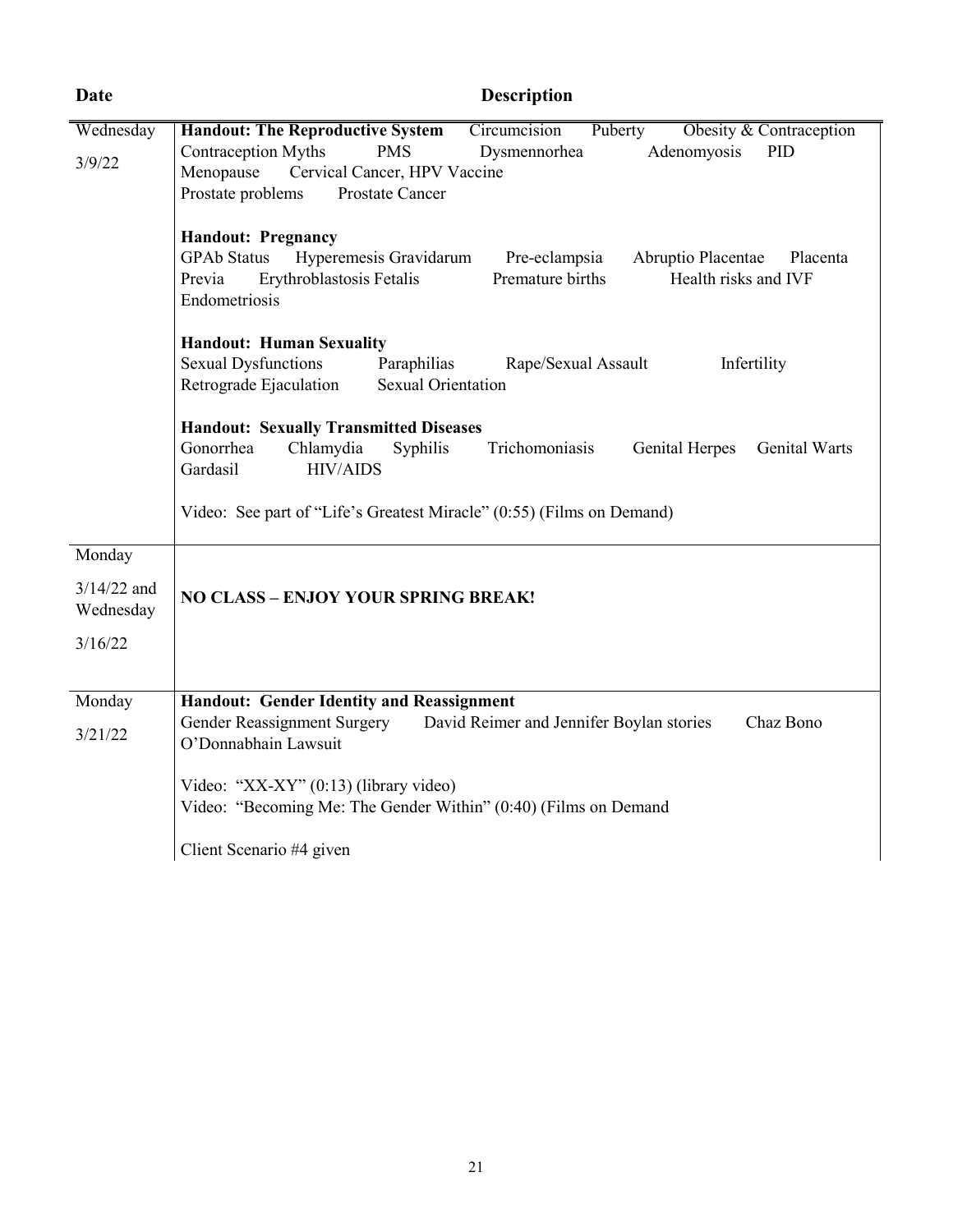| Date      | <b>Description</b>                                                                                                                                                                                                                                                                                                                                                                                                                                                                                                                                                                                                                      |  |  |  |  |
|-----------|-----------------------------------------------------------------------------------------------------------------------------------------------------------------------------------------------------------------------------------------------------------------------------------------------------------------------------------------------------------------------------------------------------------------------------------------------------------------------------------------------------------------------------------------------------------------------------------------------------------------------------------------|--|--|--|--|
| Wednesday | Text: Falvo, pp. 193-214 (Chapter 13) – Diagnosis and Treatment of Psychiatric Conditions:                                                                                                                                                                                                                                                                                                                                                                                                                                                                                                                                              |  |  |  |  |
| 3/23/22   | <b>Functional and Vocational Implications</b><br>Diagnostic Categories<br>History<br>$DSM-5$<br>Psychological testing<br>Management<br>Psychiatric Rehabilitation, Clubhouse Model, Social Skills Training, Group, etc.<br>Medications<br>Electro-Convulsive Therapy<br><b>Functional Implications</b><br>Vocational Issues                                                                                                                                                                                                                                                                                                             |  |  |  |  |
|           | Text: Falvo, pp. 215-235 (Chapter 14) - Functional Implications of Selected Psychiatric<br><b>Diagnoses</b><br>Anxiety Disorders, OCD, PTSD, Depressive Disorders, Bipolar Disorders<br>Schizophrenia<br>Factitious disorders<br>Dissociative disorders<br>Somatic disorders<br>Personality disorders<br>Delirium, dementia<br>Manifestations, management, functional implications, activities,<br>vocational issues<br><b>Handout: Mental Health Disorders</b><br><b>PTSD</b><br>A pill to forget<br>Psychotropic Drugs<br><b>Staying Sane</b><br>Misery in the genes<br>Video: "Shadow Voices: Finding Hope in Mental Illness" (0:58) |  |  |  |  |
| Monday    | Text: Falvo, pp. 237-262 (Chapter 15) - Substance-Related and Addictive Disorders                                                                                                                                                                                                                                                                                                                                                                                                                                                                                                                                                       |  |  |  |  |
| 3/28/22   | Substance-related and addictive disorders<br>History, Prevalence<br>Intoxication, Withdrawal,<br>Addiction, Tolerance<br>Detoxification<br>Substance use<br>Physical effects of alcohol<br>Nervous system conditions (Korsakoff's, Wernicke's, Peripheral Neuropathy, Cardiovascular<br>conditions, musculoskeletal conditions, GI conditions, Management)<br>Caffeine<br>Tobacco<br>Stimulants<br>Cannabis<br>Sedatives<br>Opioids<br>Hallucinogens<br>Inhalants<br>Health implications, complications, identification, management, functional implications, vocational<br>implications                                                |  |  |  |  |
|           | Handout: Substance Disorders Effects on fetal development<br>"Tobacco: The Smoking<br>Genetics and Alcoholism<br>Addiction and Cognition<br>Gun"<br>Pharmacogenetics<br>Legalizing marijuana<br>Medical marijuana<br>Drugs and neurotransmission                                                                                                                                                                                                                                                                                                                                                                                        |  |  |  |  |
|           | Video: "Fetal Abuse: The Effects of Drugs and Alcohol" (0:17) (Films on Demand)                                                                                                                                                                                                                                                                                                                                                                                                                                                                                                                                                         |  |  |  |  |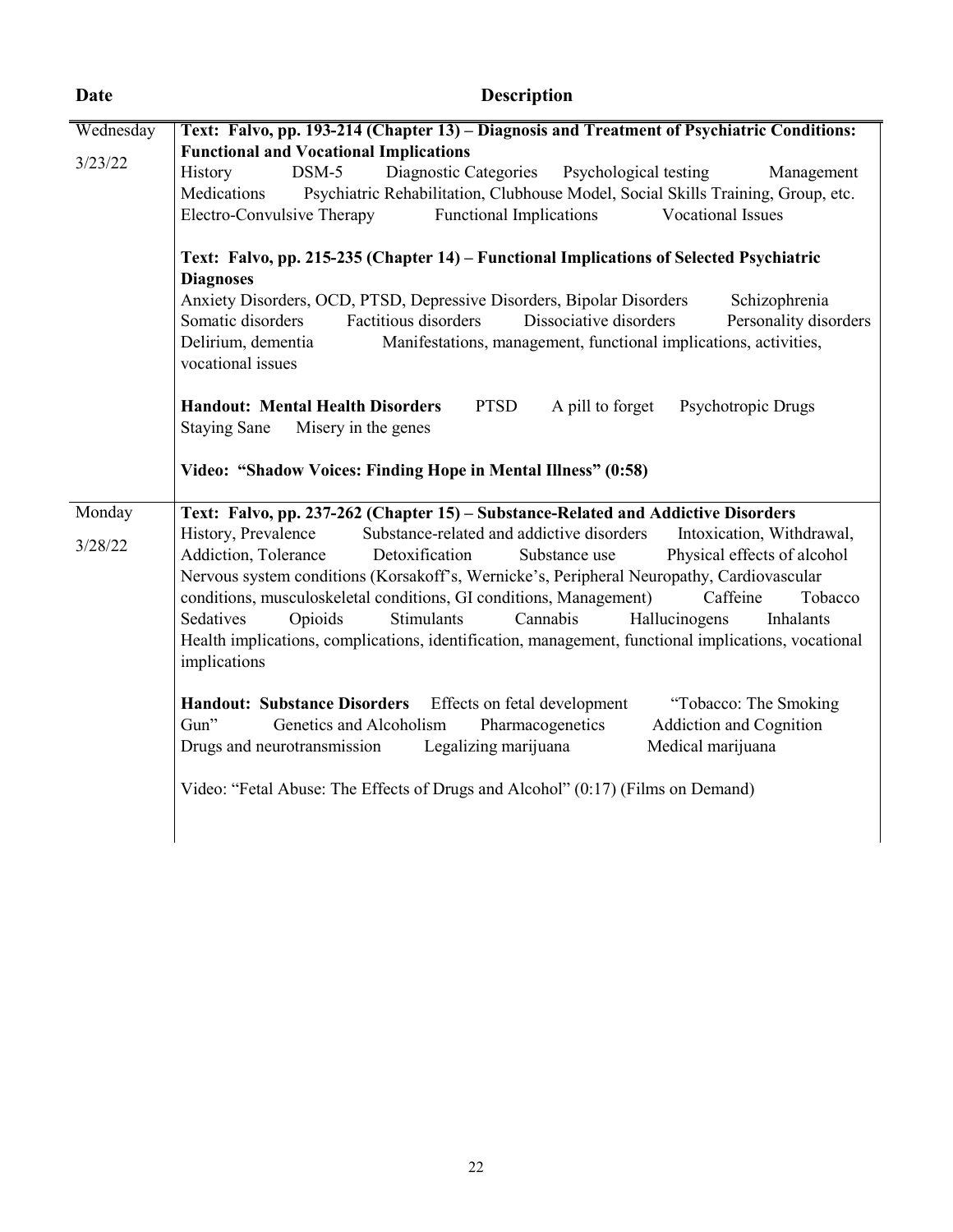| Wednesday<br>Text: Van der Kolk, pp. 7-170 (Chapters 1-7)<br>Chapter 1 (pp. 7-21): Lessons from Vietnam Veterans<br>3/30/22<br>Trauma and the loss of self; Numbing; Reorganization of perception; Stuck in trauma;<br>Diagnosing Post-Traumatic Stress; A new understanding<br>Chapter 2 (pp. 22-38): Revolutions in Understanding Mind and Brain<br>Trauma before dawn; Making sense of suffering; Inescapable shock; Addicted to<br>trauma: Pain of pleasure and pleasure of pain; Soothing the brain; Triumph of<br>pharmacology; Adaptation or disease?<br>Chapter 3 (pp. 39-47): Looking into the Brain: Neuroscience Revolution<br>Speechless horror; Shifting to one side of brain; Stuck in fight or flight<br>Chapter 4 (pp. 51-73): Running for your Life: Anatomy of Survival<br>Organized to survive; Brain from bottom to top; Mirroring each other: Interpersonal<br>neurobiology; Identifying danger; Controlling the stress response; Brains on trauma;<br>Dissociation and reliving; Depersonalization: Split off from self; Learning to live in the<br>present<br><b>Chapter 5, pp. 74-88: Body-Brain Connections</b><br>$\bullet$<br>Ivan Pavlov and instinct of purpose; Window into the nervous system; Neural love<br>become human; Defend or relax?; New approaches to treatment<br>Chapter 6, pp. 89-104: Losing your Body, Losing Your Self<br>$\bullet$<br>Losing your body; How do we know we're alive?; Self-sensing system; Self under<br>threat; Agency: Owning your life; Alexithymia: No words for feelings; Depersonalization;<br>Befriending the body; Connecting with yourself and others<br>Chapter 7, pp. 107-124: Getting to Same Wavelength: Attachment and Attunement<br>$\bullet$<br>Men without mothers; Secure base; Dance of attunement; Becoming real; Living with<br>parents you have; Becoming disorganized within; Long-term effects of disorganized<br>attachment; Dissociation: Knowing and not knowing; Restoring synchrony<br>Chapter 8, pp. 125-137: Trapped in Relationships: The Cost of Abuse and Neglect<br>$\bullet$<br>Terror and numbness; Torn map of the world; Learning to remember; Hating your home;<br>Replaying the trauma<br>$\bullet$ | <b>Date</b> | <b>Description</b>                                                                                                                                                                                                                                     |
|-------------------------------------------------------------------------------------------------------------------------------------------------------------------------------------------------------------------------------------------------------------------------------------------------------------------------------------------------------------------------------------------------------------------------------------------------------------------------------------------------------------------------------------------------------------------------------------------------------------------------------------------------------------------------------------------------------------------------------------------------------------------------------------------------------------------------------------------------------------------------------------------------------------------------------------------------------------------------------------------------------------------------------------------------------------------------------------------------------------------------------------------------------------------------------------------------------------------------------------------------------------------------------------------------------------------------------------------------------------------------------------------------------------------------------------------------------------------------------------------------------------------------------------------------------------------------------------------------------------------------------------------------------------------------------------------------------------------------------------------------------------------------------------------------------------------------------------------------------------------------------------------------------------------------------------------------------------------------------------------------------------------------------------------------------------------------------------------------------------------------------------------------------------------------------------------------------------|-------------|--------------------------------------------------------------------------------------------------------------------------------------------------------------------------------------------------------------------------------------------------------|
|                                                                                                                                                                                                                                                                                                                                                                                                                                                                                                                                                                                                                                                                                                                                                                                                                                                                                                                                                                                                                                                                                                                                                                                                                                                                                                                                                                                                                                                                                                                                                                                                                                                                                                                                                                                                                                                                                                                                                                                                                                                                                                                                                                                                             |             |                                                                                                                                                                                                                                                        |
| Taking a trauma history; Self-harm; Imprecision of psychiatric labels; Hidden epidemic;<br>Chapter 10, pp. 151-170: Developmental Trauma: Hidden Epidemic<br>Bad genes?; Nature versus nurture; National child traumatic stress network; Power of<br>diagnosis; How relationships shape development; Long-term effects of incest; DSM-5:<br>Smorgasbord of diagnoses; What difference would DTD make?                                                                                                                                                                                                                                                                                                                                                                                                                                                                                                                                                                                                                                                                                                                                                                                                                                                                                                                                                                                                                                                                                                                                                                                                                                                                                                                                                                                                                                                                                                                                                                                                                                                                                                                                                                                                       |             | code; Safety and reciprocity; Three levels of safety; Fight or flight versus collapse; How we<br>Chapter 9, pp. 138-150: What's Love Got to Do with It?<br>When problems are really solutions; Child abuse: Our nation's largest public health problem |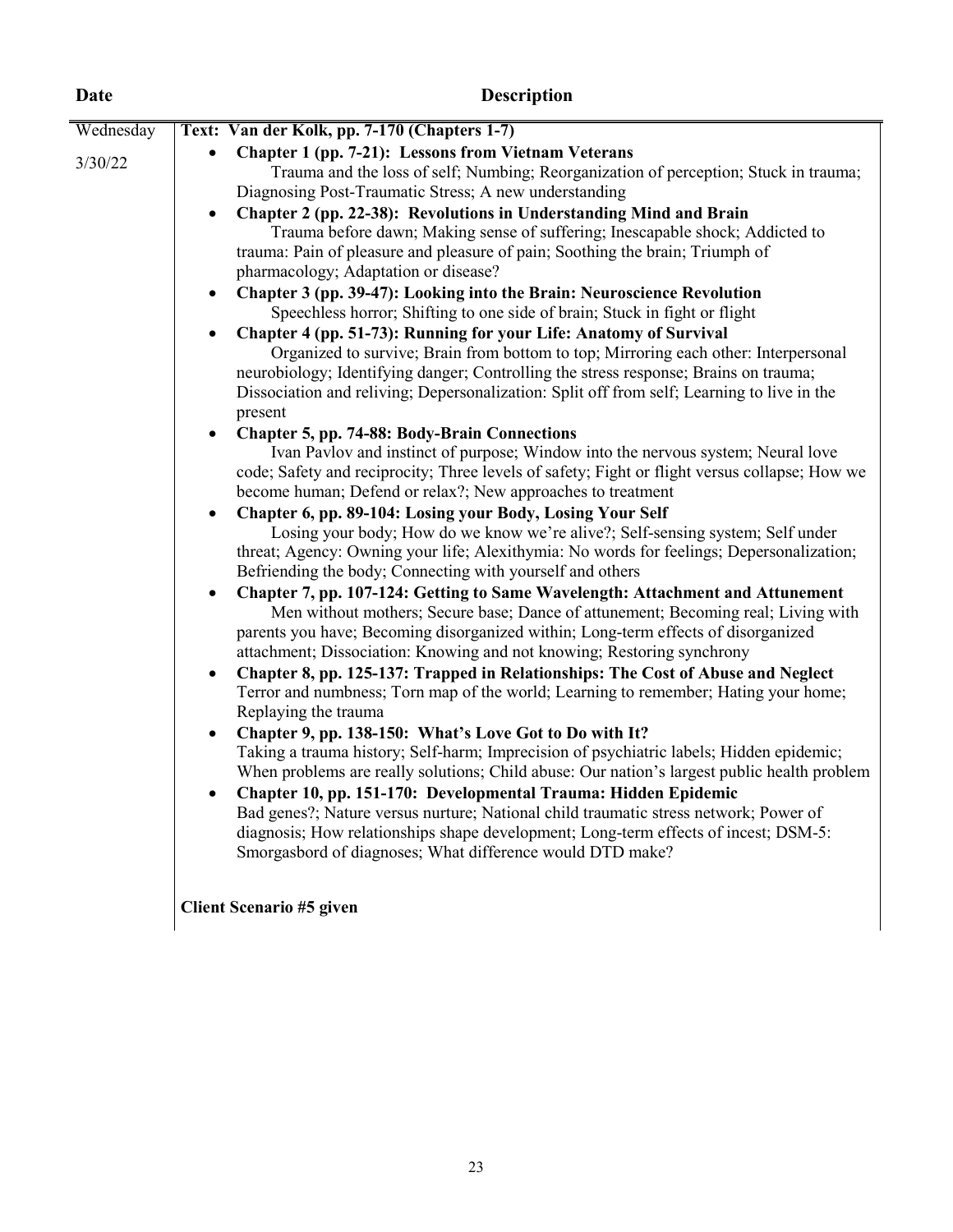| Date   | <b>Description</b>                                                                                                                                                                                                                                                                                                                                                                                                                                           |  |  |  |
|--------|--------------------------------------------------------------------------------------------------------------------------------------------------------------------------------------------------------------------------------------------------------------------------------------------------------------------------------------------------------------------------------------------------------------------------------------------------------------|--|--|--|
| Monday | Text: Van der Kolk, Chapter 11, pp. 173-185: Uncovering Secrets: Problem of Traumatic                                                                                                                                                                                                                                                                                                                                                                        |  |  |  |
| 4/4/22 | <b>Memory</b><br>Flooded by sensations and images; Normal vs. traumatic memory; Uncovering secrets of<br>trauma; Amnesia, dissociation, and reenactment; Origins of the talking cure; Traumatic<br>memory on trial                                                                                                                                                                                                                                           |  |  |  |
|        | <b>Chapter 12, pp. 186-201: Unbearable Heaviness of Remembering</b>                                                                                                                                                                                                                                                                                                                                                                                          |  |  |  |
|        | New face of trauma; Trauma rediscovered; Science of repressed memory; Normal versus<br>traumatic memory; Listening to survivors                                                                                                                                                                                                                                                                                                                              |  |  |  |
|        | Chapter 13, pp. 205-231: Healing from Trauma: Owning Your Self                                                                                                                                                                                                                                                                                                                                                                                               |  |  |  |
|        | New focus for recovery; Limbic system therapy; Befriending the emotional brain: Dealing<br>$\bullet$<br>with hyperarousal; No mind without mindfulness; Relationships; Choosing a professional<br>therapist; Communal rhythms and synchrony; Getting in touch, taking action; Integrating<br>traumatic memories; Cognitive behavioral therapy; Desensitization; Drugs to safely access<br>trauma?; What about medications?; Road of recovery is road of life |  |  |  |
|        | Chapter 14, pp. 232-249: Language: Miracle and Tyranny                                                                                                                                                                                                                                                                                                                                                                                                       |  |  |  |
|        | Unspeakable truth; Breaking the silence; Miracle of self-discovery; Knowing yourself or<br>telling your story: Our dual awareness system; Body is the bridge; Writing to yourself; Art,<br>music, and dance; Limits of language; Dealing with reality; Becoming some body                                                                                                                                                                                    |  |  |  |
|        | Chapter 15, pp. 250-264: Letting Go of the Past: EMDR                                                                                                                                                                                                                                                                                                                                                                                                        |  |  |  |
|        | EMDR: First exposures; Studying EMDR; Is EMDR exposure therapy?; Processing trauma<br>$\bullet$<br>with EMDR; Exploring sleep connection; Association and integration                                                                                                                                                                                                                                                                                        |  |  |  |
|        | Chapter 16, pp. 265-278: Learning to Inhabit your Body: Yoga                                                                                                                                                                                                                                                                                                                                                                                                 |  |  |  |
|        | Legacy of inescapable shock; Numbing within; Finding our way to yoga; Exploring yoga;<br>Learning self-regulation; Getting to know me: Cultivating interoception                                                                                                                                                                                                                                                                                             |  |  |  |
|        | Chapter 17, pp. 279-297: Putting Pieces Together: Self-Leadership<br>Desperate times require desperate measures; Mind is a mosaic; Self-leadership; Getting to<br>know internal landscape; A life in parts; Meeting the managers; Putting out the flames;<br>Burden of toxicity; Unlocking the past; Power of self-compassion: Rheumatoid arthritis;<br>Liberating exiled child                                                                              |  |  |  |
|        | Chapter 18, pp. 298-310: Filling in Holes: Creating Structures<br>Restructuring inner maps; Revising the past; Rescripting your life: Daring to tell truth;<br>Antidotes to painful memories                                                                                                                                                                                                                                                                 |  |  |  |
|        | (continued on next page)                                                                                                                                                                                                                                                                                                                                                                                                                                     |  |  |  |
|        |                                                                                                                                                                                                                                                                                                                                                                                                                                                              |  |  |  |
|        |                                                                                                                                                                                                                                                                                                                                                                                                                                                              |  |  |  |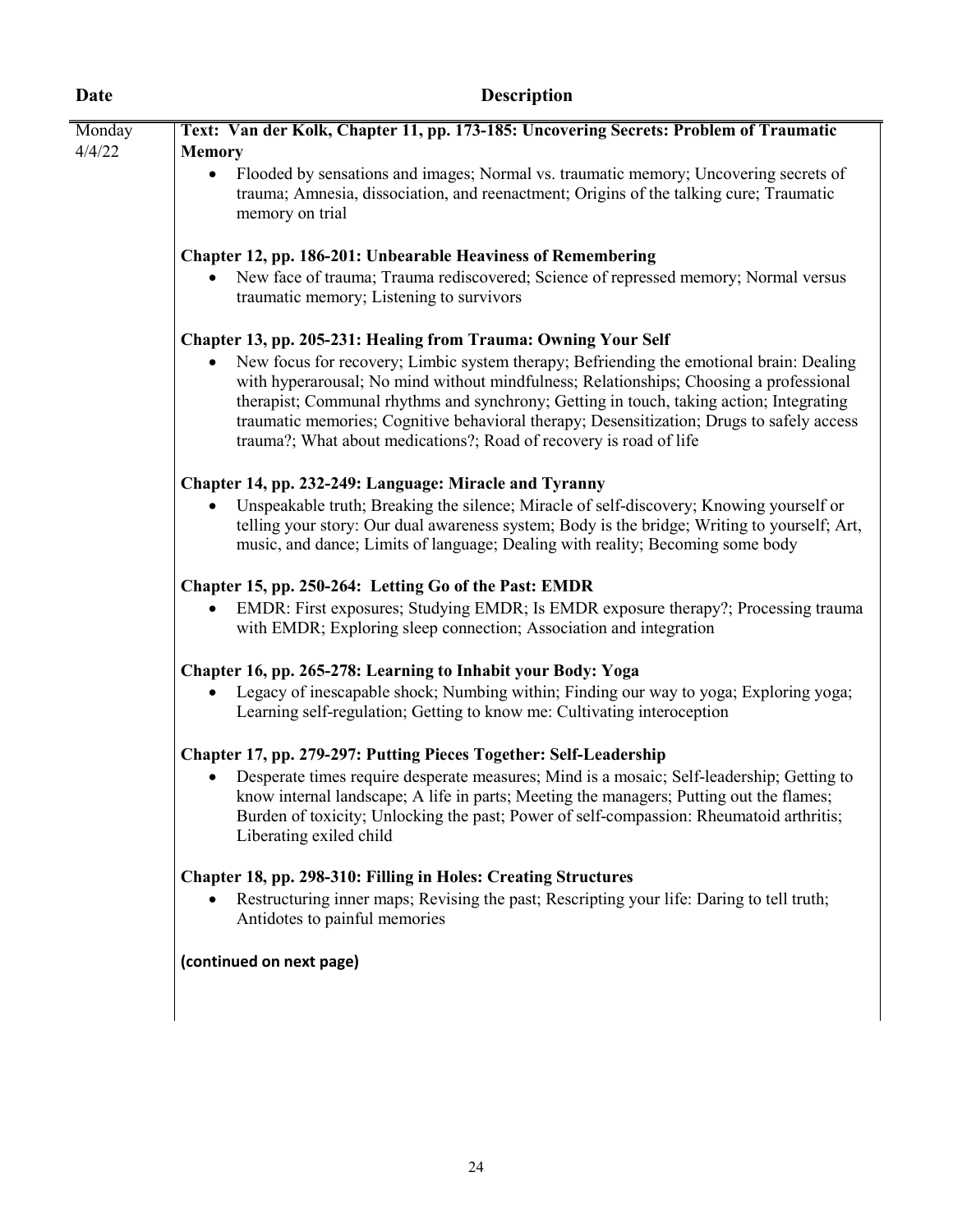| Date      | <b>Description</b>                                                                                                                                                                |  |  |  |  |  |
|-----------|-----------------------------------------------------------------------------------------------------------------------------------------------------------------------------------|--|--|--|--|--|
| Monday    | Text: Van der Kolk, Chapter 19, pp. 311-331: Applied Neuroscience: Rewiring the Fear-                                                                                             |  |  |  |  |  |
| 4/4/22    | Driven Mind with Brain/ Computer Interface Technology                                                                                                                             |  |  |  |  |  |
| continued | Mapping electrical circuits of brain: Seeing symphony of brain; Birth of neurofeedback;                                                                                           |  |  |  |  |  |
|           | Homeless shelter to nursing station; Getting started in neurofeedback; Brainwave basics                                                                                           |  |  |  |  |  |
|           | from slow to fast; Rate of brainwave firing relates to state of arousal; Helping the brain<br>focus; How does trauma change brainwaves?; Neurofeedback and learning disabilities; |  |  |  |  |  |
|           | Neurofeedback, PTSD, and addiction; Future of neurofeedback                                                                                                                       |  |  |  |  |  |
|           |                                                                                                                                                                                   |  |  |  |  |  |
|           | Van der Kolk, Chapter 20, pp. 332-348: Finding Your Voice: Communal Rhythms and                                                                                                   |  |  |  |  |  |
|           | <b>Theater</b>                                                                                                                                                                    |  |  |  |  |  |
|           | Theater of war; Keeping together in time; Treating trauma through theater; Making it safe to                                                                                      |  |  |  |  |  |
|           | engage; Urban Improv; The possibility of project; Sentenced to Shakespeare; Therapy and<br>theater                                                                                |  |  |  |  |  |
|           |                                                                                                                                                                                   |  |  |  |  |  |
|           | Van der Kolk, Epilogue, pp. 349-358: Choices to Be Made                                                                                                                           |  |  |  |  |  |
|           | <b>Receive Mid-term exam</b>                                                                                                                                                      |  |  |  |  |  |
| Wednesday | Text: Falvo, pp. 263-279 (Chapter 16) – Conditions of the Eye and Blindness                                                                                                       |  |  |  |  |  |
|           | Visual conditions<br>The eye<br>Nystagmus<br>Cataracts<br>Injuries<br>Glaucoma<br>Retinopathy                                                                                     |  |  |  |  |  |
| 4/6/22    | Identification,<br>Retinal detachment Retinitis Pigmentosa<br><b>Macular Degeneration</b>                                                                                         |  |  |  |  |  |
|           | management, functional implications, vocational issues                                                                                                                            |  |  |  |  |  |
|           | Text: Falvo, pp. 281-307 (Chapter 17) – Hearing Loss and Deafness                                                                                                                 |  |  |  |  |  |
|           | Conditions of vestibular system (vertigo, neuritis, Meniere's<br>Auditory and vestibular systems                                                                                  |  |  |  |  |  |
|           | Hearing loss and deafness (congenital, acquired)<br>Conditions of auditory system<br>disease)                                                                                     |  |  |  |  |  |
|           | (perforated tympanic membrane, otitis media, mastoiditis, otosclerosis, tinnitus, labyrinthitis,                                                                                  |  |  |  |  |  |
|           | presbycusis)<br>Hearing testing, hearing aids, assistive devices, cochlear implant<br>Functional                                                                                  |  |  |  |  |  |
|           | implications, deaf culture                                                                                                                                                        |  |  |  |  |  |
|           | <b>Deafness and Cochlear Implants</b>                                                                                                                                             |  |  |  |  |  |
|           | Video: "The Living Body: Eyes and Ears" (0:26) (Films on Demand)                                                                                                                  |  |  |  |  |  |
|           | "Cochlear Implants: Bringing Back the Joy of Sound" (0:24) (Films on Demand)                                                                                                      |  |  |  |  |  |
|           |                                                                                                                                                                                   |  |  |  |  |  |
| Monday    | <b>Cochlear Implants, continued</b>                                                                                                                                               |  |  |  |  |  |
| 4/11/22   | Video: "Hear and Now" (1:23)                                                                                                                                                      |  |  |  |  |  |
|           |                                                                                                                                                                                   |  |  |  |  |  |
|           | <b>Client Scenario #6</b>                                                                                                                                                         |  |  |  |  |  |
|           |                                                                                                                                                                                   |  |  |  |  |  |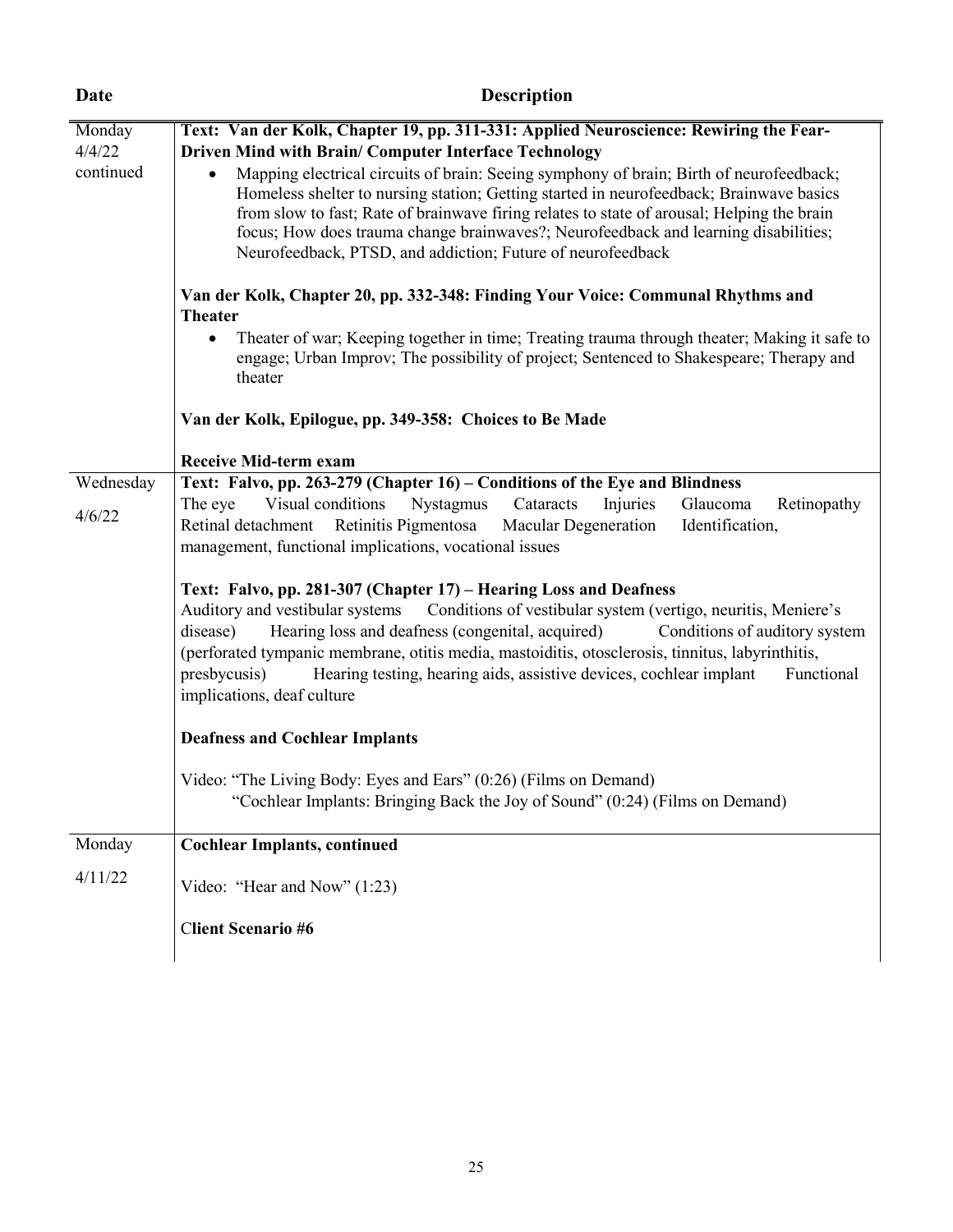| Date              | <b>Description</b>                                                                                                                                                                                                                                                                                                                                                                                                                                                             |  |  |  |  |
|-------------------|--------------------------------------------------------------------------------------------------------------------------------------------------------------------------------------------------------------------------------------------------------------------------------------------------------------------------------------------------------------------------------------------------------------------------------------------------------------------------------|--|--|--|--|
| Wednesday         | Text: Falvo, pp. 309-326 (Chapter 18) – Sickle Cell Disease, Hemophilia, and Conditions of the                                                                                                                                                                                                                                                                                                                                                                                 |  |  |  |  |
| 4/13/22           | <b>Blood</b><br>Structure and function of blood Sickle cell disease, crisis, complications Hemophilia,<br>Polycythemia<br>Anemia<br>Thalassemias<br>Agranulocytosis<br>complications<br>Purpura<br>Transfusions Bone Marrow transplant Management<br>Functional<br>implications, vocational issues                                                                                                                                                                             |  |  |  |  |
|                   | Text: Falvo, pp. 447-473 (Chapter 28) – Cardiovascular Conditions<br>Structure and function of cardiovascular system<br>Atherosclerosis<br>Hypertension<br>Coronary artery disease Angina pectoris<br>Myocardial infarction<br>Aneurysm<br>Heart failure<br>Arrhythmias Valvular conditions Congenital heart conditions<br>Inflammatory conditions<br>Vascular conditions<br>Transplants<br>Management, rehabilitation, functional implications, activities, vocational issues |  |  |  |  |
|                   | Handout: Circulatory System, Blood Types, Blood Transfusions, and Sickle Cell Anemia<br>Pain perception in sickle cell disease                                                                                                                                                                                                                                                                                                                                                 |  |  |  |  |
|                   | <b>Handout: The Cardiovascular System CPR</b><br>Cholesterol Women and heart disease<br>Commotio Cordis<br>Diet and heart<br>Eligibility criteria for heart transplant                                                                                                                                                                                                                                                                                                         |  |  |  |  |
|                   | Video: "The Living Body: Two Hearts" (0:27) (Films on Demand)<br>"Sickle Cell Anemia" (0:29) (Films on Demand)                                                                                                                                                                                                                                                                                                                                                                 |  |  |  |  |
|                   | Mid-term exam is due today                                                                                                                                                                                                                                                                                                                                                                                                                                                     |  |  |  |  |
| Monday<br>4/18/22 | Text: Falvo, pp. 327-331 (Chapter 19) – Introduction to Immune System<br>Structure and function of immune system Types of immunity Organs of immune<br>Defense against microorganisms Autoimmune responses<br>system                                                                                                                                                                                                                                                           |  |  |  |  |
|                   | Text: Falvo, pp. 333-343 (Chapter 20) – HIV Infection<br>Identification<br>HIV infections<br>Phases Transmission Prevention<br>Manifestations & complications Management Functional implications                                                                                                                                                                                                                                                                               |  |  |  |  |
|                   | Text: Falvo, pp. 419-430 (Chapter 25) – Rheumatoid Arthritis, Lupus, and other Rheumatic<br><b>Conditions</b><br>Rheumatoid arthritis<br>Systemic lupus erythematosus<br>Gout<br>Ankylosing Spondylitis<br>Functional implications<br>Vocational implications<br>Activities<br>Management                                                                                                                                                                                      |  |  |  |  |
|                   | <b>Handout: The Immunological System</b><br>Infectious diseases<br>Pathogens (bacteria, viruses, protozoans, fungi, parasites, prions)<br>Colds Lupus<br>Leprosy/Hansen's disease<br>Rheumatoid arthritis<br><b>HIV/AIDS</b><br>Smoke exposure and allergies                                                                                                                                                                                                                   |  |  |  |  |
|                   | Video: "The Living Body: Internal Defenses" (0:28) (Films on Demand)                                                                                                                                                                                                                                                                                                                                                                                                           |  |  |  |  |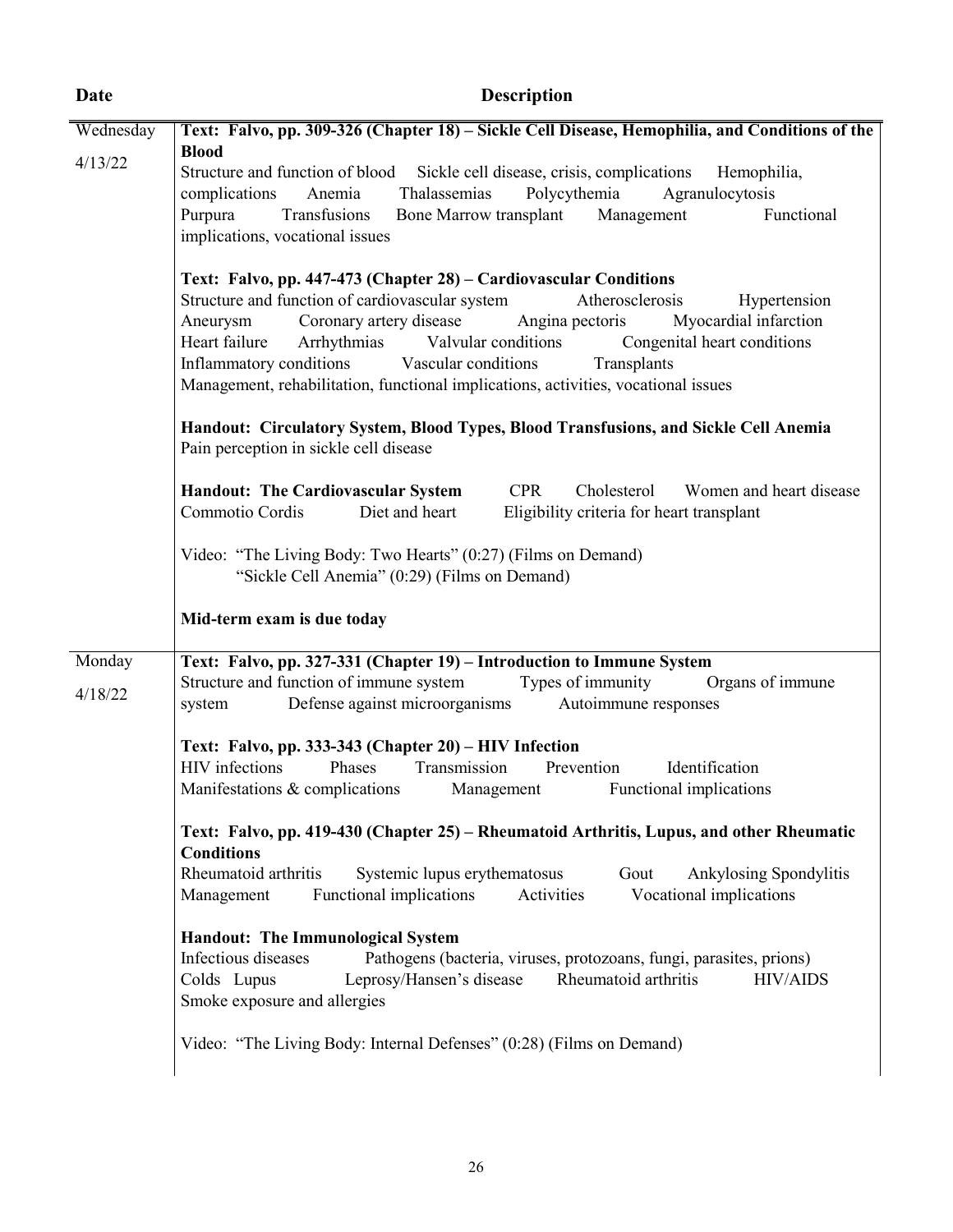| Date              | <b>Description</b><br>Text: Falvo, pp. 475-499 (Chapter 29) – COPD, Asthma, and Other Conditions of the                                                                                                                                                                                                                                                                                                                                                                                                                                                                                                                                                                                                                                                                        |  |  |  |  |
|-------------------|--------------------------------------------------------------------------------------------------------------------------------------------------------------------------------------------------------------------------------------------------------------------------------------------------------------------------------------------------------------------------------------------------------------------------------------------------------------------------------------------------------------------------------------------------------------------------------------------------------------------------------------------------------------------------------------------------------------------------------------------------------------------------------|--|--|--|--|
| Wednesday         |                                                                                                                                                                                                                                                                                                                                                                                                                                                                                                                                                                                                                                                                                                                                                                                |  |  |  |  |
| 4/20/22           | <b>Pulmonary System</b><br>Structure and function of pulmonary system<br>Chronic obstructive pulmonary disease<br>Chronic bronchitis<br>Emphysema<br>Asthma<br>Smoking<br>Tuberculosis<br>Occupational lung conditions<br><b>Cystic Fibrosis</b><br>Pharyngitis<br>Laryngitis<br>Obstructive sleep apnea<br>Pneumonia<br>Bronchiectasis<br>Chest injuries<br>Management, functional implications, activities, vocational implications                                                                                                                                                                                                                                                                                                                                          |  |  |  |  |
|                   | <b>Handout: The Respiratory System</b><br><b>Cystic Fibrosis</b>                                                                                                                                                                                                                                                                                                                                                                                                                                                                                                                                                                                                                                                                                                               |  |  |  |  |
|                   | Video: "No Ordinary Lives: Living with Cystic Fibrosis" (0:28) (Films on Demand)                                                                                                                                                                                                                                                                                                                                                                                                                                                                                                                                                                                                                                                                                               |  |  |  |  |
|                   | <b>MOVIE ASSIGNMENT PAPER IS DUE TODAY</b>                                                                                                                                                                                                                                                                                                                                                                                                                                                                                                                                                                                                                                                                                                                                     |  |  |  |  |
| Monday<br>4/25/22 | Client Scenario: Extra #1 (optional assignment) given<br>Text: Falvo, pp. 501-520 (Chapter 30) - Chronic Kidney Disease and Other Conditions of the<br><b>Urinary System</b><br>Structure and function of kidneys and urinary tract<br>Urinary tract infections<br>Kidney<br>Hydronephrosis Glomerulonephritis<br>Polycystic kidney disease<br>stones<br>Renal failure (acute, chronic) Hemodialysis, peritoneal dialysis, transplant Functional<br>implications, activities, vocational implications                                                                                                                                                                                                                                                                          |  |  |  |  |
|                   | Drinking water after exercising<br><b>Handout: The Urinary System</b><br>Transplant drugs                                                                                                                                                                                                                                                                                                                                                                                                                                                                                                                                                                                                                                                                                      |  |  |  |  |
|                   | Video: "The Living Body: Urinary System (Water)" (0:27) (Films on Demand)                                                                                                                                                                                                                                                                                                                                                                                                                                                                                                                                                                                                                                                                                                      |  |  |  |  |
| Wednesday         | Text: Falvo, pp. 521-541 (Chapter 31) – Conditions of Gastrointestinal System                                                                                                                                                                                                                                                                                                                                                                                                                                                                                                                                                                                                                                                                                                  |  |  |  |  |
| 4/27/22           | Structure and function of GI system<br>Conditions of mouth, esophagus, stomach, intestine,<br>Gall bladder, liver, hiatal hernia, GERD, gastritis, ulcers, hernia, bowel<br>colon, pancreas,<br>diseases, Crohn's disease, ulcerative colitis, diverticulitis, diverticulosis, irritable bowel syndrome,<br>colon cancer, pancreatitis, pancreatic cancer, cholelithiasis and cholecystitis, hepatitis, cirrhosis)<br>Management, functional implications, activities, vocational implications                                                                                                                                                                                                                                                                                 |  |  |  |  |
|                   | <b>Handout: The Digestive System</b><br>Appetite<br>Food & health Diets<br>Diet sodas<br>Food<br>Safety                                                                                                                                                                                                                                                                                                                                                                                                                                                                                                                                                                                                                                                                        |  |  |  |  |
|                   | Text: Falvo, pp. 373-395 (Chapter 23) – Diabetes and Other Conditions of the Endocrine<br><b>System</b><br>Structure and function of endocrine system<br>Hormones<br>Diabetes mellitus, types 1, 2,<br>Identification, management, complications, functional implications, activities,<br>gestational<br>Hyperthyroidism, hypothyroidism<br>vocational issues<br>Cushing's syndrome<br>Addison's disease<br>Diabetes insipidus<br>Management, complications, functional implications,<br>activities, vocational issues<br>Melatonin<br><b>Handout: The Endocrine System</b><br>Stress/stress relief, stress and memory<br>Video: "The Living Body: Messengers" (Hormones) (0:26) (Films on Demand)<br>"The Living Body: Digestion – Eating to live" $(0:27)$ (Films on Demand) |  |  |  |  |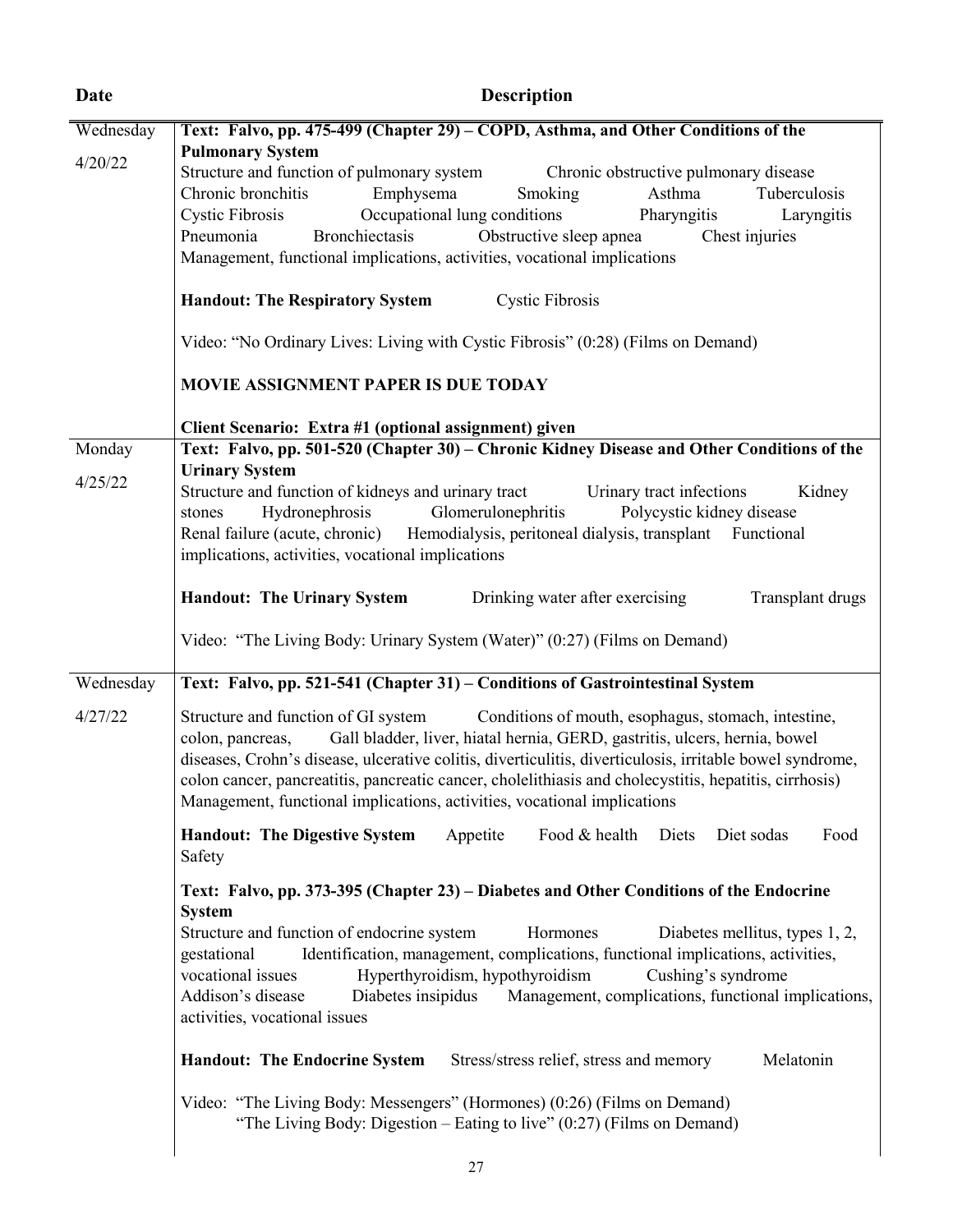| Date      | <b>Description</b>                                                                                                                                                                                                                                                                                                                            |  |  |  |
|-----------|-----------------------------------------------------------------------------------------------------------------------------------------------------------------------------------------------------------------------------------------------------------------------------------------------------------------------------------------------|--|--|--|
| Monday    | Text: Falvo, pp. 439-446 (Chapter 27) – Chronic Pain                                                                                                                                                                                                                                                                                          |  |  |  |
| 5/2/22    | Experience of pain<br>Classification: Acute, chronic, nociceptive, and neuropathic pain<br>Management techniques<br>Functional implications, activities, vocational implications                                                                                                                                                              |  |  |  |
|           | Handout: Pain<br>Venting frustration reduces pain<br>Chronic Pain Management<br>Social Worker's Role Using<br>Pain Meds Safely<br>Alternative Treatment for Pain                                                                                                                                                                              |  |  |  |
|           | Video: "The Anatomy of Pain" (0:49) (Films on Demand)                                                                                                                                                                                                                                                                                         |  |  |  |
| Wednesday | Text: Falvo, pp. 345-354 (Chapter 21), Introduction to Cancers: General Methods of<br><b>Identification and Management</b>                                                                                                                                                                                                                    |  |  |  |
| 5/4/22    | The cell<br>Development of cancer<br>Causes<br>Staging/grading<br><b>Types</b><br>Diagnostic procedures Treatment (surgery, chemotherapy, radiation therapy, immunotherapy,<br>hormone therapy, monoclonal antibodies, bone marrow and stem cell transplants)                                                                                 |  |  |  |
|           | Text: Falvo, pp. 355-371 (Chapter 22), Specific Cancers and Their Management<br>Cancer of mouth, esophagus, stomach, intestines, liver, larynx, lung, bone, urinary system, brain,<br>spinal cord, lymphomas, myeloma, leukemias, breast, gynecological, prostate, testicular, skin<br>Functional implications, activities, vocational issues |  |  |  |
|           | <b>Handout: Cancer</b><br>Pancreatic cancer<br><b>Brain Tumor</b><br>Leukemia<br>Chemo brain<br>Breast cancer<br>Cost of CA drugs<br>Survivors of childhood cancer<br>Target: Cancer series of articles<br>Angelina Jolie<br>Perception of cancer as a death sentence                                                                         |  |  |  |
|           | Video: "What is Cancer?" $(0.60)$                                                                                                                                                                                                                                                                                                             |  |  |  |
|           | <b>INDIVIDUAL INTERVIEW PAPER IS DUE TODAY</b>                                                                                                                                                                                                                                                                                                |  |  |  |
|           | Client Scenario Extra #2 (optional assignment) given                                                                                                                                                                                                                                                                                          |  |  |  |
| Monday    | <b>Handout: Stem Cells</b>                                                                                                                                                                                                                                                                                                                    |  |  |  |
| 5/9/22    | Stem cells from human skin, fat, cord blood<br>More patients seek stem cell treatment<br>The science of stem cells<br>The Quest Resumes<br>Blindness, Parkinson's disease cures<br>The Tiniest Transplant<br>Donating fetal tissue after abortion                                                                                             |  |  |  |
|           | Video: "Fetal Fix" $(0.52)$                                                                                                                                                                                                                                                                                                                   |  |  |  |
|           | RECEIVE THE TAKE-HOME FINAL EXAM                                                                                                                                                                                                                                                                                                              |  |  |  |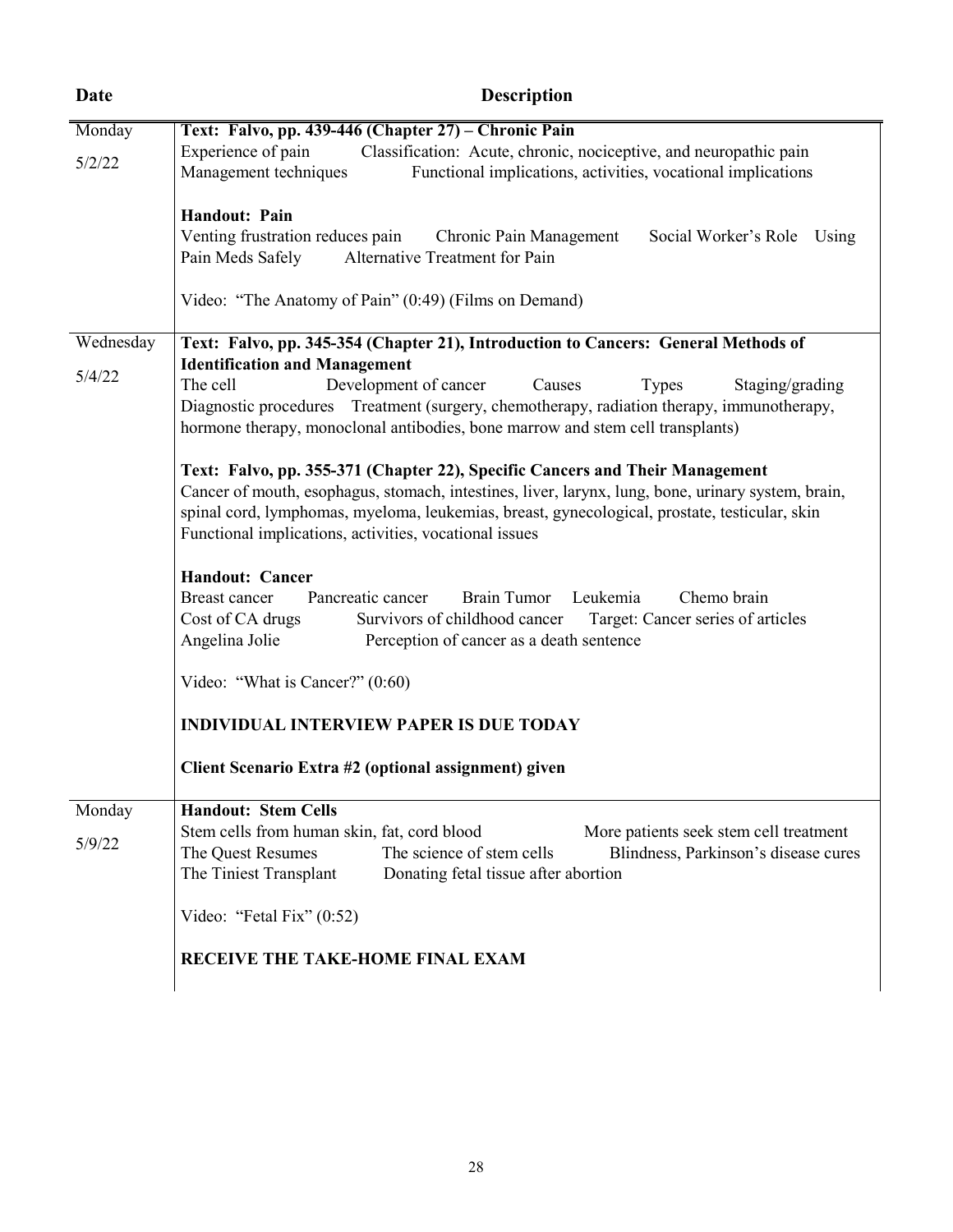| Date      | <b>Description</b>                                                                                                                                                                                                            |  |  |  |
|-----------|-------------------------------------------------------------------------------------------------------------------------------------------------------------------------------------------------------------------------------|--|--|--|
| Wednesday | Text: Falvo, pp. 573-579 (Chapter 34), Aging with Disability<br>Aging with chronic conditions<br>Natural changes in body systems with aging<br>Prevention of age-related complications                                        |  |  |  |
| 5/11/22   |                                                                                                                                                                                                                               |  |  |  |
|           | Alzheimer's<br><b>Handout: Aging</b><br>Girl who does not age<br>How to live 100 years<br>disease/dementia                                                                                                                    |  |  |  |
|           | Text: Falvo, pp. 561-571 (Chapter 33) – Assistive Technology<br>Defining assistive technology Types and uses of assistive technology<br>Supports and barriers to using assistive technology Psychosocial issues<br>The future |  |  |  |
|           | Video: "The Living Body: Aging" (0:27) (Films on Demand)                                                                                                                                                                      |  |  |  |
|           | <b>TAKE-HOME FINAL EXAM IS DUE</b>                                                                                                                                                                                            |  |  |  |

# **MOVIE ASSIGNMENT GRADING RUBRIC**

|                                                                                                                                                                          | <b>Possible Points</b> | <b>Earned Points</b> |
|--------------------------------------------------------------------------------------------------------------------------------------------------------------------------|------------------------|----------------------|
| Summary of the movie does not exceed 3 pages in length                                                                                                                   | 10                     |                      |
| Summary of movie is clear and understandable                                                                                                                             | 10                     |                      |
| Summary of movie focuses on the person's biological condition<br>and on its effects on human functioning                                                                 | 20                     |                      |
| Summary of movie is not a scene-by-scene retelling of the<br>story; it is a coherent narrative                                                                           | 10                     |                      |
| Explanation of whether the condition is viewed by the people in<br>the story as a chronic illness or as a disability, including<br>explanation of how those terms differ | 5                      |                      |
| Clear analysis of the person's condition, using all possible<br>relevant course material, being sure to define all terms used                                            | 25                     |                      |
| Explanation of how social worker could have assisted people in<br>the movie                                                                                              | 5                      |                      |
| Explanation of possible ethical dilemmas in the movie,<br>referencing the Social Work Code of Ethics                                                                     | 5                      |                      |
| Movie citations are done correctly with APA, both in-text<br>citations for every paragraph in which movie is discussed and<br>reference page entries                     | 10                     |                      |
| <b>Total points earned</b>                                                                                                                                               | 100                    |                      |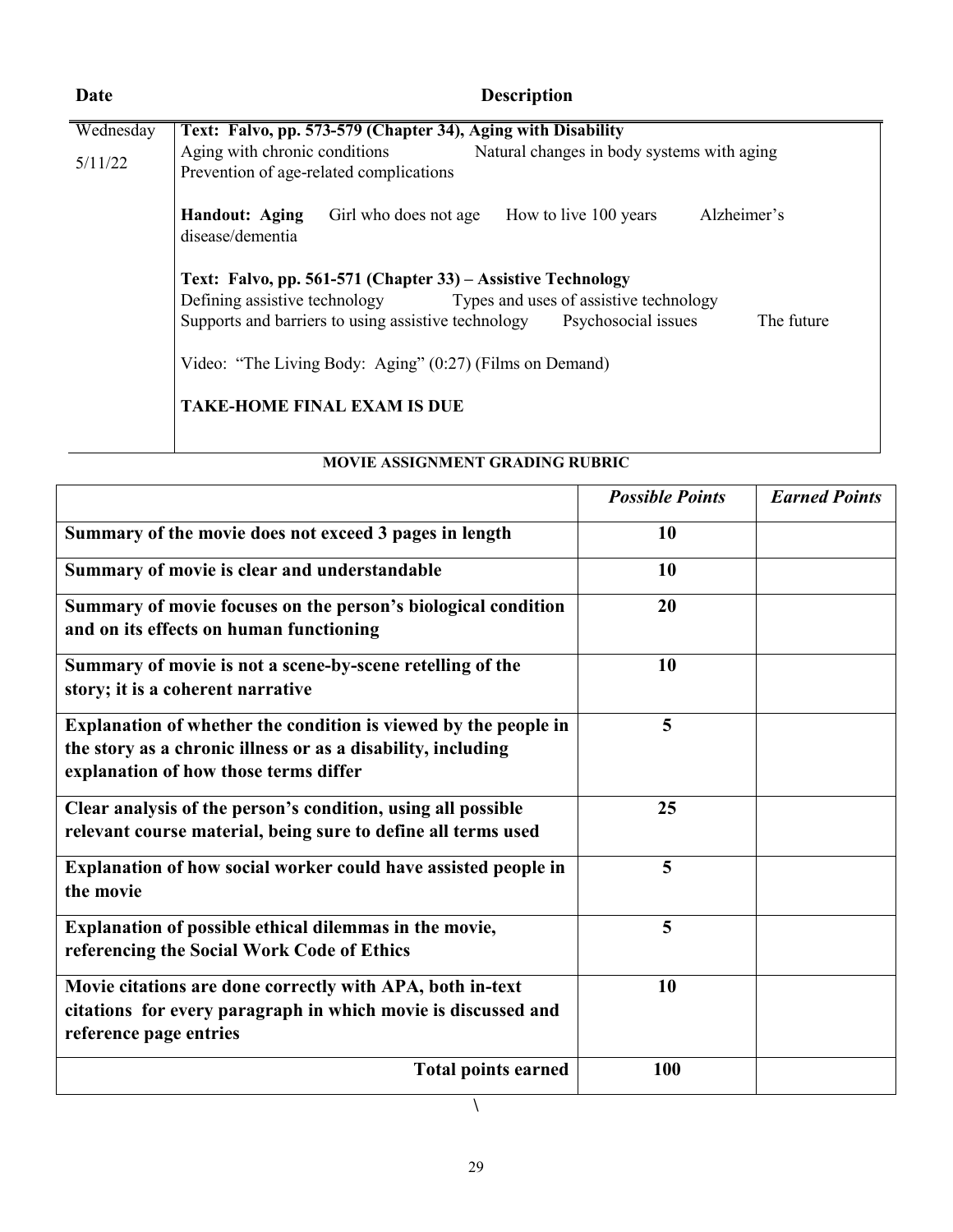# **INDIVIDUAL INTERVIEW PROJECT ASSIGNMENT GRADING RUBRIC**

|                                                                                                                                                                                                                                                                                                  | <b>Possible Points</b>  | <b>Earned</b><br><b>Points</b> |
|--------------------------------------------------------------------------------------------------------------------------------------------------------------------------------------------------------------------------------------------------------------------------------------------------|-------------------------|--------------------------------|
| Paper is 8-10 pages in length (not counting face page or reference page)                                                                                                                                                                                                                         | 5                       |                                |
| Demographics of person and that you are using a false name                                                                                                                                                                                                                                       | $\overline{\mathbf{3}}$ |                                |
| Person's story is told in a coherent, interesting, creative way                                                                                                                                                                                                                                  | 12                      |                                |
| Course material is used to explain person's story in a comprehensive way                                                                                                                                                                                                                         | 13                      |                                |
| Every term used is accompanied by a biological explanation of what that<br>term means                                                                                                                                                                                                            | 5                       |                                |
| Story is told in a body systems perspective (what systems are being<br>affected and how they are being affected)                                                                                                                                                                                 | 5                       |                                |
| Discussion of medical/psychological care received and whether it has<br>helped                                                                                                                                                                                                                   | 5                       |                                |
| Discussion of any use of alternative treatment approaches that have been<br>used, or statement that they have not been used                                                                                                                                                                      | $\boldsymbol{2}$        |                                |
| Explanation of condition's effects on daily life and on ability to function                                                                                                                                                                                                                      | 5                       |                                |
| Explanation of how condition has affected family                                                                                                                                                                                                                                                 | 5                       |                                |
| Explanation of kinds of adaptations used by person                                                                                                                                                                                                                                               | 5                       |                                |
| Explanation of person's perception of their condition                                                                                                                                                                                                                                            | 5                       |                                |
| Discussion of Falvo & Holland's definitions of chronic illness vs.<br>disability and explanation of which the person identifies as describing<br>their situation                                                                                                                                 | 5                       |                                |
| Discussion of person's view of the future with this condition                                                                                                                                                                                                                                    | 5                       |                                |
| Citations are correctly done, including personal communication citations<br>in every paragraph in which interview is presented; no citations were left<br>out; if the wording was taken directly from a source, quotation marks are<br>correctly used to indicate that paraphrasing was not used | 10                      |                                |
| Paper's format is correct based on APA – margins, running head, page<br>numbers, double spacing (and no extra space between paragraphs),<br>reference page and citations, no contractions, numbers 1-9 spelled out in<br>words, correct font, at least 5 sentences in every paragraph            | 5                       |                                |
| No reference material was used that was not included in course reading<br>material                                                                                                                                                                                                               | 5                       |                                |
| <b>Total points earned</b>                                                                                                                                                                                                                                                                       | 100                     |                                |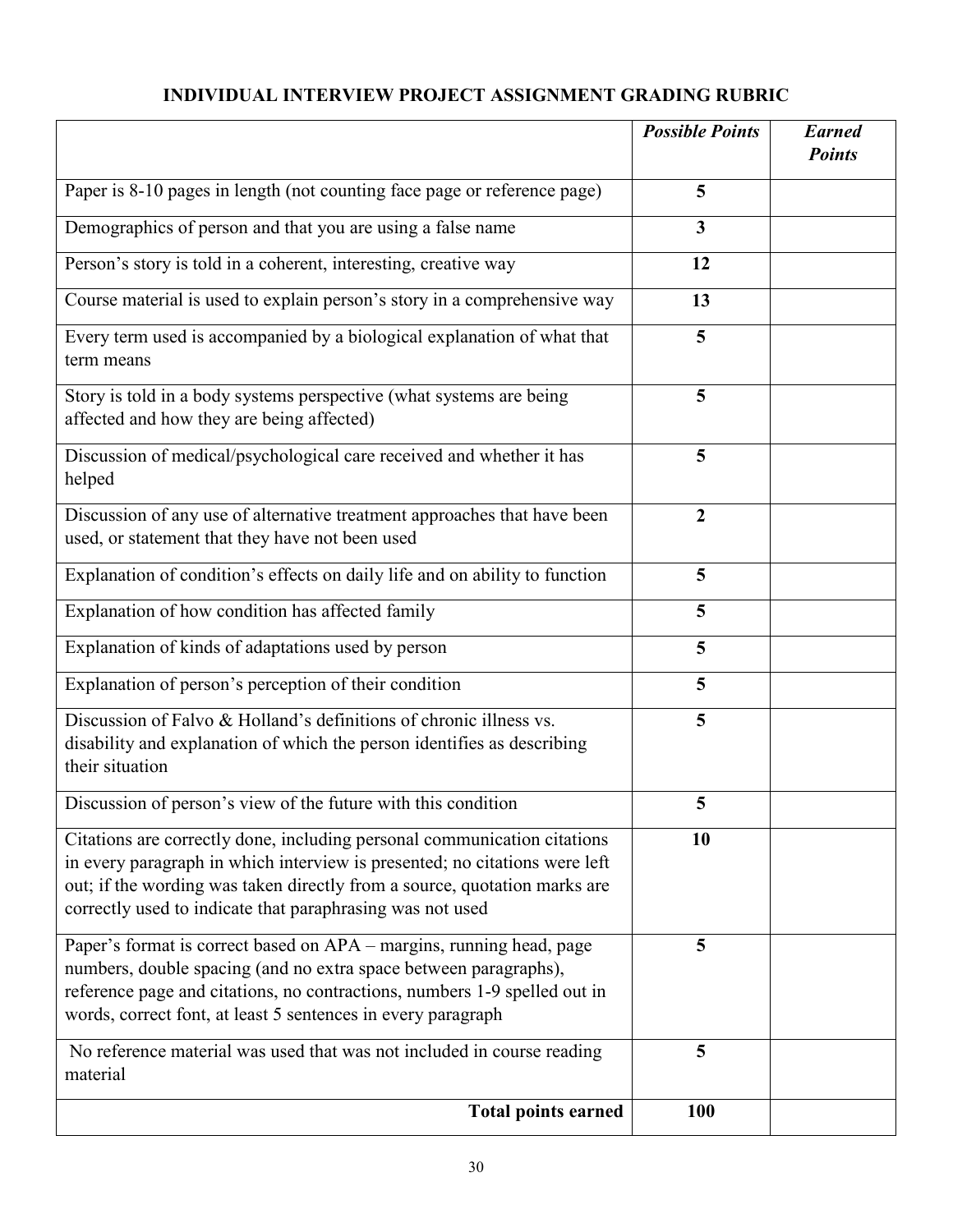## **X. Bibliography of Additional Resources (Note: This is NOT done in APA style. Do NOT use this format in your papers!)**

Abramowitz, Jonathan S. (2012). *The Stress Less Workbook: Simple Strategies to Relieve Pressure, Manage Commitments, and Minimize Conflicts.* Guilford.

Adeyemo; Bamidele O.; Joseph Biederman; Ross Zafonte; Elana Kagan; Thomas J. Spencer; Mai Uchida; Tara Kenworthy; Andrea E. Spencer; and Stephen V. Faraone (2014). "Mild Traumatic Brain Injury and ADHD: A Systematic Review of the Literature and Meta-Analysis." *Journal of Attention Disorders, 18 (7),* 576-584.

American Legacy Foundation (2007). "Tobacco: The Smoking Gun." National Center on Addiction and Substance Abuse, Columbia University, October.

American Psychiatric Association (2013). *Diagnostic and Statistical Manual of Mental Disorders* (5<sup>th</sup> edition). Washington DC: American Psychiatric Association.

Ault, Amber; and Stephanie Brzuzy (2009). "Removing Gender Identity Disorder from the Diagnostic and Statistical Manual of Mental Disorders: A Call for Action." *Social Work,* 54 (2) April, 187-189.

Austrian, Sonia (2002). *Developmental Theories Through the Life Cycle.* New York: Columbia University Press.

Avadian, Brenda, MA (1999). *"Where's My Shoes?" My Father's Walk Through Alzheimer's.* Lancaster: North Star Books.

Baggaley, Ann (2001). *Human Body*. New York: Dorling Kindersley Publishing.

Bahrer-Kohler, Sabine (2012). *Social Determinants and Mental Health.* New York: Nova Science Publishers.

Banks, Carol; and Karen Mackrodt (2005). *Chronic Pain Management*. London: Whurr.

Barcott, Bruce; and Michael Scherer (2015). "The Great Pot Experiment." *Time Magazine,* May 25, 39-44.

Basler, Barbara (2008). "Million Dollar Medicines." *AARP Bulletin,* October, 12-16.

Batty, Richard; Laura McGrath; and Paula Reavey (2014). "Embodying Limb Absence in the Negotiation of Sexual Intimacy." *Sexualities, 17 (5/6),* 686-706.

Beers, Mark, MD; and Robert Berkow, MD (1999). *The Merck Manual of Diagnosis and Therapy, 17th Edition.* Whitehouse Station: Merck Research Laboratories.

Bell, Karen (2013). "Constructions of Infertility and Some Lived Experiences of Involuntary Childlessness." *Affilia,* 28 (3), 284-295.

Bevans, Margaret; Leslie Wehrlen; Kathleen Castro; Patricia Prince; Nonniekaye Shelburne; Karen Soeken; James Zabora; and Gwenyth R. Wallen (2013). "A Problem-Solving Education Intervention in Caregivers and Patients during Allogeneic Hematopoietic Stem Cell Transplantation." *Journal of Health Psychology,* 19 (5), 602-617.

Bishop, F. Michler (2001). *Managing Addictions: Cognitive, Emotive, and Behavioral Techniques.* Northvale: Jason Aronson.

Bochenek, Michael; and Kyle Knight (2012). "Nepal's Third Gender and the Recognition of Gender Identity." *Jurist-Hotline,* April 23.

Bonsaksen, Tore; Anners Lerdal; and May S. Fagermoen (2015). "Trajectories of Illness Perceptions in Persons with Chronic Illness: An Explorative Longitudinal Study." *Journal of Health Psychology,* 20 (7), 942-953.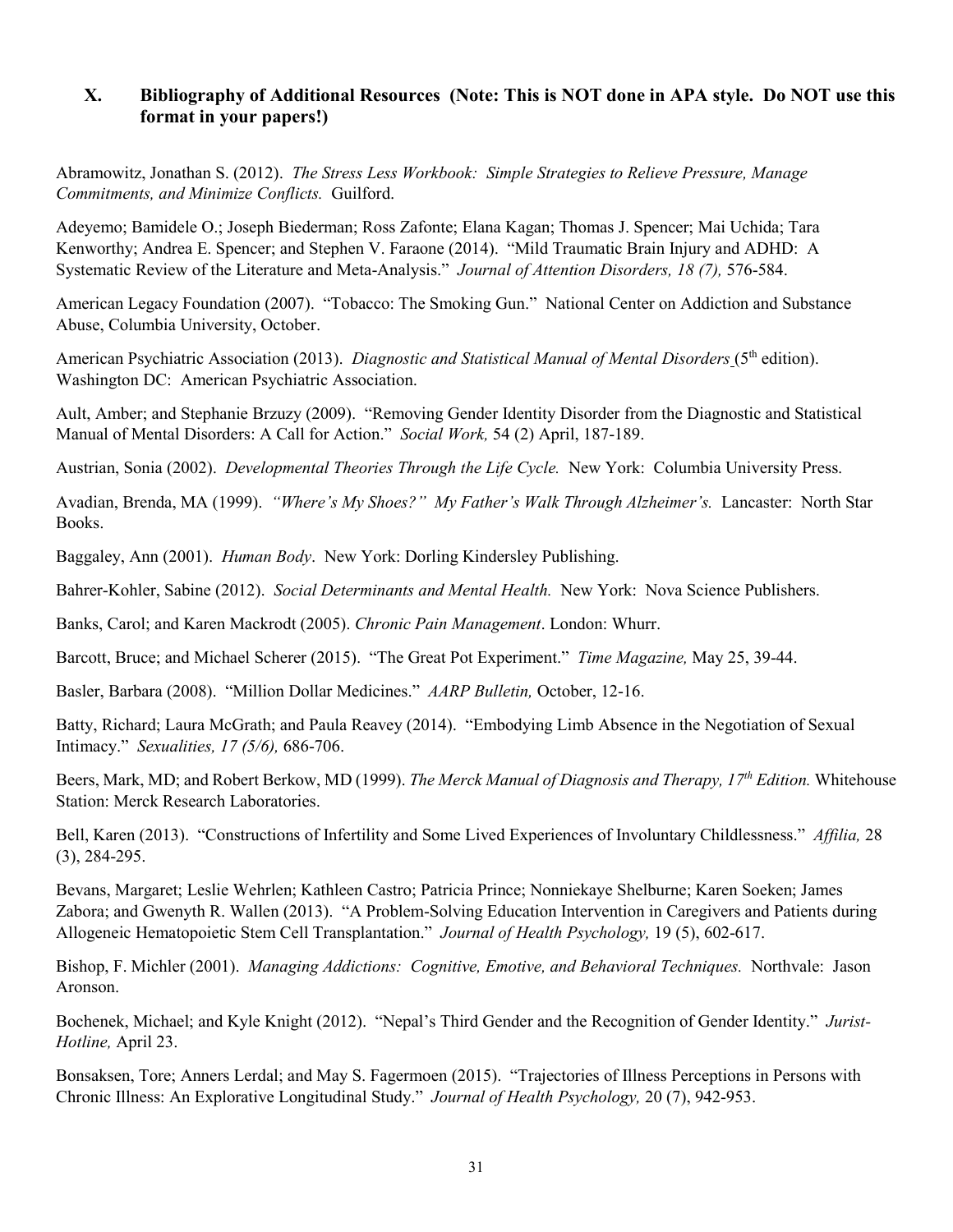Bosk, Charles (1992). *All God's Mistakes: Genetic Counseling in a Pediatric Hospital.* Chicago: University of Chicago Press.

Bowes, Lucy; and Sara R. Jaffee (2013). "Biology, Genes, and Resilience: Toward a Multidisciplinary Approach." *Trauma, Violence, and Abuse,* 14 (3), 195-208.

Breedlove, S. Marc; and Neil V. Watson (2013). *Biological Psychology: An Introduction to Behavioral, Cognitive, and Clinical Neuroscience,* 7<sup>th</sup> *edition*. Sinauer Associates.

Brion, John M.; Mark R. Leary; and Anya S. Drabkin (2013). "Self-Compassion and Reactions to Serious Illness: The Case of HIV." *Journal of Health Psychology,* 19 (2), 218-229.

Broom, Alex F.; Emma R. Kirby; Jon Adams; and Kathryn M. Refshauge (2015). "On Illegitimacy, Suffering and Recognition: A Diary Study of Women Living with Chronic Pain." *Sociology*, 49 (4), 712-731.

Bryant-Davis, Thema; Sarah E. Ullman; Yuying Tsong; and Robyn Gobin (2011). "Surviving the Storm: The Role of Social Support and Religious Coping in Sexual Assault Recovery of African American Women." *Violence against Women,* 17 (2), 1601-1618.

Burbeck, Rachel; and Carla Willig (2014). "The Personal Experience of Dysmenorrhoea: An Interpretive Phenomenological Analysis." *Journal of Health Psychology,* 19 (10), 1334-1344.

Butler, Alexandra (2015). *Walking the Night Road: Coming of Age in Grief.* Columbia University Press. (Mother had brain cancer)

Byers, David S.; and Joel Coburn (2015). "Do the New APA Guidelines for Transgender-Affirmative Care Go Far Enough?" August 28.

Calabresi, Massimo; and Alice Park (2010). "Is the FDA on Drugs?" *Time Magazine,* August 23, 25-28.

Calabresi, Massimo (2015). "The Price of Relief." *Time Magazine,* June 15, 27-33.

Cantisano, Nicole; Bernard Rime; and Maria T. Munoz-Sastre (2012). "The Social Sharing of Emotions in HIV/AIDS: A Comparative Study of HIV/AIDS, Diabetic and Cancer Patients." *Journal of Health Psychology,* 18 (10), 1255-1267.

Carr, Coeli (2011). "The ABC's of Aphasia." *Neurology Now,* June/July, 35-38, 14.

Caudill, Margaret A. (2008). *Managing Pain Before It Manages You, 3rd edition.* Guilford Press.

Chen, Chen H.; Siew T. Tang; and Chien H. Chen (2011). "Meta-analysis of Cultural Differences in Western and Asian Patient-Perceived Barriers to Managing Cancer Pain." *Palliative Medicine,* 26 (3), 206-221.

Cloud, John (2011). "Beyond Drugs: How Alternative Treatments Can Ease Pain." *Time Magazine,* March 7, 81-88.

Cloud, John (2009). "Staying Sane May be Easier Than you Think." *Time Magazine,* June 22, 72-78.

Cloud, John (2010). "Why Genes Aren't Destiny." *Time Magazine,* January 18, 49-53.

Cohen, Donna; and Carl Eisdorfer (2001). *The Loss of Self: A Family Resource for the Care of Alzheimer's Disease and Related Disorders, revised edition.* New York: W. W. Norton and Company.

Cole, Portia L.; and Dale M. Cecka (2014). "Traumatic Brain Injury and the Americans with Disabilities Act: Implications for the social Work Profession." *Social Work, 59 (3),* July, 261-269.

Coles, Jan; Jill Astbury; Elizabeth Dartnall; and Shazneen Limjerwala (2014). "A Qualitative Exploration of Researcher Trauma and Researchers' Responses to Investigating Sexual Violence." *Violence against Women,* 20 (1), 95-117.

Combs-Orme, Terri (2012). "Epigenetics and the Social Work Imperative." *Social Work,* 58 (1), January, 23-30.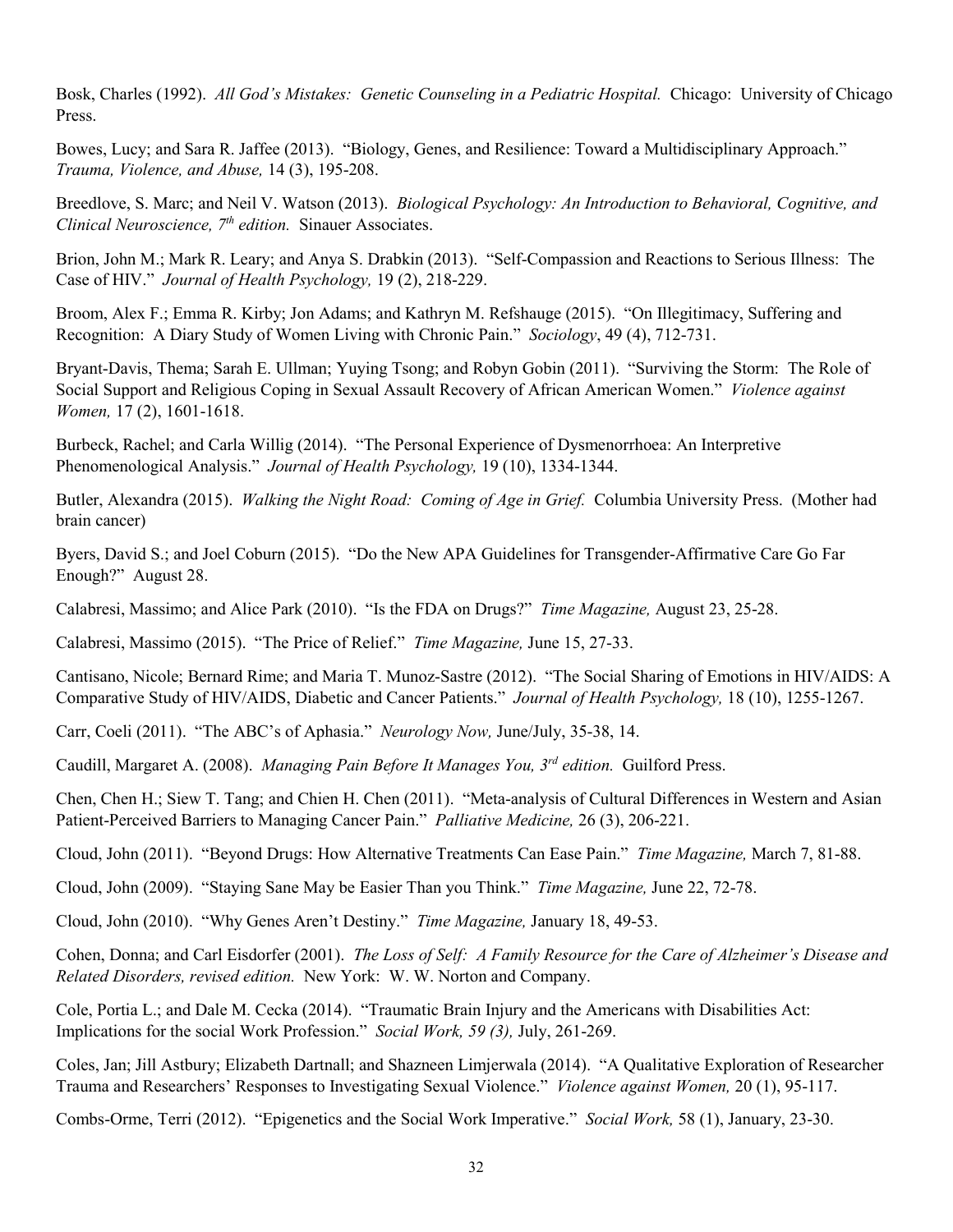Coppock, V.; and B. Dunn (2009). *Understanding Social Work Practice in Mental Health.* Thousand Oaks: Sage Publications.

Cox, Elizabeth (1990). *Thanksgiving: An AIDS Journal.* New York: Harper and Row.

Cox, Harold (2001). *Later Life: The Realities of Aging, 5th edition.* Upper Saddle River: Prentice-Hall.

Crawford, Cassandra S. (2015). "Body Image, Prostheses, Phantom Limbs." *Body and Society,* 21 (2), 221-244.

Cuellar, Israel; and Freddy Paniagua (2000). *Handbook of Multicultural Mental Health: Assessment and Treatment of Diverse Populations.* San Diego: Academic Press.

Daimon, A.; and D. Amso (2008). "Contributions of Neuroscience to Our Understanding of Cognitive Development." *Current Directions in Psychological Science,* 15 (3), 118-120.

Decker, Sheila; Diane W. Wardell; and Stanley G. Cron (2012). "Using a Healing Touch Intervention in Older Adults with Persistent Pain." *Journal of Holistic Nursing,* 30 (3), 205-213.

DeSantis, Joseph P.; Aubrey Florom-Smith; Amber Vermeesch; Susana Barroso; and Diego A. DeLeon (2013). "Motivation, Management, and Mastery: A Theory of Resilience in the Context of HIV Infection." *Journal of the American Psychiatric Nursing Association,* 19 (1), 36-46.

Dibb, Bridget; Caroline Ellis-Hill; Margaret Donovan-Hall; Jane Burridge; and David Rushton (2014). "Exploring Positive Adjustment in People with Spinal Cord Injury." *Journal of Health Psychology,* 19 (8), 1043-1054.

DiClemente, C. (2006). *Addiction and Change: How Addictions Develop and Addicted People Recover.* New York: Guilford Press.

Diesel, Holly J., RN, PhD; and Patrick M. Ercole, MPH, PhD (2012). "Soothability and Growth in Preterm Infants." *Journal of Holistic Nursing,* 30 (1) March, 38-47.

DiMillo, Julia; Andre Samson; Anne Theriault; Sandra Lowry; Linda Corsini; Shailendra Verma; and Eva Tomiak (2015). "Genetic testing: When Prediction Generates Stigmatization." *Journal of Health Psychology,* 20 (4), 393-400.

Dolan, Darrach (2015). "Seizure Decisions." *Neurology Now,* June/July, 10-11.

Dorris, Michael (1989). *The Broken Cord.* New York: Harper and Row. (Fetal Alcohol Syndrome)

Dwivedi, Yogesh (2012). *The Neurobiological Basis of Suicide.* CRC Press.

Elliott, Marta (2013). "Gender Differences in the Determinants of Distress, Alcohol Misuse, and Related Psychiatric Disorders." *Society and Mental Health,* 3 (2), 96-113.

Ellis, Carolyn (1995). *Final Negotiations: A Story of Love, Loss, and Chronic Illness.* Philadelphia: Temple University Press.

England, Mary J.; Joan K. Austin; Vicki Beck; Cam Escoffery; and Dale C. Hesdorffer (2014). "Erasing Epilepsy Stigma: Eight Key Messages." *Health Promotion Practice,* 15 (3), May, 313-318.

Fadiman, Anne (1997). *The Spirit Catches You and You Fall Down: A Hmong Child, Her American Doctors, and the Collision of Two Cultures.* New York: Farrar, Straus, and Giroux. (Epilepsy)

Fairburn, Christopher; and Kelly Brownell (2002). *Eating Disorders and Obesity: A Comprehensive Handbook, 2nd edition.* New York: Guilford.

Fauser, B.; and P. DeVroey (2011). *Baby-making: What the New Reproductive Treatments Mean for Families and Society.* New York: Oxford University Press.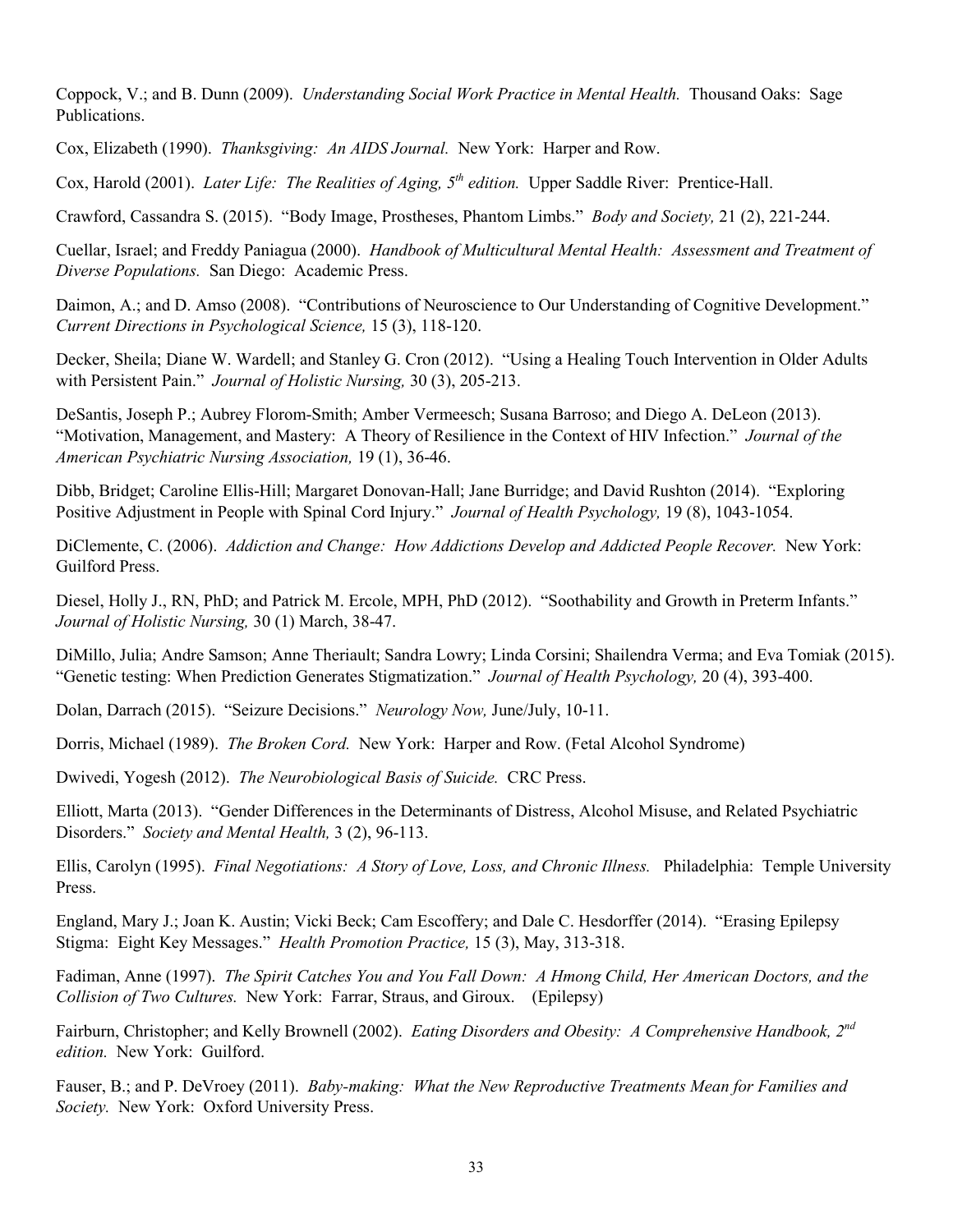Ferreira, Vitor S. (2011). "Becoming a Heavily Tattooed Young Body: From a Bodily Experience to a Body Project." *Youth and Society,* 46 (3), 303-337.

Fetterman, Tammy C.; and Patrick Ying (2011). "Informed Consent and Electroconvulsive Therapy." *Journal of the American Psychiatric Nurses Association,* 17 (3), 219-222.

Feuille, Margaret; and Ken Pargament (2015). "Pain, Mindfulness, and Spirituality: A Randomized Controlled Trial Comparing Effects of Mindfulness and Relaxation on Pain-Related Outcomes in Migraineurs." *Journal of Health Psychology,* 20 (8), 1090-1106.

Fields, Helen (2010). "Misery in the Genes." *The Chronicle of Higher Education,* May 2.

Finkelstein, Eric; and Laurie Zuckerman (2008). *The Fattening of America: How the Economy Makes Us Fat, If It Matters, and What To Do About It.* Hoboken: John Wiley and Sons.

Firth, Nick (2014). "Effectiveness of Psychologically Focused Group Interventions for Multiple Sclerosis: A Review of the Experimental Literature." *Journal of Health Psychology,* 19 (6), 789-801.

Fitzpatrick, Laura (2007). "The Gender Conundrum." *Time Magazine,* November 19, 59.

Fleming, Peggy; and Peter Kaminsky (1999). *The Long Department: Skating Toward Life's Victories.* New York: Pocket Books. (Breast cancer)

Flynn, Sandra; Cathryn Rodway; Louis Appleby; and Jenny Shaw (2013). "Serious Violence by People with Mental Illness: National Clinical Survey." *Journal of Interpersonal Violence,* 29 (8), 1438-1458.

Frosdal, Marian B. (2015). "Perception of Pain among Pediatric Patients with Sickle Cell Pain Crisis." *Journal of Pediatric Oncology Nursing,* 32 (1), 5-20.

Frame, Kathleen O.; and Ivy M. Alexander (2013). "Mind-Body Therapies for Sleep Disturbances in Women at Midlife." *Journal of Holistic Nursing,* 31(4), December, 276-284.

Frances, Allen. (2013). *Essentials of Psychiatric Diagnosis: Responding to the Challenge of DSM-5.* New York: Guilford Press.

Frances, Allen; and K. Dayle Jones (2014). "Should Social Workers Use Diagnostic and Statistical Manual of Mental Disorders-5?" *Research on Social Work Practice,* 24 (1), 11-12.

Friedman, Matthew J. (2011). *Treating PTSD in Military Personnel: A Clinical Handbook.* Guilford Press.

Friedman, Matthew J.; Terence M. Keane; and Patricia A. Resick (2014). *Handbook of PTSD: Science and Practice, 2nd edition.* New York: Guilford Press.

Gambrill, Eileen (2014). "The Diagnostic and Statistical Manual of Mental Disorders as a Major Form of Dehumanization in the Modern World." *Research on Social Work Practice,* 24 (1), 13-36.

Gibbs, Nancy (2010). "Love, Sex, Freedom, and the Paradox of the Pill." *Time Magazine,* May 3, 41-47.

Giles, James (2012). *The Nature of Sexual Desire.* Lanham: University Press of America.

Gillsjo, Catharina; Donna Schwartz-Barcott; Ingrid Bergh; and Lars O. Dahlgren (2012). "Older Adults' Ways of Dealing with Daily Life while Living with Long-Term Musculoskeletal Pain at Home." *Journal of Applied Gerontology,* 31 (5), 685-705.

Ginsberg, Leon; Larry Nackerud; and Christopher Larrison (2004). *Human Biology for Social Workers: Development, Ecology, Genetics, and Health.* Boston: Allyn and Bacon.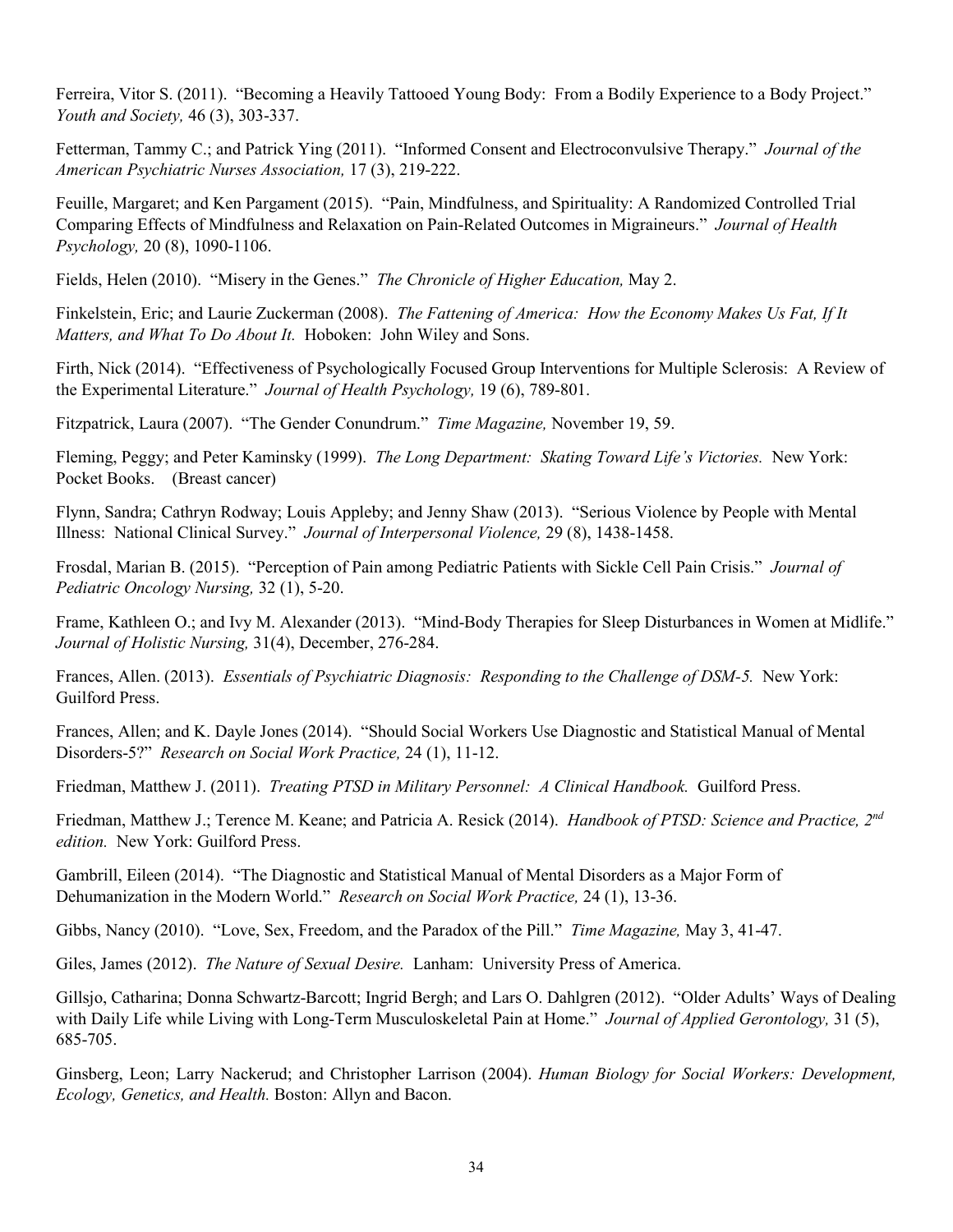Glattacker, Manuela; Katja Heyduck; and Cornelia Meffert (2012). "Illness Beliefs and Treatment Beliefs as Predictors of Short and Middle Term Outcome in Depression." *Journal of Health Psychology,* 18 (1), 139-152.

Goldsmith, Connie, MPA, RN (2000). "Sickle Cell Anemia: No System is Spared." *Healthweek,* October 16, 22-24.

Goldstein, Avram (2001). *Addiction: From Biology to Drug Policy.* New York: Oxford University Press.

Goleman, Daniel (1995). *Emotional Intelligence: Why It Can Matter More Than IQ.* New York: Bantam Books.

Golla, Heidrun; Maren Galushko; Holger Pfaff; and Raymond Voltz (2011). "Unmet Needs of Severely Affected Multiple Sclerosis Patients: The Health Professionals' View." *Palliative Medicine,* 26 (2) 139-151.

Good, Mary-Jo D. (2013). "Perspectives on Trauma and Healing from Anthropology and Social and Affective Neuroscience." *Transcultural Psychiatry,* 50 (5), 744-752.

Goodenough, Judith; and Betty McGuire (2012). *Biology of Humans: Concepts, Applications, and Issues, 4th edition.* San Francisco: Pearson Benjamin Cummings.

Goodley, Dan (2016). *Disability Studies: An Interdisciplinary Approach* (2<sup>nd</sup> ed.). Sage Publishing.

Gordon, Debra, MS (2011). "Fragile X Syndrome." *Neurology Now,* October/November, 37-49.

Gottlieb, Lori (2000). *Stick Figure: A Diary of My Former Self.* New York: Simon and Schuster. (Anorexia)

Gould, Thomas J., PhD (2010). "Addiction and Cognition." *Addiction Science and Clinical Practice,* December, 4-13.

Gray, Barbara B. (2015). "Moving Science Forward." *Neurology Now,* June/July, 42-45.

Gray, Richard M.; and Richard F. Liotta (2012). "PTSD: Extinction, Reconsolidation,, and the Visual-Kinesthetic Dissociation Protocol." *Traumatology,* 18 (2), 3-16.

Gray, Steven (2011). "Recipe for Food Safety." *Time Magazine,* May.

Halpern, Sue (2008). "Forgetting is the New Normal." *Time Magazine,* May 19, 42-45.

Hanson, Bridget L.; and Joelle C. Ruthig (2012). "The Unique Role of Sleep Quality in Older Adults' Psychological Well-Being." *Journal of Applied Gerontology,* 31 (5), 587-607.

Hargrove, Anne (1988). *Getting Better: Conversations with Myself and Other Friends While Healing From Breast Cancer.* Minneapolis: CompCare.

Harrell, Eben (2011). "A Flicker of Consciousness" (Vegetative State). *Time Magazine,* November 28, 42-47.

Haupt, Jennifer (2008). "Healing Touch." *Neurology Now,* May/June, 26-30.

Hillman, Jennifer (2000). *Clinical Perspectives on Elderly Sexuality.* New York: Kluwer Academic/ Plenum Publishers.

Hiscott, Rebecca (2015). "Rethink Chronic Pain." *Neurology Now,* August/September, 10-11.

Honel, Rosalie (1988). *Journey with Grandpa: Our Family's Struggle with Alzheimer's* Disease. Baltimore: Johns Hopkins University Press.

Hornbacher, Marya (2008). *Madness: A Bipolar Life.*

Horowitz, A. V.; and J. C. Wakefield (2012). *All We Have to Fear: Psychiatry's Transformation of Natural Anxieties into Mental Disorders.* New York: Oxford University Press.

Howe, Herbert (1981). *Do Not Go Gentle.* New York: W. W. Norton and Company.

Humphreys, Janice; Bruce A. Cooper; and Christine Miaskowski (2011). "Occurrence, Characteristics, and Impact of Chronic Pain in Formerly Abused women." *Violence against Women,* 17 (10), 1327-1343.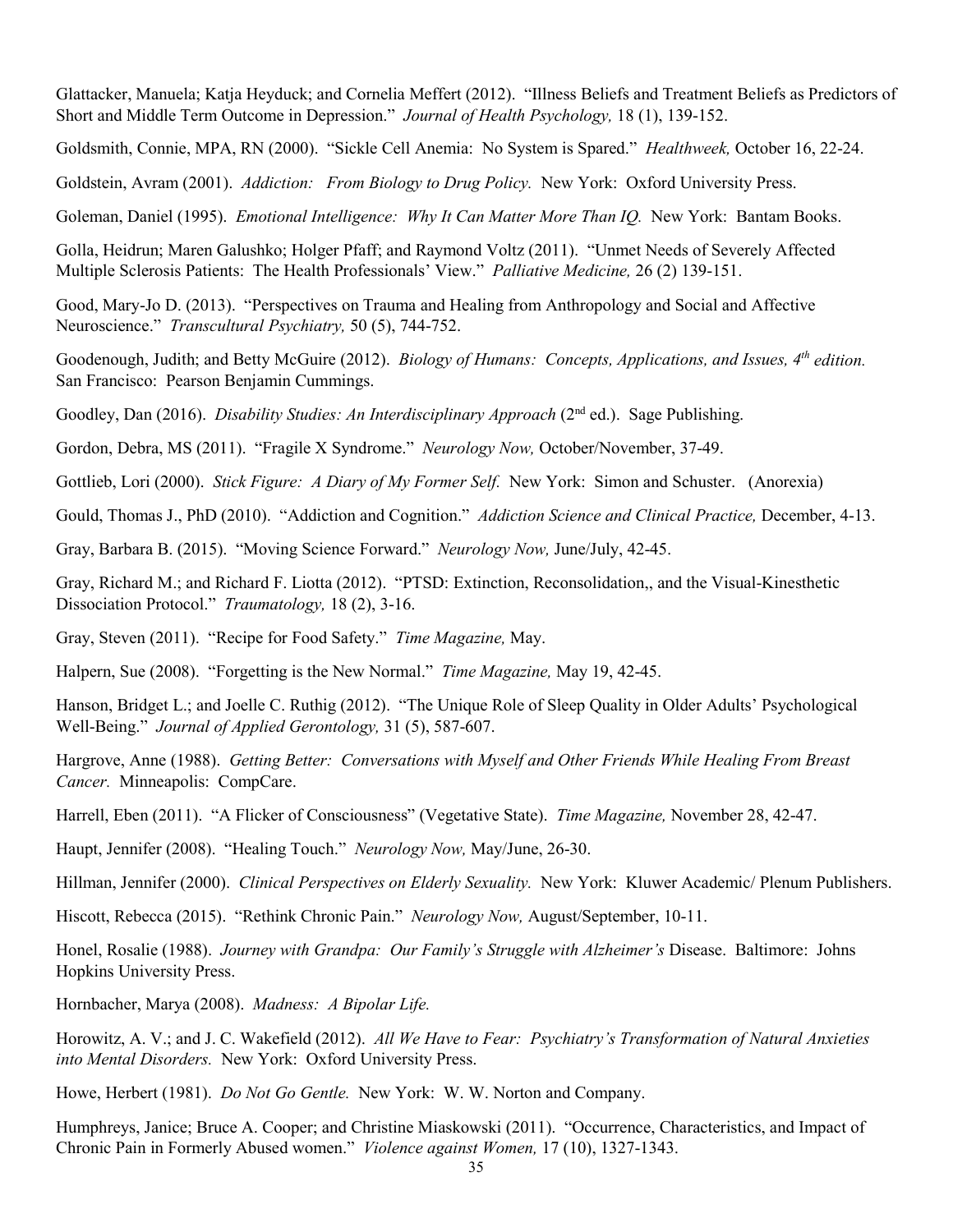Hurt, Catherine S.; John Weinman; Rachael Lee; and Richard G. Brown (2011). "The Relationship of Depression and Disease Stage to Patient Perceptions of Parkinson's Disease." *Journal of Health Psychology,* 17 (7), 1076-1088.

Iannelli, Vincent, MD (2011). "Commotio Cordis." About.com Pediatrics, June 4.

Igier, Valerie; Paul C. Sorum; and Etienne Mullet (2014). "Judging Patients' Pain from External Cues." *Journal of Health Psychology,* 19 (4), 570-573.

Jack, Dana (1991). *Silencing the Self: Women and Depression.* Cambridge: Harvard University Press.

Jacobson, Lamerial; and S. Kent Butler (2013). "Grief Counseling and Crisis Intervention in Hospital Trauma Units: Counseling Families Affected by Traumatic Brain Injury." *The Family Journal,* 21 (4), 417-424.

Jahani, Ali; Nahid Rejeh; Majideh Heravi-Karimooi; Mojtaba Vaismoradi; and Melanie Jasper (2014). "Spiritual Wellbeing of Iranian Patients with Acute coronary Syndromes: A Cross-Sectional Descriptive study." *Journal of Research in Nursing, 19(6),* 518-527.

Jensen, Mary E.; Elizabeth A. Pease; Kris Lambert; Diane R. Hickman; Ora Robinson; Kathleen T. McCoy; Jennifer K. Barut; Kathleen M. Musker; Dana Olive; Connie Noll; Jeffery Ramirez; Dawn Coglliser; and Joan K. King (2013). "Championing People-First Language: A Call to Psychiatric Mental Health Nurses." *Journal of the American Psychiatric Nurses Association,* 19 (3), 146-151.

Johnson-Powell, Gloria; and Joe Yamamoto (1997). *Transcultural Child Development: Psychological Assessment and Treatment.* New York: John Wiley and Sons.

Kagan, Jerome (2013). *The Human Spark: The Science of Human Development.* Perseus Academic.

Keigher, Sharon; Anne Fortune; and Stanley Witkin (2000). *Aging and Social Work: The Changing Landscapes.* 

Washington DC: National Association of Social Workers Press.

Kelly, Catherine G., BSN, RN; Shirley Cudney, RN; Clarann Weinert, PhD, RN (2012). "Use of Creative Arts as a Complementary Therapy by Rural Women Coping with Chronic Illness." *Journal of Holistic Nursing,* 30 (1) March, 48- 54.

Kennedy, Gary (2000). *Geriatric Mental Health Care: A Treatment Guide for Health Professionals.* New York: Guilford Press.

Kluepfel, Lisa; Terry Ward; Rachel Yehuda; Eleni Dimoulas; Ann Smith; and Kelly Daly (2013). "The Evaluation of Mindfulness-Based Stress Reduction for Veterans with Mental Health Conditions." *Journal of Holistic Nursing,* 31 (4), December, 248-255.

Kluger, Jeffrey (2009). "Dealing with Brain Injuries." *Time Magazine,* April 6, 57.

Kluger, Jeffrey (2007). "Rewiring the Brain." *Time Magazine,* September 10, 46-47.

Kluger, Jeffrey (2007). "The Science of Appetite." *Time Magazine,* June 11, 49-61.

Knox, David (1985). *Portrait of Aphasia.* Detroit: Wayne State University Press.

Kolesinska, Zofia; S. Faisal-Ahmed; Marek Niedziela; Jillian Bryce; Marta Molinska-Glura; Martina Rodie; Jipu Jiang; et.al. (20 more authors) (2014). "Changes Over Time in Sex Assignment for Disorders of Sex Development." *Pediatrics,* 134 (3), September 1, 710-715.

Kondracke, Morton (2001). *Saving Milly: Love, Politics, and Parkinson's Disease.* New York: Public Affairs.

Krok, Jessica L.; and Tamara A. Baker (2014). "The Influence of Personality on Reported Pain and Self-Efficacy for Pain Management in Older Cancer Patients." *Journal of Health Psychology,* 19 (10), 1261-1270.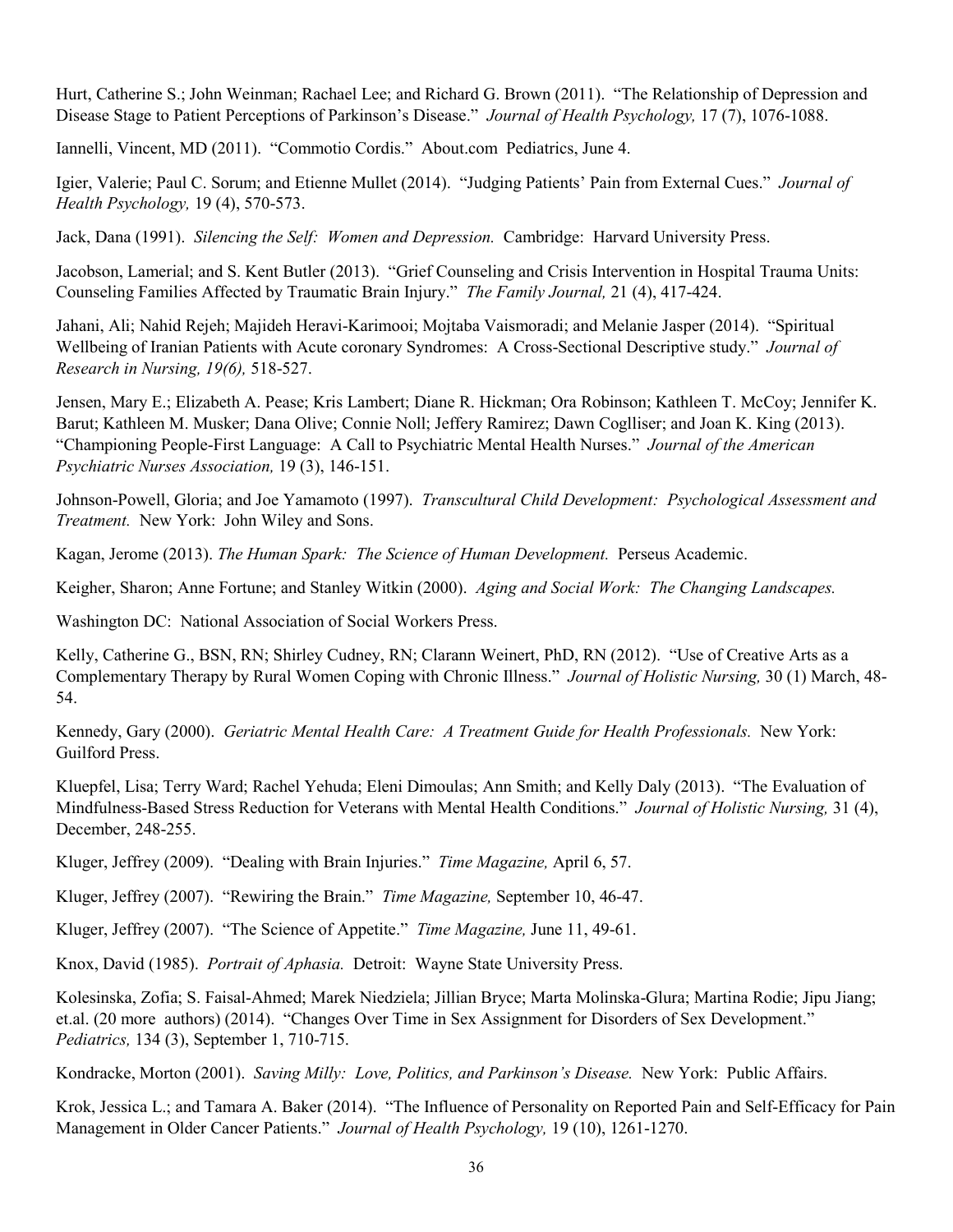Lagana, Luciana; and Christina M. Hassija (2011). "Bodily Pain and Coping Styles among Four Geriatric Age Groups of Women." *Journal of Health Psychology,* 17 (4), 545-555.

Landale, N. S.; S. M. McHale; and A. Booth (2013). *Families and Child Health.* New York: Springer.

LaPan, Amy; and Tony Platt (2005). "To Stem the Tide of Degeneracy: The Eugenic Impulse in Social Work." In *Mental Disorders in the Social Environment: Critical Perspectives,* ed. Stuart A. Kirk. New York: Columbia University Press, 139-164.

Larkin, M. (1994). *When Someone You Love Has Alzheimer's.* New York: Lynn Sonberg.

Lavin, Robert; and Juyoung Park (2014). "A Characterization of Pain in Racially and Ethnically Diverse Older Adults: A Review of the Literature." *Journal of Applied Gerontology,* 33 (3), 258-290.

LeDoux, Joseph (2002). *Synaptic Self: How Our Brains Become Who We Are.* New York: Penguin Putnam.

Lerner, Gerda (1985). *A Death of One's Own.* Madison: University of Wisconsin Press.

Lerner, Max (1990). *Wrestling with the Angel: A Memoir of My Triumph Over Illness.* New York: W. W. Norton and Company.

Lester, Rebecca (2013). "Back from the Edge of Existence: A Critical Anthropology of Trauma." *Transcultural Psychiatry,* 50 (5), 753-762.

Lewis, Celine; Heather Skirton; and Ray Jones (2011). "Reproductive Empowerment: The Main Motivator and Outcome of Carrier Testing." *Journal of Health Psychology,* 17 (4), 567-578.

Linton, Kristen F.; Taylor E. Krcek; Leonard M. Sensui; and Jessica L. H. Spillers (2014). "Opinions of People who Self-Identify with Autism and Asperger's on DSM-5 Criteria." *Research on Social Work Practice,* 24 (1), 67-77.

Longest, Kyle C.; and Peggy A. Thoits (2012). "Gender, the Stress Process, and Health: A Configurational Approach." *Society and Mental Health,* 2 (3), 187-206.

Luhrmann, Tanya M. (2013). "Making God Real and Making God Good: Some Mechanisms through which Prayer may Contribute to Healing." *Transcultural Psychiatry,* 50 (5), 707-725.

Maddux, J. E.; and B. A. Winstead (2008). *Psychopathology: Foundations for a Contemporary Understanding.* New York: Routledge.

Manhas, Coral (2014). "Self-Esteem and Quality of Life of People Living with HIV/AIDS." *Journal of Health Psychology,* 19 (11), 1471-1479.

Martin, Kathryn R.; Britta Schoster; Janice Woodard; and Leigh F. Callahan (2012). "What Community Resources do Older Community-Dwelling Adults Use to Manage their Osteoarthritis? A Formative Examination." *Journal of Applied Gerontology,* 31 (5), 661-684.

Matto, Holly; Jessica Strolin-Goltzman; and Michelle Ballan (2013). *Neuroscience for Social Work: Current Research and Practice.* New York: Springer.

Mazzoni, Davide; and Elvira Cicognani (2013). "Sharing Experiences and Social Support Requests in an Internet Forum for Patients with Systemic Lupus Erythematosus." *Journal of Health Psychology,* 19 (5), 689-696.

McClintock, Shawn M.; and Mustafa M. Husain (2011). "Electroconvulsive Therapy Does Not Damage the Brain." *Journal of the American Psychiatric Nurses Association,* (17 (3), 212-213.

McCullough, James, Jr. (2001). *Skills Training Manual for Diagnosing and Treating Chronic Depression: Cognitive Behavioral Analysis System of Psychotherapy.* New York: Guilford Press.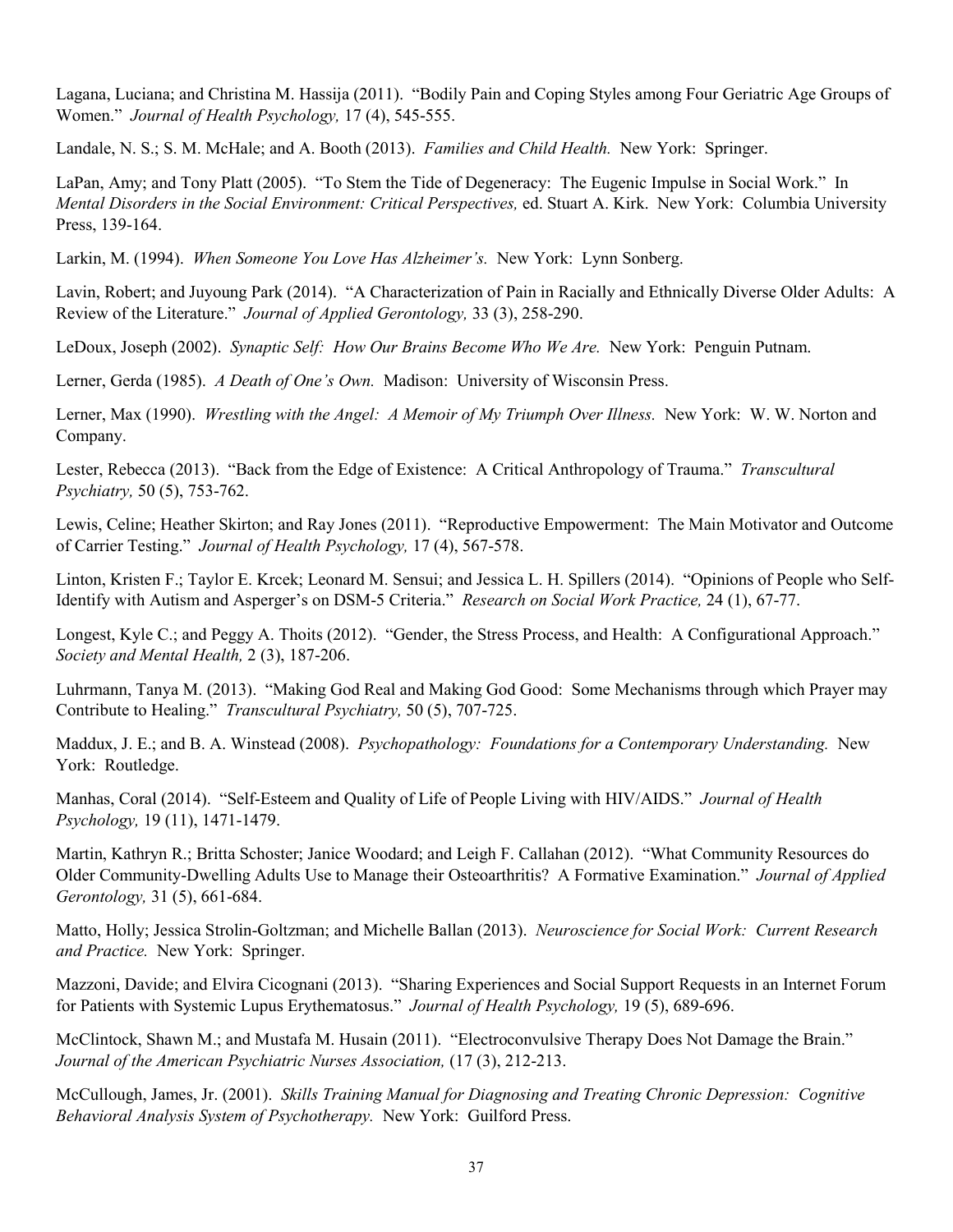McGirk, Tim (2009). "The Hell of PTSD." *Time Magazine,* November 30, 41-43.

McGlasson, Terencio D.; James D. Christian; Mandy M. Johnson; Stacey L. Nelson; Mary E. Roe; Lindsey C. Saukko; Sarah E. Sawinski; Joseph E. Stensland; and Robin L. Wheaton (2014). "Dancing with the Elephant in the Room: Empowering Future Counselors to Address Sexual Issues in Counseling." *The Family Journal,* 22 (2), 245-250.

McGowin, Diana (1993). *Living in the Labyrinth: A Personal Journey through the Maze of Alzheimer's.* New York: Delacorte Press.

McLeod, Jane D. (2012). "The Meanings of Stress: Expanding the Stress Process Model." *Society and Mental Health,* 2 (3), 172-186.

*The Medical Advisor: The Complete Guide to Alternative and Conventional Treatments.* Alexandria: Time-Life Books, 1996.

Meyer, Donald (1997). *Views from Our Shoes: Growing up with a Brother or Sister with Special Needs.* Bethesda: Woodbine House.

Miller, Jennifer (2001). *The Day I Went Missing: A True Story.* New York: St. Martin's Press.

Moniz, Cynthia; and Stephen Gorin (2013). *Health Care Policy and Practice: A Biopsychosocial Perspective, 4th edition.* Routledge.

Monsivais, Diane B.; and Joan C. Engebretson (2012). "I'm Just Not That Sick: Pain Medication and Identity in Mexican American Women with Chronic Pain." *Journal of Holistic Nursing,* 30 (3), September, 188-194.

Moore, David (2001). *The Dependent Gene: The Fallacy of "Nature vs. Nurture."* New York: Henry Holt and Company.

Morgan, Stephanie, MSN, RN; and Linda H. Yoder, PhD, RN (2012). "A Concept Analysis of Person-Centered Care." *Journal of Holistic Nursing,* 30 (1) March, 6-15.

Morton, Patricia M.; Markus H. Schafer; and Kenneth F. Ferraro (2012). "Does Childhood Misfortune Increase Cancer Risk in Adulthood?" *Journal of Aging and Health,* 24 (6), 948-984.

Moser, Richard P.; Jamie Arndt; Paul K. Han; Erika A. Waters; Marni Amsellem; and Bradford W. Hesse (2014). "Perceptions of Cancer as a Death Sentence: Prevalence and Consequences." *Journal of Health Psychology,* 19 (12), 1518-1524.

Mossakowski, Krysia N.; Lauren M. Kaplan; and Terrence D. Hill (2011). "Americans' Attitudes toward Mental Illness and Involuntary Psychiatric Medication." *Society and Mental Health,* 1 (3), 200-216.

Mroziewicz, Margaret, MSc.; and Rachel F. Tyndale, PhD (2010). "Pharmacogenetics: A Tool for Identifying Genetic Factors in Drug Dependence and Response to Treatment." *Addiction Science and Clinical Practice,* December, 17-29.

Munshi, Neil (2008). "More Patients Seek Experimental Stem Cell Therapy." *The Boston Globe,* June 13.

Mukherjee, Siddhartha (2011). *The Emperor of all Maladies: A Biography of Cancer.* Scribner.

Murcia, Andy; and Bob Stewart (1989). *Man to Man: When the Woman You Love Has Breast Cancer.* New York: St. Martin's Press.

Nachar, Nadim; Stephane Guay; Dominic Beaulieu-Prevost; and Andre Marchand (2012). "Assessment of the Psychosocial Predictors of Health-Related Quality of Life in a PTSD Clinical Sample." *Traumatology,* 19 (1), 20-27.

Newton, Danielle; Christine Bayly; Christopher K. Fairley; Marcus Chen; Louise Keogh; Meredith Temple-Smith; Henrietta Williams; Kathleen McNamee; Jane Fisher; Dorothy Henning; Arthur Hsueh; and Jane Hocking (2013).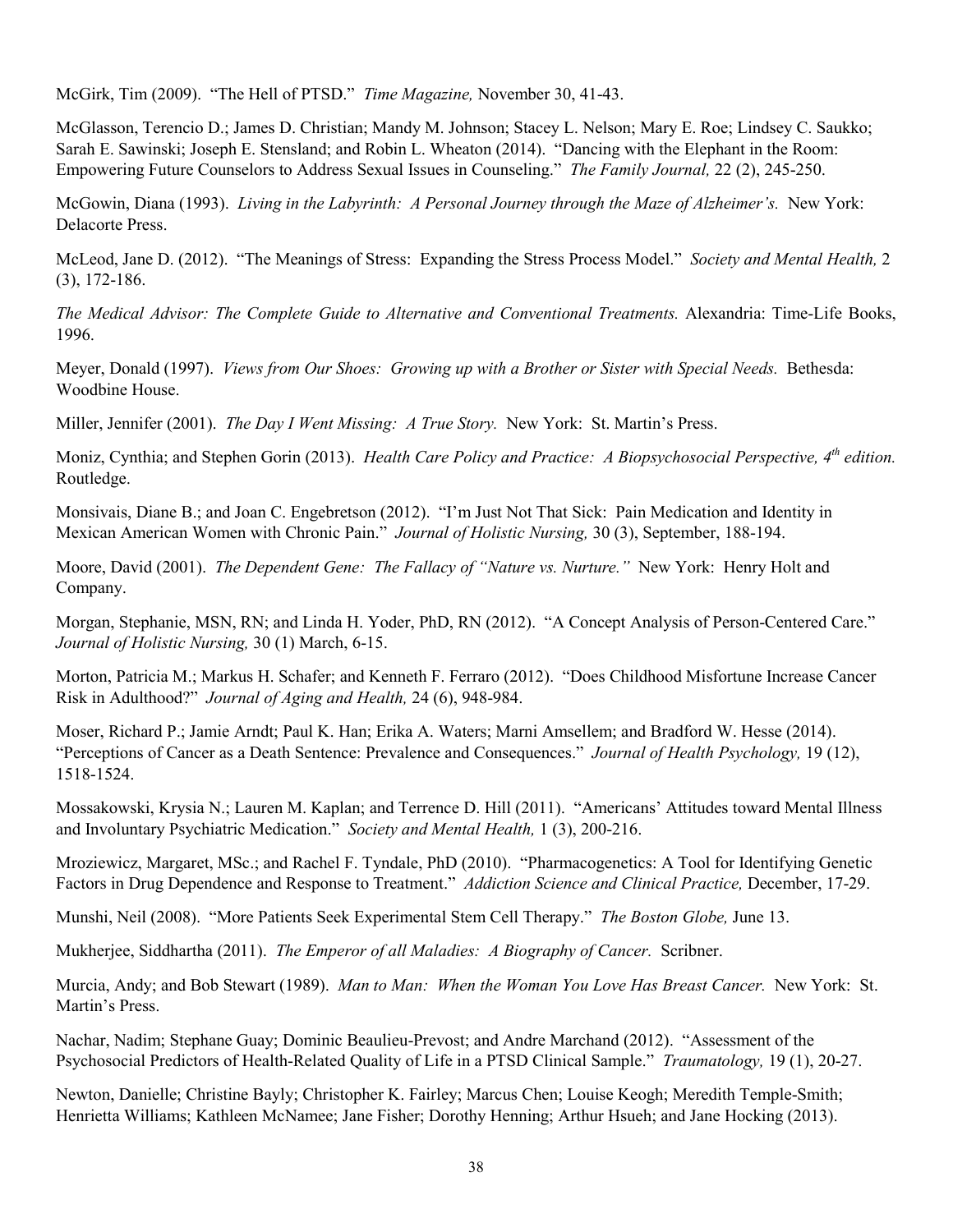"Women's Experiences of Pelvic Inflammatory Disease: Implications for Health-Care Professionals." *Journal of Health Psychology,* 19 (5), 618-628.

O'Brien, Gerald V.; and Meghan E. Bundy (2009). "Reaching Beyond the Moron: Eugenic Control of Secondary Disability Groups." *Journal of Sociology and Social Welfare,* 36 (4) December, 153-171.

Ocha, Witchayanee; and Barbara Earth (2012). "Identity Diversification among Tansgender Sex Workers in Thailand's Sex Tourism Industry." *Sexualities,* 16 (1/2), 195-216.

Orchowski, Lindsay M.; Amy S. Untied; and Christine A. Gidycz (2013). "Social Reactions to Disclosure of Sexual Victimization and Adjustment among Survivors of Sexual Assault." *Journal of Interpersonal Violence,* 28 (10), 2005- 2023.

Osborn, Claudia (1998). *Over My Head: A Doctor's Own Story of Head Injury from the Inside Looking Out.* Kansas City: Andrews McMeel Publishing.

Pack, Margaret (2014). "Vicarious Resilience: A Multilayered Model of Stress and Trauma." *Affilia,* 29 (1), 18-29.

Paget, Marianne (1993). *A Complex Sorrow: Reflections on Cancer and an Abbreviated Life.* Philadelphia: Temple University Press.

Pagnini, Francesco; Gian M. Manzoni; Aurora Tagliaferri; and Chris J. Gibbons (2015). "Depression and Disease Progression in Amyotrophic Lateral Sclerosis: A Comprehensive Meta-Regression Analysis." *Journal of Health Psychology,* 20 (8), 1107-1128.

Pahwa, Rajesh; and Kelly E. Lyons (2013). *Handbook of Parkinson's Disease, 5th edition.* CRC Press.

- Park, Alice (2010). "Alzheimer's Unlocked." *Time Magazine,* 53-59.
- Park, Alice (2008). "America's Health Check-Up." *Time Magazine,* December 1, 41-48.
- Park, Alice (2011). "Cracking Cancer's (DNA) Code." *Time Magazine,* June 13, 68-71.
- Park, Alice (2011). "Decoding Cancer." *Time Magazine,* April 18.
- Park, Alice (2011). "Healing the Hurt: Finding New Ways to Treat Pain." *Time Magazine,* March 7, 64-71.
- Park, Alice (2010). "Helping Hearts." *Time Magazine,* April 26, 41-42.
- Park, Alice (2010). "How to Live 100 Years." *Time Magazine,* February 22, 57-74.
- Park, Alice (2011). "How to Stop the Superbugs" (E coli). *Time Magazine,* June 20, 34-36.
- Park, Alice (2008). "Organ Transplants without the Drugs." *Time Magazine,* February 11, 57.
- Park, Alice3 (2015). "The Cancer Gap." *Time Magazine,* March 30, 43-47.
- Park, Alice (2007). "The Problem with Transfusions." *Time Magazine,* October 22, 56.
- Park, Alice (2009). "The Quest Resumes" (stem cells). *Time Magazine,* February 9, 39-43.
- Park, Alice (2011). "The Tiniest Transplant" (stem cells). *Time Magazine,* June 27, 46-47.
- Park, Alice (2009). "This Doctor Does Not Want to See You." *Time Magazine,* June 22, 61-67.
- Park, Alice (2011). "What Drives Autism?" *Time Magazine,* July 18, 17.
- Park, Alice (2007). "Young Survivors" (of cancer). *Time Magazine,* July 30, 35-36.

Park, D.; and A. Gutchess (2006). "The Cognitive Neuroscience of Aging and Culture." *Current Directions in Psychological Science,* 15 (3), 105-108.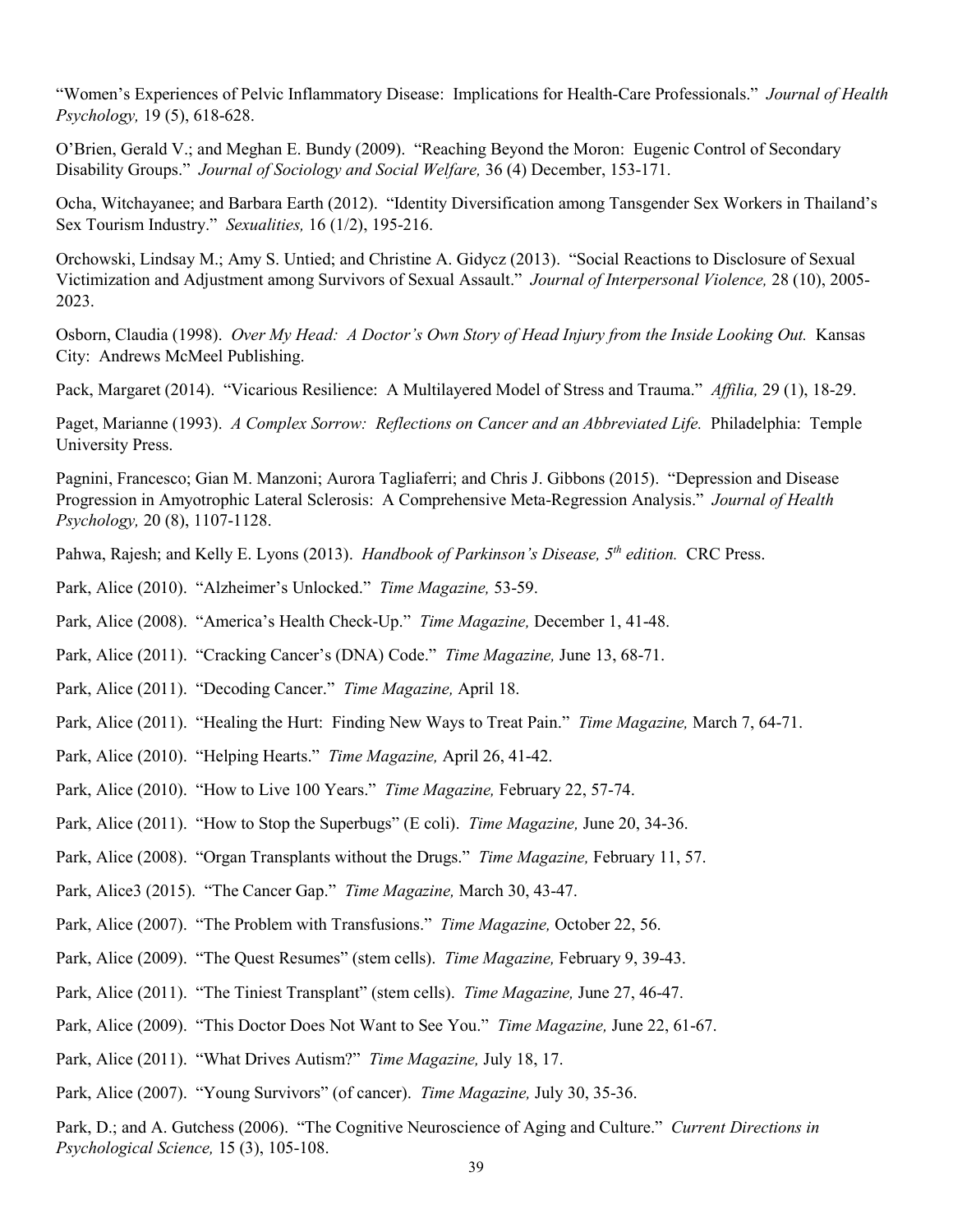Parmelee, Patricia A.; Tina L. Harralson; Jesse A. McPherron; Jamie DeCoster; and H. Ralph Schumacher (2012). "Pain, Disability, and Depression in Osteoarthritis: Effects of Race and Sex." *Journal of Aging and Health,* 24 (1), 168-187.

Paturel, Amy (2015). "Heads First" (sports concussions). *Neurology Now,* August/September, 14-19.

Paturel, Amy (2014). "Sleep Well: Could Getting More High-Quality Sleep Protect the Brain?" *Neurology Now,* 10 (1), February/March, 34-37.

Paul, Annie Murphy (2010). "The Womb. Your Mother. Yourself." *Time Magazine,* October 4, 49-55.

Pedersen, Eric R.; Debra L. Kaysen; Kristen P. Lindgren; Jessica Blayney; and Tracy L. Simpson (2014). "Impact of Daily Assessments on Distress and PTSD Symptoms in Trauma-Exposed Women." *Journal of Interpersonal Violence,* 29 (5), 824-845.

Picardie, Ruth (1997). *Before I Say Goodbye: Recollections and Observations from One Woman's Final Year.* New York: Henry Holt and Company.

Pickert, Kate (2011). "The Screening Dilemma: Are Some Cancers Better Left Undiscovered?" *Time Magazine,* June 13, 60-67.

Pinker, Steven (2009). *How the Mind Works.* W. W. Norton & Company.

Pinto-Gouveia, Jose; Jeana Costa; and Joao Maroco (2015). "The First Two Years of Rheumatoid Arthritis: The Influence of Acceptance on Pain, Physical Limitation and Depression." *Journal of Health Psychology,* 20 (1), 102-112.

Pollack, Andrew (2005). "Parkinson's Patients Suing Amgen Over Drug." *The New York Times,* April 27.

Porter, Kristen E. "Chemo Brain: Is Cancer Survivorship Related to Later-Life Cognition? Findings from the Health and Retirement Study." *Journal of Aging and Health,* 25 (6), 960-981.

Preston, Lydia (2004). *Breaking Out: A Woman's Guide to Coping with Acne at Any Age.* New York: Fireside.

Probst, Barbara (2014). "The Life and Death of Axis IV: Caught in the Quest for a Theory of Mental Disorder." *Research on Social Work Practice,* 24 (1), 123-131.

Prowe, Garry (2010). *Successfully Surviving a Brain Injury: A Family Guidebook, from the Emergency Room to Selecting a Rehabilitation Facility.* Brain Injury Association of America.

Puri, Basant; Robert Brown; Heather McKee; and Ian Treasaden (2012). *Mental Health Law: A Practical Guide, 2nd edition.* CRC Press.

Quandt, Sara A.; Joseph G. Grzywacz; Rebecca H. Neiberg; Wei Lang; Kathryn Altizer; Ronny A. Bell; and Thomas A. Arcury (2012). "Daily Symptom Management Practices for Arthritis Used by Older Adults." *Journal of Aging and Health,* 24 (4), 598-615.

Rabins, Peter; Constantine Lyketsos; and Cynthia Steeler (1999). *Practical Dementia Care.* New York: Oxford University Press.

Reich, Jennifer, MA, RN; and Cathy Michaels, PhD, RN (2012). "Becoming Whole: The Role of Story for Healing." *Journal of Holistic Nursing,* 30 (1) March, 16-23.

Rich, Katherine (1999). *The Red Devil: To Hell with Cancer – And Back.* New York: Crown Publishers.

Rochman, Bonnie (2010). "This Cord Could Save a Life" (stem cells). *Time Magazine,* July 26, 51-52.

Rose, Nikolas (2013). *Neuro: The New Brain Sciences and the Management of the Mind* Princeton University Press.

Rose, Nikolas (2013). "The Human Sciences in a Biological Age." *Theory, Culture and Society,* 30 (1), 3-34.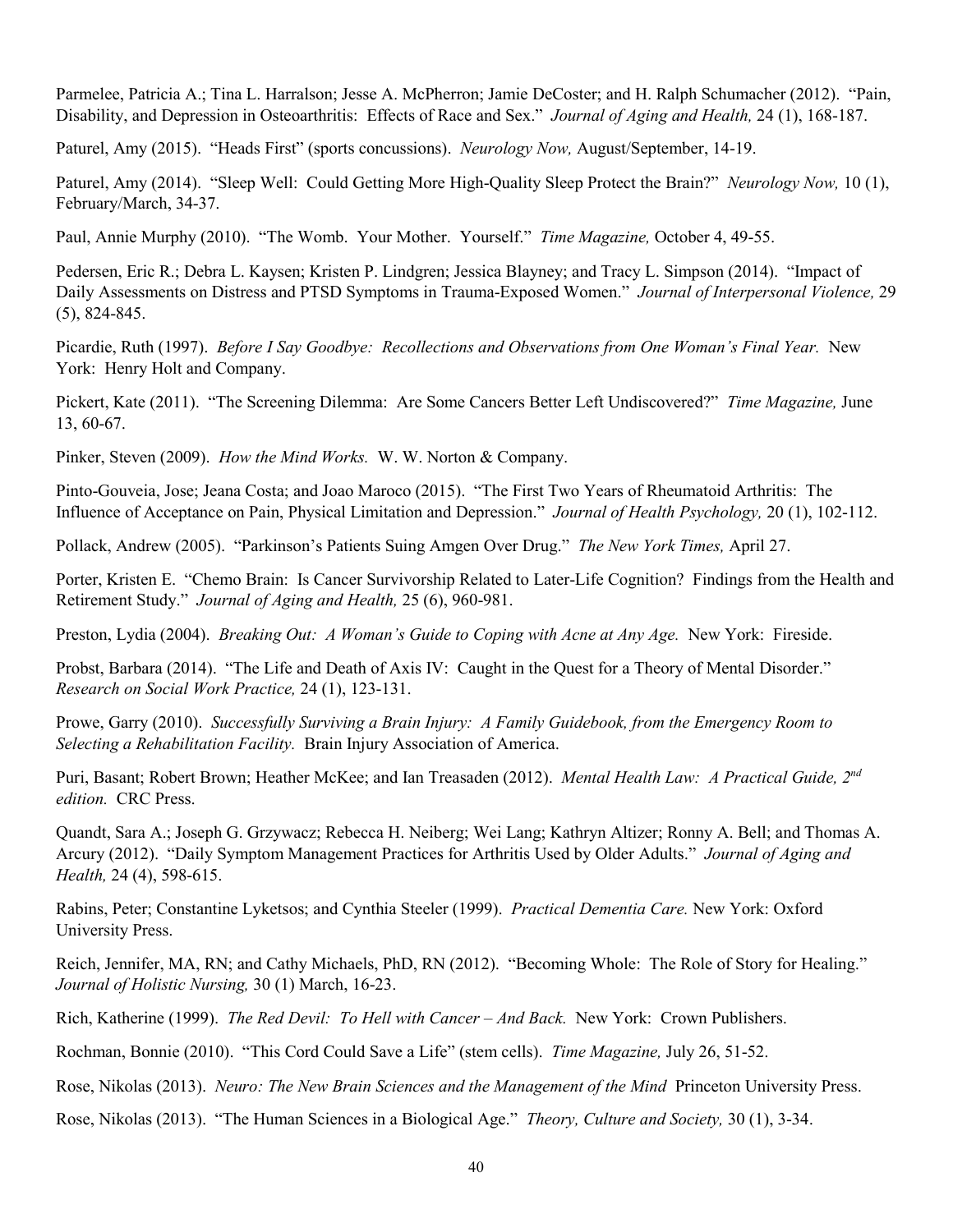Rosedale, Mary (2011). "Our Patients' Lives are Worth Fighting for and electroconvulsive Therapy (ECT) Saves Lives: A Compendium of the Evidence." *Journal of the American Psychiatric Nurses Association,* 17 (3), 209-211.

Rosenberg, Jessie; and Samuel Rosenberg (2013). *Community Mental Health.* New York: routledge.

Rubenson, Ellen (2000). *When Aging Parents Can't Live Alone: A Practical Family Guide.* Los Angeles: Lowell House.

Rytwinski, Nina K.; Jennifer S. Avena; Aileen M. Achiverri-Cohen; Lori A. Zoellner; and Norah C. Feeny (2013). "The Relationships between Posttraumatic Stress Disorder Severity, Depression Severity and Physical Health." *Journal of Health Psychology,* 19 (4), 509-520.

Sajatovic, Martha, MD; and Luis Ramirez, MD (2001). *Rating Scales in Mental Health.* Hudson: Lexi-Comp.

Sapey, Bob; and Peter Bullimore (2013). "Listening to Voice Hearers." *Journal of Social Work,* 13 (6), 616-632.

Schoedl, Aline F.; Mariana P. Costa; Victor Fossaluza; Jair J. Mari; and Marcelo F. Mello (2014). "Specific Traumatic Events during Childhood as Risk Factors for Post-Traumatic Stress Disorder Development in Adults." *Journal of Health Psychology,* 19 (7), 847-857.

Schuster, Randi; Marina Bornovalova; and Elizabeth Hunt (2012). "The Influence of Depression on the Progression of HIV: Direct and Indirect Effects." *Behavior Modification,* 36 (2) 123-145.

Schwartz, Jeffrey; and Sharon Begley (2003). *The Mind and the Brain: Neuroplasticity and the Power of Mental Force.* Regan Books.

Sharples, Tiffany (2009). "A User's Guide to Good Health at Every Age." *Time Magazine,* June 22, 85-90.

Shaw, Gina (2010). "When the Nose Doesn't Know." *Neurology Now,* September/October, 23-29.

Sheed, Wilfrid (1995). *In Love with Daylight: A Memoir of Recovery.* New York: Simon and Schuster

Sherman, Carl (2007). "Vaccine May Reduce Fetal Exposure to Nicotine." *NIDA Notes,* 21 (3) April.

Sifferlin, Alexandra (2015). "He Snoozes, He Loses? Sleep Apnea." *Time Magazine,* June 15, 20.

Smith, Kevin (2008). "Taking the Fire Out of Smoking." *Killeen Daily Herald,* January 5, B1-B2.

Smith, Noelle B.; Chrystyna D. Kouros; and Alicia E. Meuret (2014). "The Role of Trauma Symptoms in Nonsuicidal Self-Injury." *Trauma, Violence and Abuse,* 15 (1), 41-56.

Snowdon, David (2001). *Aging with Grace: What the Nun Study Teaches Us About Leading Longer, Healthier, and More Meaningful Lives.* New York: Bantam Books.

Solomon, Andrew (2001). *The Noonday Demon: An Atlas of Depression.* New York: Scribner.

Sperry, Len (2011). "Systemic Lupus Erythematosus: The Impact of Individual, Couple, and Family Dynamics." *The Family Journal,* 19 (3), 328-332.

Stark, Marcella D.; Rosanne S. Keathley; and Judith A. Nelson (2011). "A Developmental Model for Counseling Infertile Couples." *The Family Journal,* 19 (2), 225-230.

Starzynski, Laura L.; and Sarah E. Ullman (2014). "Correlates of Perceived Helpfulness of Mental Health Professionals following Disclosure of Sexual Assault." *Violence against Women,* 20 (1), 74-94.

Stephens, Stephanie (2010). "Lupus and Your Heart." *Neurology Now,* July/August, 19-25.

Stephens, Stephanie (2013). "Age is Just a Number: Young Adult Stroke." *Neurology Now,* February/March, 19-25.

Stern, Gerald; and Andrew Lees (1982). *Parkinson's Disease: The Facts.* Oxford University Press.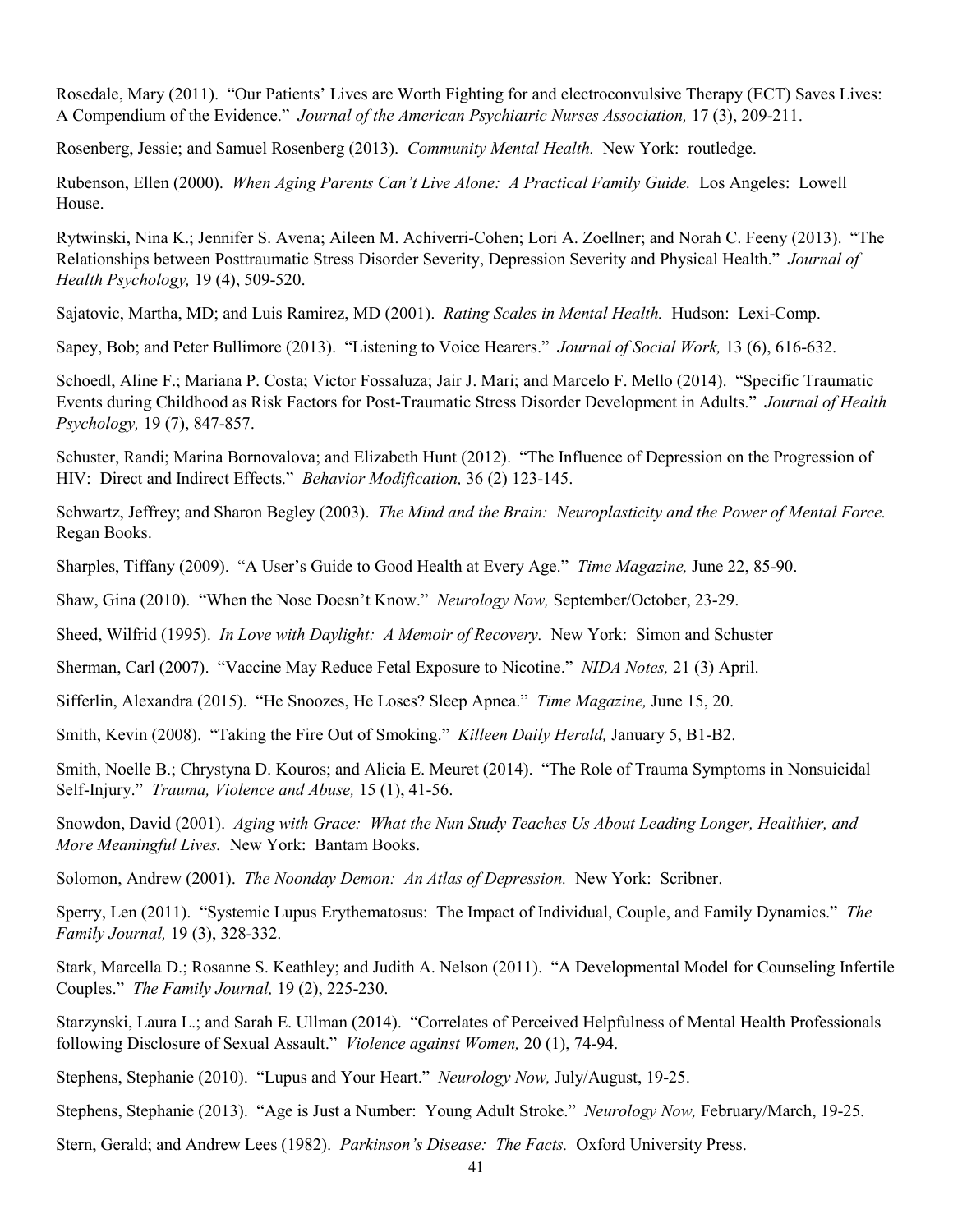Stryker, Susan (2008). *Transgender History.* Berkeley: Seal Press.

Styron, William (1990). *Darkness Visible: A Memoir of Madness.* New York: Random House.

Suddath, Claire (2011). "Living with Pain." *Time Magazine,* March 7, 73-79.

Suren, Pal; Nina Gunnes; Christine Roth; Michaeline Bresnahan; Mady Hornig; Deborah Hirtz; Kari K. Lie; W. Ian Lipkin; Per Magnus; Ted Reichborn-Kjennerud; Synnve Schjolberg; Ezra Susser; Anne-Siri Oyen; George D. Smith; and Camilla Stoltenberg (2014). "Parental Obesity and Risk of Autism Spectrum Disorder." *Pediatrics,* 13, 1128-1138.

Taleff, M. J. (2006). *Critical Thinking for Addiction Professionals.* New York: Springer Company.

Tanzi, Elizabeth M. (2011). "Health-Related Quality of Life of Hematopoietic Stem Cell Transplant Childhood Survivors: State of the Science." *Journal of Pediatric Oncology Nursing,* 28 (4), 191-202.

Taylor, Jill B. (2009). *My Stroke of Insight: A Brain Scientist's Personal Journey.* Plume.

Teagle, Sarah (2007). "Depot Naltrexone Appears Safe and Effective for Heroin Addiction." *NIDA Notes*, 21 (3) April.

Teasdale, Brent; Leah E. Daigle; and Ellen Ballard (2014). "Trajectories of Recurring Victimization among People with Major Mental Disorders." *Journal of Interpersonal Violence,* 29 (6), 987-1005.

Thacher, Jesse D.; Olena Gruzieva; Goran Pershagen; Asa Neuman; Magnus Wichman; Inger Kull; Erik Melen; and Anna Bergstrom (2014). "Pre- and Postnatal Exposure to Parental Smoking and Allergic Disease through Adolescence." *Pediatrics,* 134 (3), September, 428-434.

Thomas, Linda S.; Nancy Stephenson; Mel Swanson; D. Elizabeth Jesse; and Sylvia Brown (2013). "A Pilot Study: The Effect of Healing Touch on Anxiety, Stress, Pain, Pain Medication Usage, and Physiological Measures in Hospitalized Sickle Cell Disease Adults Experiencing a Vaso-Occlusive Pain Episode." *Journal of Holistic Nursing,* 31 (4), December, 234-247.

Thompson, Mark (2010). "An Rx for the Army's Wounded Minds." *Time Magazine,* August 16, 20-23.

Thompson, Tracy (1995). *The Beast: A Reckoning with Depression.* New York: G. P. Putnam's Sons.

Tibbs, Margaret (2001). *Social Work and Dementia: Good Practice and Care Management.* London: Jessica Kingsley Publishers.

Topp, Sarah S. (2012). "Against the Quiet Revolution: The Rhetorical Construction of Intersex Individuals as Disordered." *Sexualities,* 16 (1/2), 180-194.

Tsao, Jennie C.; Eufemia Jacob; Laura C. Seidman; Mary A. Lewis; and Lonnie K. Zeltzer (2014). "Psychological Aspects and Hospitalization for Pain Crises in Youth with Sickle Cell Disease." *Journal of Health psychology,* 19 (3), 407-416.

Tsiaras, Alexander; and Barry Werth (2002). *From Conception to Birth: A Life Unfolds*. New York: Doubleday.

Tsiaras, Alexander (2004). *The Architecture and Design of Man and Woman.* New York: Doubleday.

Turner, R. Jay (2013). "Understanding Health Disparities: The Relevance of the Stress Process Model." *Society and Mental Health,* 3 (3), 170-186.

Valeo, Tom (2011). "How to Use Pain Meds Safely." *Neurology Now,* February/March, 10-11.

Valle, Ramon (1998). *Caregiving Across Cultures: Working with Dementing Illness and Ethnically Diverse Populations.* Washington DC: Taylor and Francis.

Van Wormer, K. S.; and B. A. Thyer (2010). *Evidence-Based Practice in the Field of Substance Abuse: A Book of Readings.* Washington DC: Sage Publications.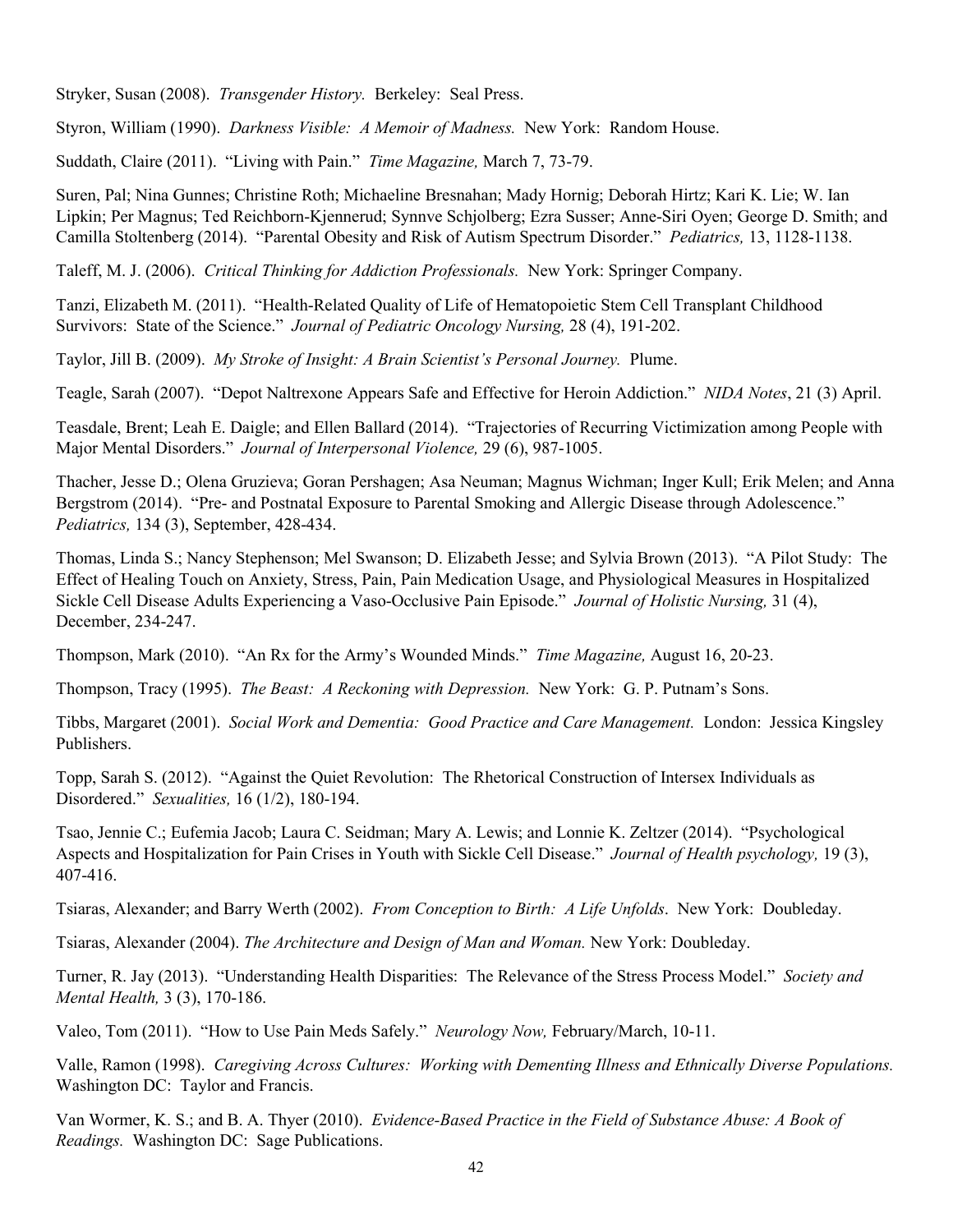Vash, Carolyn; and Nancy Crewe (2004). *Psychology of Disability, 2nd edition*. New York: Springer

Vasterling, Jennifer J.; Richard A. Bryant; and Terence M. keane (2012). *PTSD and Mild Traumatic Brain Injury.* Guilford.

Verkaik, Renate; Martine Busch; Trees Koeneman; Rianny van den Berg; Peter Spreeuwenberg; and Anneke L. Francke (2014). "Guided Imagery in People with Fibromyalgia: A Randomized Controlled Trial of Effects on Pain, Functional Status and Self-Efficacy." *Journal of Health Psychology,* 19 (5), 678-688.

Volkow, Nora, MD (2007). "Genes and Smoking." *NIDA Notes,* 21 (3) April.

Wadler, Joyce (1992). *My Breast: One Woman's Cancer Story.* New York: Addison Wesley.

Wakefield, Jerome C.; and Mark F. Schmitz (2014). "Uncomplicated Depression, Suicide Attempt, and the DSM-5 Bereavement Exclusion Debate: An Empirical Evaluation." *Research on Social Work Practice,* 24 (1), 37-49.

Wall, Pamela L. H. (2012). "Posttraumatic Stress Disorder and Traumatic Brain Injury in Current Military Populations: A Critical Analysis." *Journal of the American Psychiatric Nurses Association,* 18 (5), 278-298.

Walsh, Bryan (2014). "Don't Blame Fat." *Time Magazine,* June 23, 29-35.

Webster, Barbara (1989). *All of a Piece: A Life with Multiple Sclerosis.* Baltimore: Johns Hopkins University Press.

Weiner, Richard D.; and Grace Falcone (2011). "Electroconvulsive Therapy: How Effective Is It?" *Journal of the American Psychiatric Nurses Association,* 17 (3), 217-218.

White, Erina (2013). "The Ethics of Involuntary Hospitalization." *Journal of Social Work Values and Ethics,* 10 (2), Fall, 25-35.

Whitten, Lori (2007). "Cocaine Abusers: Pre-treatment Cue Responses Predict Recovery Success." *NIDA Notes,* 21 (2) February.

Whiteen, Lori (2007). "Cocaine Craving Activates Brain Reward Structures; Cocaine High Dampens Them." *NIDA Notes*, 21 (2) February.

Widman, Laura; Carol E. Golin; and Seth M. Noar (2012). "When do Condom Use Intentions Lead to Actions? Examining the Role of Sexual Communication on Safer Sexual Behavior among People Living with HIV." *Journal of Health Psychology,* 18 (4), 507-517.

Wilber, Ken (1991). *Grace and Grit: Spirituality and Healing in the Life and Death of Treya Killam Wilber*. Boston: Shambhala. (Cancer)

Wong, Stephen E. (2014). "A Critique of the Diagnosis Construct Schizophrenia." *Research on Social Work Practice,* 24 (1), 132-141.

Yambo, Teresa; and Mary Johnson (2014). "An Integrative Review of the Mental Health of Partners of Veterans with Combat-Related Posttraumatic Stress Disorder." *Journal of the American Psychiatric Nurses Association,* 20 (1), 31-41.

Yapko, Michael (1997). *Breaking the Patterns of Depression*. New York: Doubleday.

Zaccaro, Antonella; and Maria F. Freda (2014). "Making Sense of Risk Diagnosis in Case of Prenatal and Reproductive Genetic Counseling for Neuromuscular Diseases." *Journal of Health Psychology,* 19 (3), 344-357.

Zakosscielna, Karolina M.; and Patricia A. Parmelee (2013). "Pain Variability and Its Predictors in Older Adults: Depression, Cognition, Functional Status, Health, and Pain." *Journal of Aging and Health,* 25 (8), 1329-1339.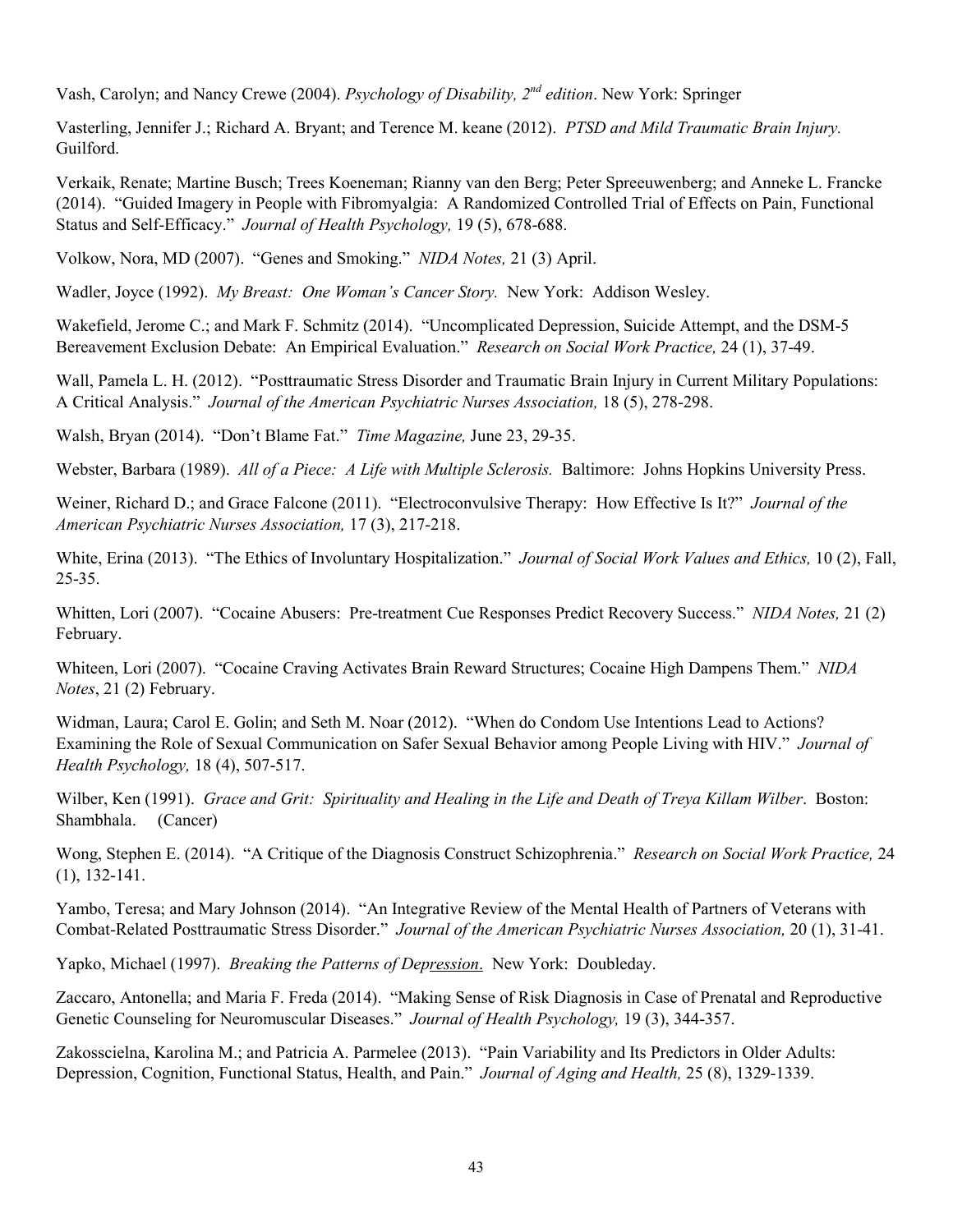## **APA CHECKLIST**

The following checklist is designed to serve as a guide for you when writing papers in the Social Work Department. Use of this guide will support your success when using APA and help to prevent plagiarism. All instructors in the Social Work Department will use this checklist as a guide when grading your papers for APA policy adherence, so it is advisable that you become familiar with and apply these rules to all papers.

### A. Entire document MUST HAVE

- □ Times New Roman Font (preferred by the professor)
- $\Box$  12 font size
- $\Box$  1 inch margins on all four sides
- $\Box$  Double spacing after periods at the end of a sentence (except in the "Reference" page)
- □ Double spacing *between lines* in paragraphs (remove double spacing between paragraphs)
- Numbers 1-9 spelled out (e.g. "one", "five", "seven")
- $\Box$  Numbers 10 and above not written out (except at the beginning of a sentence)
- $\Box$  Introduction of acronyms (e.g. "Supplemental Security Income (SSI)", "SSI" may be used alone thereafter)
- $\Box$  Paragraphs versus bullets (unless approved by professor)
- $\Box$  No use of "I" (unless approved by professor due to nature of the assignment)
- $\Box$  No contractions (won't, can't, don't), lbs, %, \$ (percent signs may be used directly after numbers)
- $\Box$  Complete sentences
- $\Box$  Indented paragraphs (tab once from margin)
- $\Box$  Introduction, body and conclusion (unless otherwise noted by professor)
- $\Box$  Cover page, abstract page, reference page (unless otherwise advised by professor)

### B. Cover Page

- $\Box$  Page # (always starts with "1" at the top right)
- $\Box$  Title of work (in bold and followed by an extra space), your name, Department of Social Work and the name of the university, professor's name, due date of assignment, all centered and not in bold. This should also be double spaced.
- $\Box$  Title should be no more than 12 words, first letters of words are capitalized except "and", etc.

### C. Abstract Page

- $\Box$  This is page 2 (upper right corner)
- $\Box$  The word "Abstract" is centered, not bold at the top of the paper
- $\Box$  The Abstract is only 4-5 sentences (max 150-250 words)
- $\Box$  There is no indention at the beginning of this paragraph
- Must be double spaced

### D. START OF YOUR BODY

- $\Box$  Continue page number on every page in upper right corner
- $\Box$  Write the title at the very top. This should be the same one used on the cover page above your name
- $\Box$  The title is centered and not in bold
- $\Box$  All paragraphs must be indented
- $\Box$  Using Level Headings where appropriate (refer to your professor on when to use; see APA manual for all levels of headings: 1-5)

### E. Reference Page

- □ The word "Reference" (or "References" if more than one) is centered and not bold
- $\Box$  The references must be alphabetized (by last name of author of work as listed on the work. DO NOT reorganize the authors in alphabetical order from the source).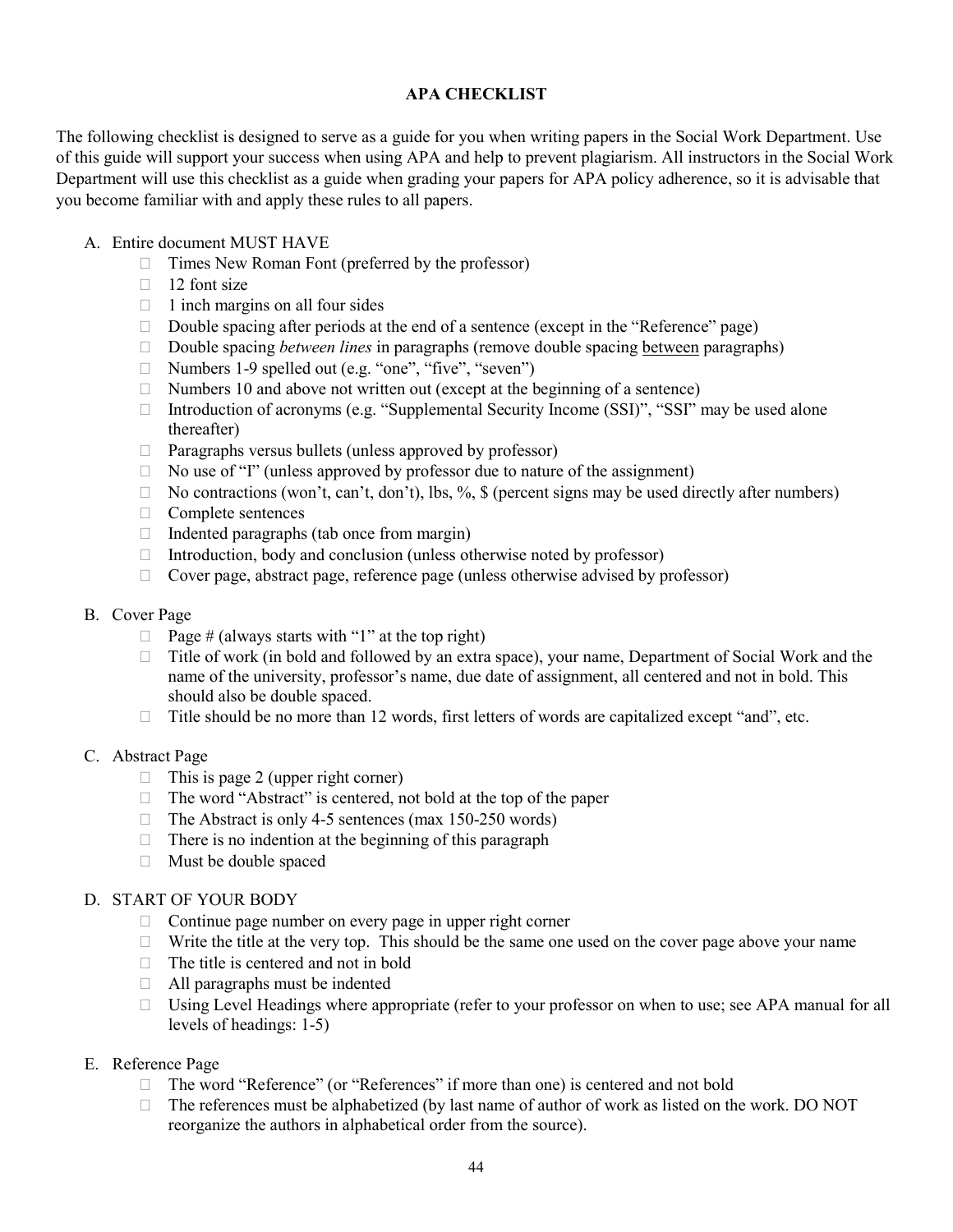- $\Box$  If there is more than one citation with the same author and year, put them in alphabetical order by title and make them 2021a, 2021b, 2021c, etc., as needed.
- Double space references
- □ Remove extra space between references
- $\Box$  Only single spacing after punctuation
- $\Box$  Remember that personal communication in-text citations are not listed on the reference page
- $\Box$  Remove hyperlinks from websites (a line should not appear under websites in your reference page)
- $\Box$  If the reference is long and continues on the next line, then you must indent the second line (this is called a "hanging indent")
- All references MUST have an in-text citation to match (except in personal communication; only in-text citations are used).
- If the reference has an edition, it goes in parentheses and is not italicized. For example, Turner, F. J. (2017). *Social work treatment: Interlocking theoretical approaches* (6<sup>th</sup> ed.). Oxford University Press.

Following are explicit examples that can serve as guides for you when writing your papers.

- Boston University School of Social Work: <http://www.bu.edu/ssw/files/2010/10/BUSSW-style-guide-6th-ed-April-13.pdf>
- Sample APA Paper Owl Purdue: [http://owl.english.purdue.edu/media/pdf/20090212013008\\_560.pdf](http://owl.english.purdue.edu/media/pdf/20090212013008_560.pdf)
- Son of Citation Machine Citing Support: <http://citationmachine.net/index2.php?reqstyleid=2&newstyle=2&stylebox=2>

## **EXAMPLES OF APA ERRORS**

- ❖ Missing comma after name and before year
	- o Incorrect: (Dobson & Pewter 2013)
	- o Correct: (Dobson & Pewter, 2013)
- $\triangleleft$  Missing parenthesis
	- o Incorrect: Many children in America are diagnosed with ADHD Dobson & Pewter, 2013.
	- o Correct: Many children in America are diagnosed with ADHD (Dobson & Pewter, 2013).
- Using *and* instead of *&* in a citation
	- o Incorrect (Dobson and Pewter, 2013)
	- o Correct: (Dobson & Pewter, 2013)
- Using "pp." instead of "p." to denote page.
	- o Incorrect: "Many children in America are diagnosed with ADHD" (Dobson & Pewter, 2013, pp. 5).
	- o Correct: "Many children in America are diagnosed with ADHD" (Dobson & Pewter, 2013, p. 5).
- Missing punctuation at the end of sentences when citing.
	- o Incorrect: Many children in America are diagnosed with ADHD. (Dobson & Pewter, 2013)
	- o Correct: Many children in America are diagnosed with ADHD (Dobson & Pewter, 2013).

### Correct Citation Example:

*In-Text:* (Dobson & Pewter, 2013)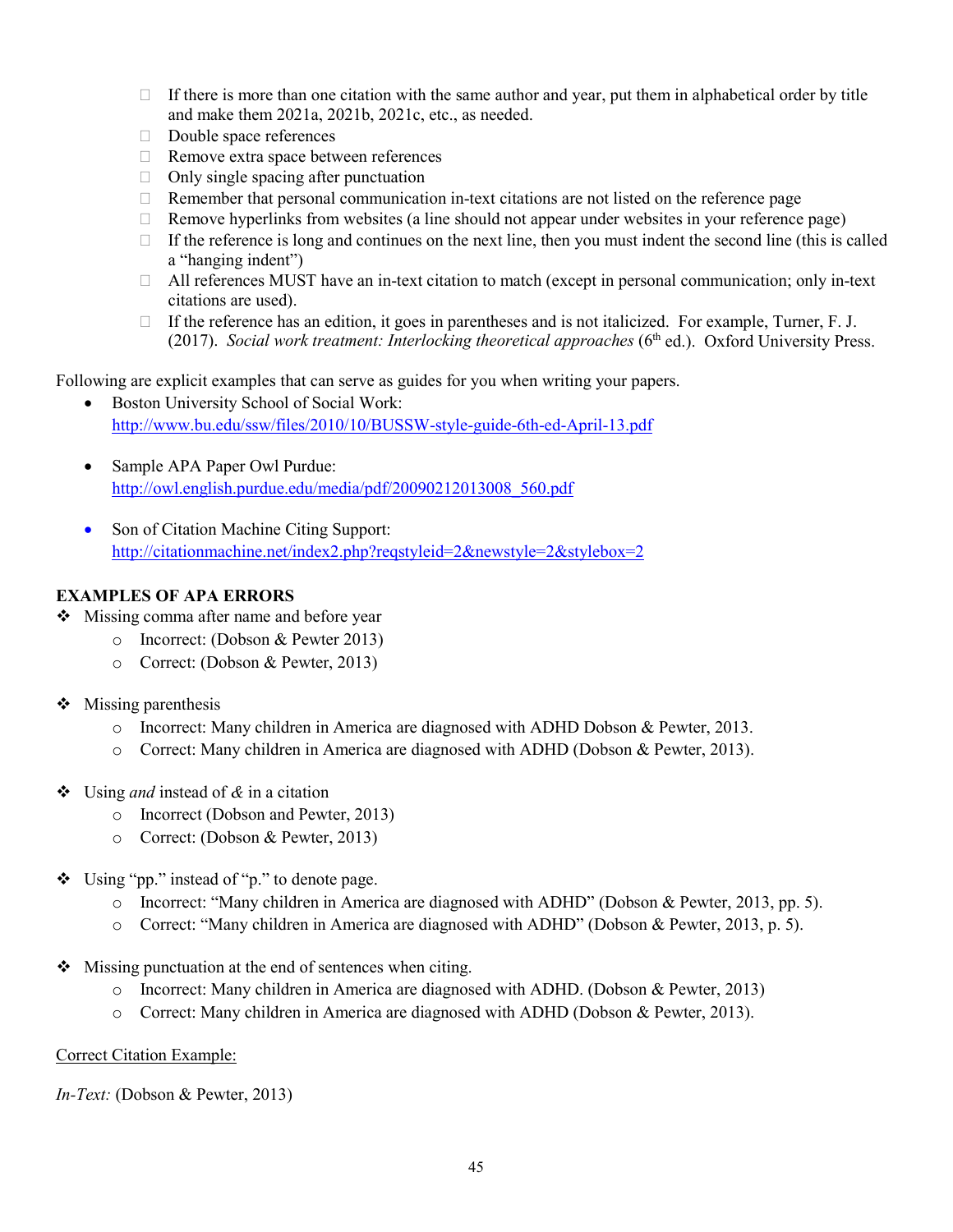Reference Page: Dobson, J. H. & Pewter, W. P. (2013). Understanding writing for bachelor social work students. *Journal* 

*of American Health, 4,* 24-29.

- Using quotation marks without page number/paragraph information.
	- o Incorrect: "Many children in America are diagnosed with ADHD" (Dobson & Pewter, 2013).
	- o Correct: "Many children in America are diagnosed with ADHD" (Dobson & Pewter, 2013, p. 5).
- $\div$  Example of how to cite a class handout: (Be sure to use the hanging indent on your paper)
	- o Rappaport, C. (2021). *The muscular system.* [Class handout]. SOWK 3305: Biological Foundations of Social Work Practice. Social Work Department, Texas A&M University-Central Texas: Killeen, TX.
- Example of how to cite a movie: (Be sure to use the hanging indent on your paper)
	- o Cassavetes, N. (Director). (2002). *John Q.* [Motion picture]. New Line Cinema, Burg/Koules Productions, & Evolution Entertainment.
	- o To obtain information for a movie citation, look up the movie on the internet and select the IMDb listing. Get the name of the director and the year at the beginning of the entry. Click on Full Cast and Crew, then on Company Credits to list the production companies (ignore the list of distributors, but be sure to list all of the production companies).

**Checklist to avoid some common errors using APA in papers**

 $\frac{1}{2}$ 

### **Dr. Claudia Rappaport**

**\_\_\_\_\_ The title on the front page is repeated on the first page of the text of the paper, and both titles are exactly the same wording.**

**\_\_\_\_\_ Entire paper has to be in one consistent font (professor prefers Times New Roman 12 font). You can't change font in title, on the front page, etc., to be decorative**

**\_\_\_\_\_ The front page can ONLY contain the page number, the title of the paper, your name, Department of Social Work and the name of the university, professor's name, and due date of assignment. Nothing else!!**

**\_\_\_\_\_ No contractions (isn't) are used anywhere in the paper unless quoting someone.**

**\_\_\_\_\_ There is no extra line space between paragraphs (to achieve this, go to page layout, then go to spacing and make sure that the spacing is set to 0").**

**\_\_\_\_\_ All paraphrasing from another source has an in-text citation, and the format would be like this: (Rappaport, 2021). If exact words are used from the source, then you also use quote marks and the page number is included in the in-text citation (the format would be: Rappaport, 2021, p. 2). If you are using more than one Rappaport handout for citations, you will have to use Rappaport 2021a, Rappaport 2021b, etc., and the letters will be assigned based on the titles of the handouts being in alphabetical order on your reference page.**

When writing a paper about an interview of a person, you use personal communication citations within the **text of the paper. After every paragraph in which you summarize information given in the interview, your in-text citation will appear like this: (C. Rappaport, personal communication, August 1, 2021). THERE IS NO REFERENCE PAGE ENTRY FOR PERSONAL COMMUNICATION CITATIONS.**

### **USES OF COMMAS AND OTHER COMMON PUNCTUATION/GRAMMAR ERRORS**

The following are some common uses of commas: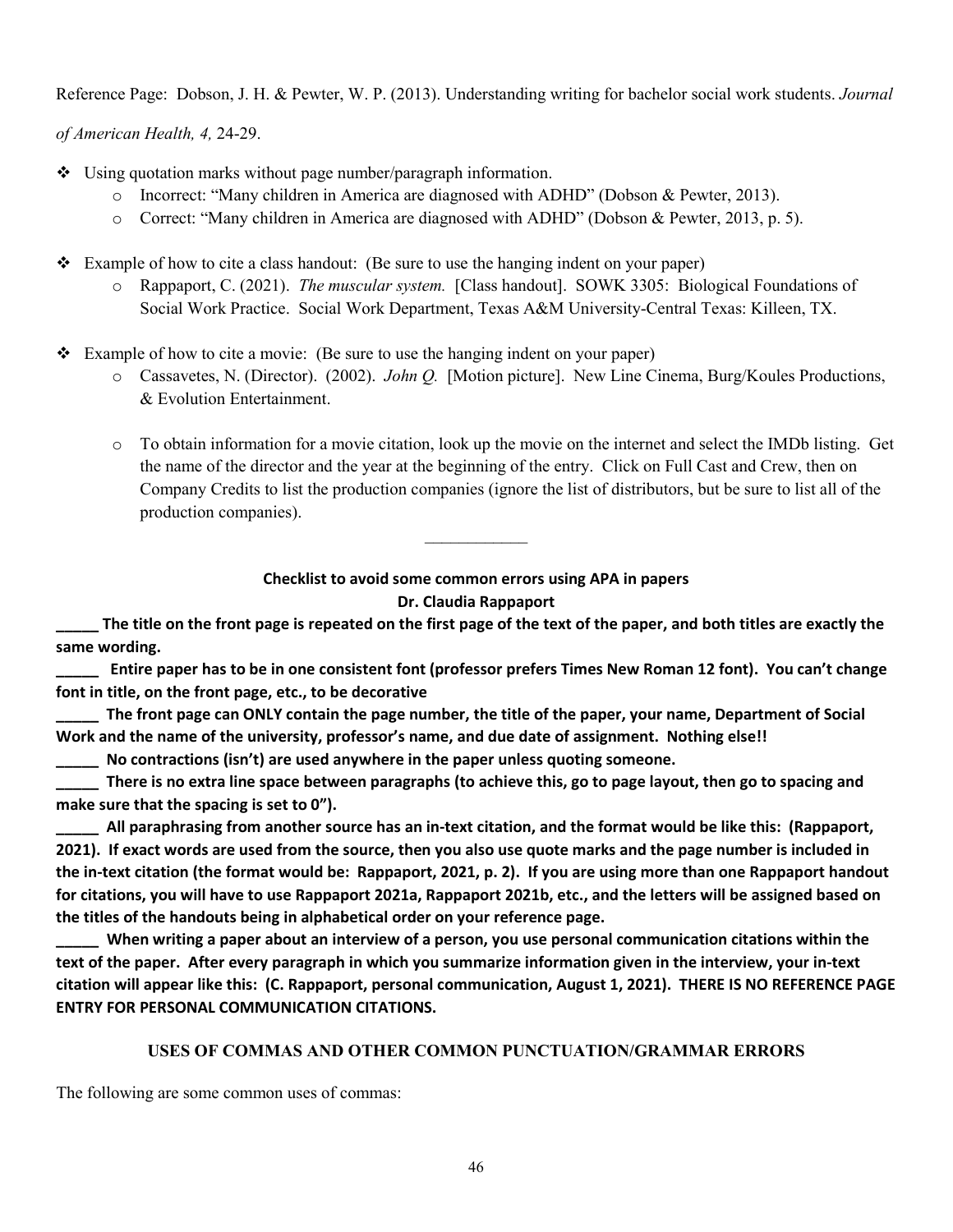## **Putting two sentences together, joined by** *and, but,* **or another linking word. Both parts have to have both a subject and a verb, or you don't need a comma.**

- Example: Martha went to the Laundromat, and she discovered that she forgot her money at home.
- Does NOT need a comma: Martha went to the Laundromat and discovered that she forgot her money at home.
- **Note: Two sentences can also be joined together by a semicolon without a connecting word.**
- Example: Martha went to the Laundromat; she discovered that she forgot her money at home.
- Example: I thought this was going to be complicated, but I was surprised; they listened and paid attention.
- **Note: Two sentences can also be joined together by a semicolon and a connecting word such as** *however***, followed by a comma.**
- Example: Martha went to the Laundromat; however, she discovered that she forgot her money at home and had to make a return trip.

## **Writing a list of objects, when no item of the list requires a comma within the item. If one item requires a comma, then the items have to be separated with semicolons instead of commas.**

- Example: Martha went to the store and bought apples, plums, oranges, and nectarines to make a fruit salad.
- Need to use semicolons instead: Martha went to the store and bought golden, delicious apples; purple, juicy plums; plump, navel oranges; and nectarines to make a fruit salad.

**Note: The above example with semicolons also illustrates another use of commas: When you are using more than one adjective to describe a noun (such as golden, delicious apples), the two adjectives need to be separated with a comma.**

## **Separating the name of a city and the state in which it is located.**

• Example: I was born in San Antonio, Texas, in the year 1950.

### **Separating a person's name and their relationship to another person, the name of a book and its author, etc.**

- Example: Her father, Burton Rappaport, was born in New York City in 1921.
- Example: Burton Rappaport, the father of Claudia Rappaport, was born in New York City in 1921.
- Example: Harper Lee's novel, *To Kill a Mockingbird,* is required reading in many schools.

### **Separating a prepositional phrase at the beginning of a sentence from the remainder of the sentence.**

- Example: In case of a fire, you need to move quickly to the nearest exit.
	- o **Note another grammar rule: Do not put the adverb in between** *to* **and** *move* **(i.e., do not say "you need to quickly move to the nearest exit"). Doing this is referred to as a split infinitive.** Just remember Shakespeare: It is "To be or not to be," not "To be or to not be."
- Example: From one social worker to another, you need to be on the lookout for signs of social work burnout.
- Example: During the depression of the 1930's, food was scarce and unemployment rates were high.
	- o Question: Why do you not need a comma after scarce?
- Example: If you are not ready to calm down, I want you to go to your bedroom and think about why your behavior has not been appropriate.
- Example: Because she got paid a lot less this week, she was not able to give the landlord her rent.

### **Note: If the prepositional phrase is in the middle of the sentence, it does not require commas.**

- o Example: The hot air in the classroom made it very difficult to study.
- o Example: She couldn't give the landlord her rent because she got paid a lot less this week.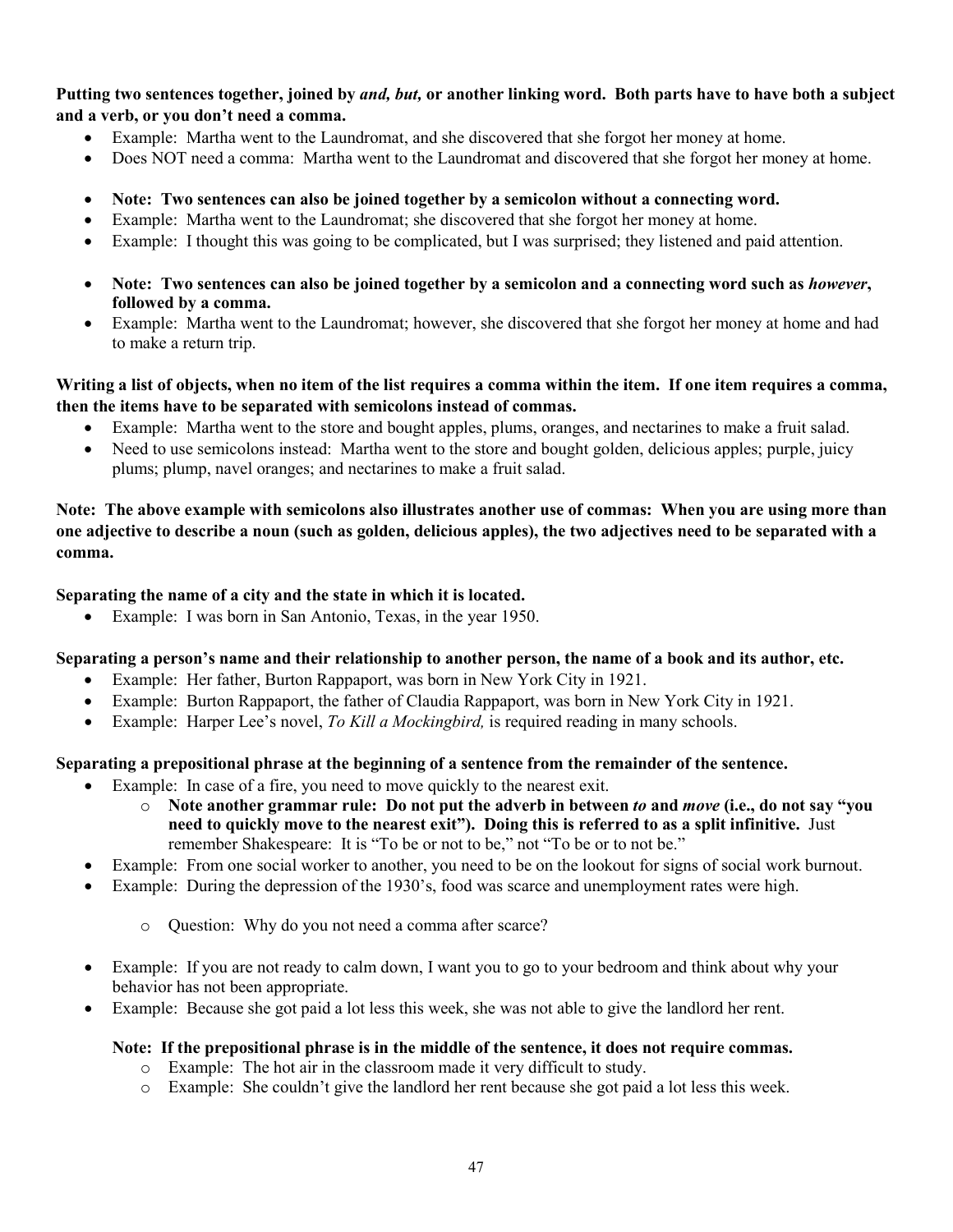**After using a single word to catch your attention at the beginning of a sentence; most commonly this will be done in conversation, not in formal writing.**

- Example: "Well," she said, "I guess I need to go ahead and start fixing dinner."
	- o **Note another rule of grammar: Punctuation marks (commas, periods, exclamation points, question marks) always go INSIDE the quotation marks.**
- Example: Gosh, it is really hot today.
- Example: Hello, my name is Dr. Rappaport.
- Example: No, you can't have a cookie right now.
- Example: Yes, I heard what you said.
- Example: Unfortunately, one of the social work professors has decided to leave Tarleton.
- Example: However, you need to remember that I expect you to study hard for my tests.
- Example: John, did you have a question you wanted to ask?

## **To add additional details to clarify a sentence; if you removed those additional details, you would still have a complete sentence.**

- Example: When I started college, something I had always dreamed of doing, I decided to major in social work.
- You could remove the phrase in the middle and still have a complete sentence: When I started college, I decided to major in social work. Why do you still need a comma there?

## **When getting ready to quote a sentence – but only if you are really quoting the person's exact words, not paraphrasing.**

- Example: I wasn't saying, "How could you?" Rather, I wanted to know, "What were you thinking when you did that?"
- Example: Dr. Rappaport always said, "Be careful of using Spell Check as your only type of proof-reading on papers."
- Example of NOT using quotation marks: Dr. Rappaport always told us to be careful of using Spell Check as our only type of proof-reading on papers.

## **Before adding a phrase starting with** *which* **or** *whose* **to add more details to the sentence.**

- Example: A major strength of the agency is the fact that each social worker uses a different approach, which allows them to complement each other's skills.
- Example: He is a millionaire now, which only goes to show how much a person can accomplish if he really sets his mind to it.
- Example: The crowd, whose patience had worn thin, was threatening to tear down the sign and instigate a riot.
- Example: The building, whose architect had won a national award, was one of the most popular tourist attractions in the city.

## **To separate out parenthetical words from the rest of the sentence.**

- Example: Expensive items, however, will not be included in the auction.
- Example: Expensive items, of course, will not be included in the auction.
- Example: Expensive items, unfortunately, will not be included in the auction.
- Example: Expensive items, therefore, will not be included in the auction.

## **Before a word like** *also* **or** *too* **or** *as well* **at the end of a sentence.**

- Example: We should plan to have another fundraiser before the end of the month, also.
- Example: He's quite good looking, too.

# **Do not use a comma if the additional words identify the subject word and are not additional information.**